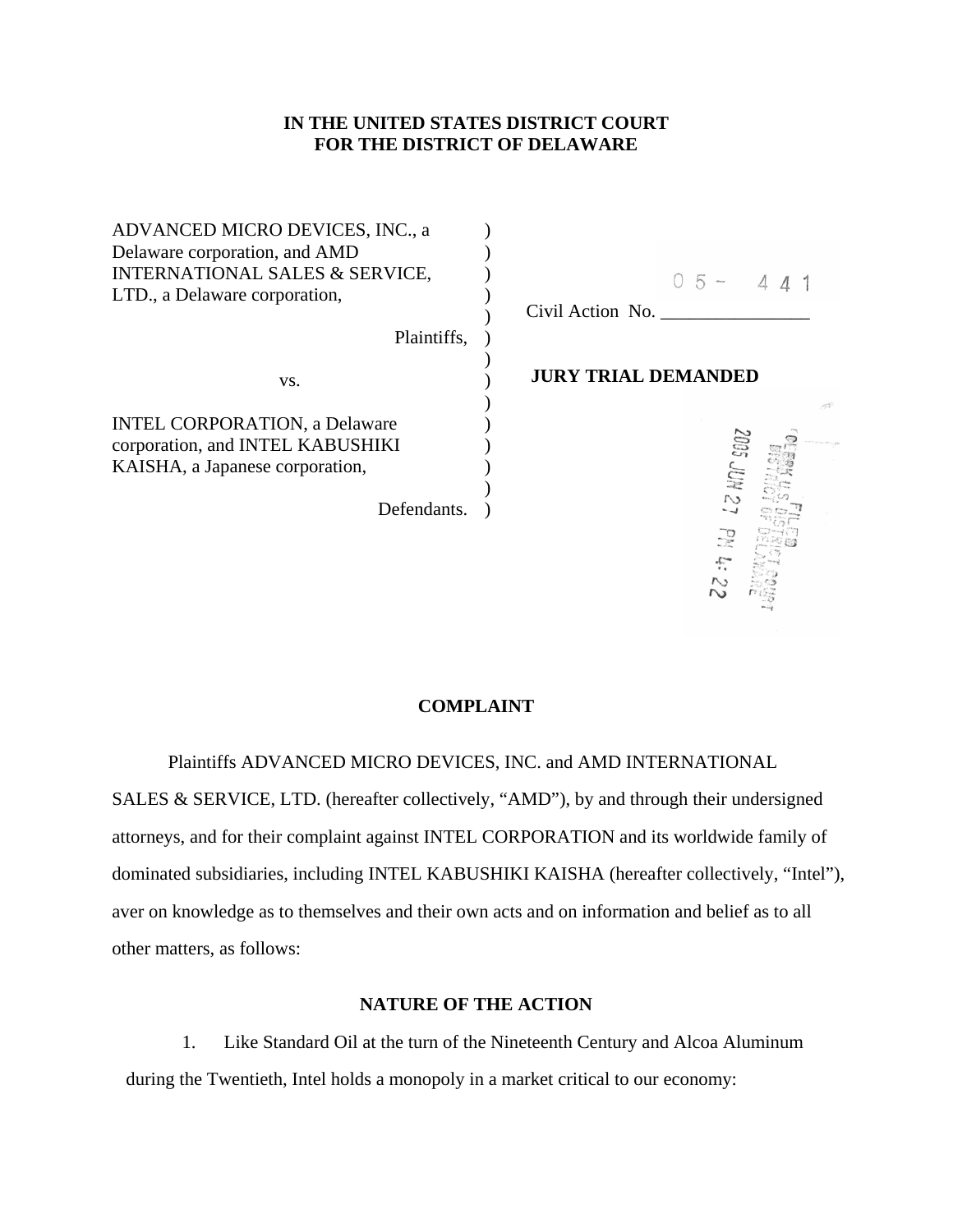microprocessors that run the Microsoft Windows and Linux families of operating systems (hereinafter the "x86 Microprocessor Market"). Although AMD competes with Intel in this global market, Intel possesses unmistakable and undeniable market power, its microprocessor revenues accounting for approximately 90% of the worldwide total (and 80% of the units).

2. Just like Standard Oil and Alcoa before it, for over a decade Intel has unlawfully maintained its monopoly by engaging in a relentless, worldwide campaign to coerce customers to refrain from dealing with AMD. Among other things,

- Intel has forced major customers into exclusive or near-exclusive deals;
- it has conditioned rebates, allowances and market development funding on customers' agreement to severely limit or forego entirely purchases from AMD;
- it has established a system of discriminatory, retroactive, first-dollar rebates triggered by purchases at such high levels as to have the practical and intended effect of denying customers the freedom to purchase any significant volume of processors from AMD;
- it has threatened retaliation against customers introducing AMD computer platforms, particularly in strategic market segments;
- it has established and enforced quotas among key retailers effectively requiring them to stock overwhelmingly, if not exclusively, Intel-powered computers, thereby artificially limiting consumer choice;
- it has forced PC makers and technology partners to boycott AMD product launches and promotions;
- and it has abused its market power by forcing on the industry technical standards and products which have as their central purpose the handicapping of AMD in the marketplace.

3. Intel's economic coercion of customers extends to all levels – from large computer-makers like Hewlett-Packard and IBM to small system-builders to wholesale distributors to retailers such as Circuit City. All face the same choice: accept conditions that exclude AMD or suffer discriminatory pricing and competitively crippling treatment. In this

2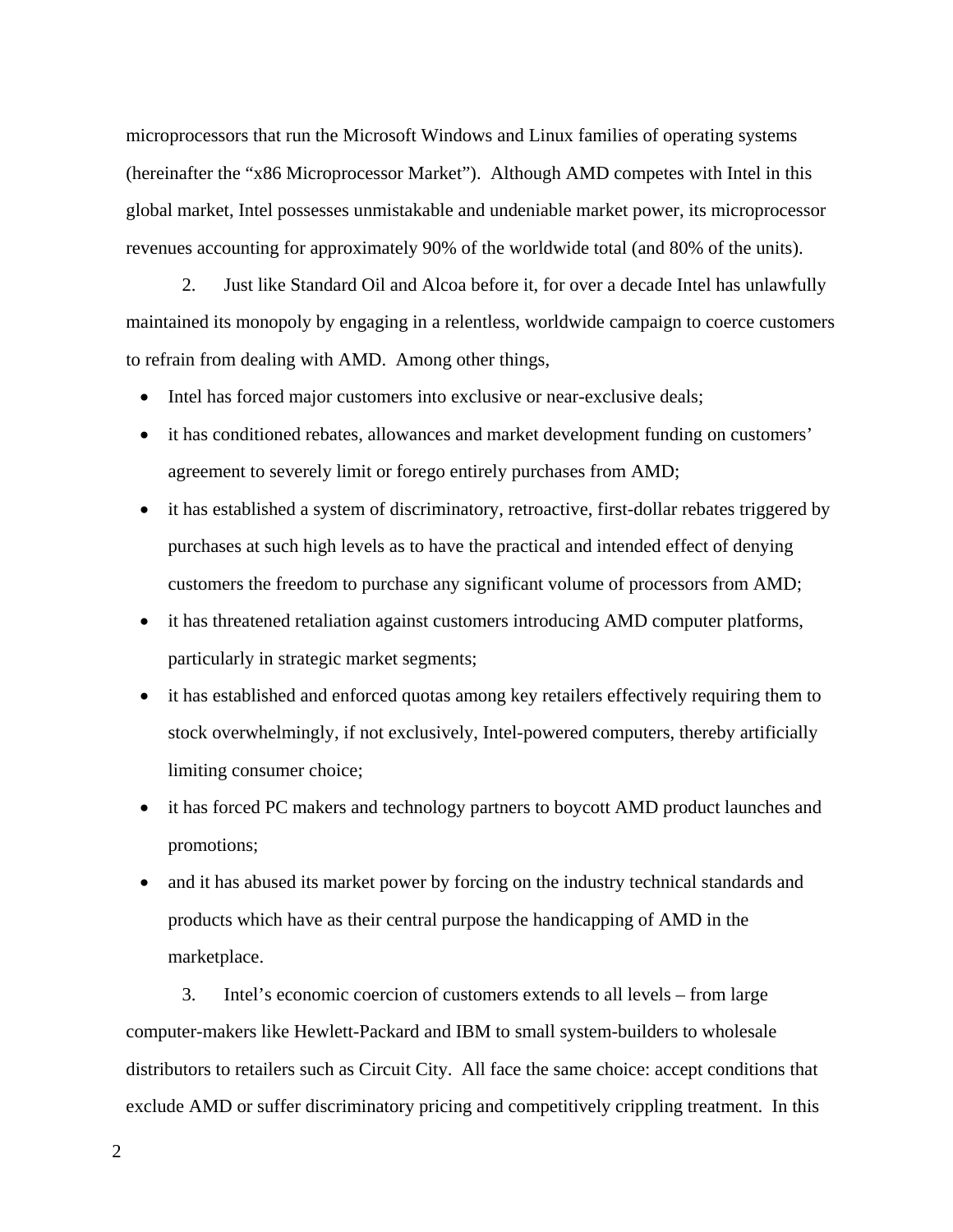way, Intel has avoided competition on the merits and deprived AMD of the opportunity to stake its prices and quality against Intel's for every potential microprocessor sale.

4. Intel's conduct has become increasingly egregious over the past several years as AMD has achieved technological leadership in critical aspects of microprocessor architecture. In April 2003, AMD introduced its Opteron microprocessor, the first microprocessor to take x86 computing from 32 bits to 64 bits – an advance that allows computer applications to address exponentially more memory, thereby increasing performance and enabling features not possible with just 32 bits. Unlike Intel's 64-bit architecture of the time (Itanium), the AMD Opteron – as well as its subsequently-introduced desktop cousin, the AMD Athlon64 – offers backward compatibility, allowing PC users to continue using 32-bit software as, over time, they upgrade their hardware. Bested in a technology duel over which it long claimed leadership, Intel increased exploitation of its market power to pressure customers to refrain from migrating to AMD's superior, lower-cost microprocessors.

5. Intel's conduct has unfairly and artificially capped AMD's market share, and constrained it from expanding to reach the minimum efficient levels of scale necessary to compete with Intel as a predominant supplier to major customers. As a result, computer manufacturers continue to buy most of their requirements from Intel, continue to pay monopoly prices, continue to be exposed to Intel's economic coercion, and continue to submit to artificial limits Intel places on their purchases from AMD. With AMD's opportunity to compete thus constrained, the cycle continues, and Intel's monopoly profits continue to flow.

6. Consumers ultimately foot this bill, in the form of inflated PC prices and the loss of freedom to purchase computer products that best fit their needs. Society is worse off for lack of innovation that only a truly competitive market can drive. The Japanese Government recognized these competitive harms when on March 8, 2005, its Fair Trade Commission (the "JFTC") recommended that Intel be sanctioned for its exclusionary misconduct directed at AMD. Intel chose not to contest the charges.

3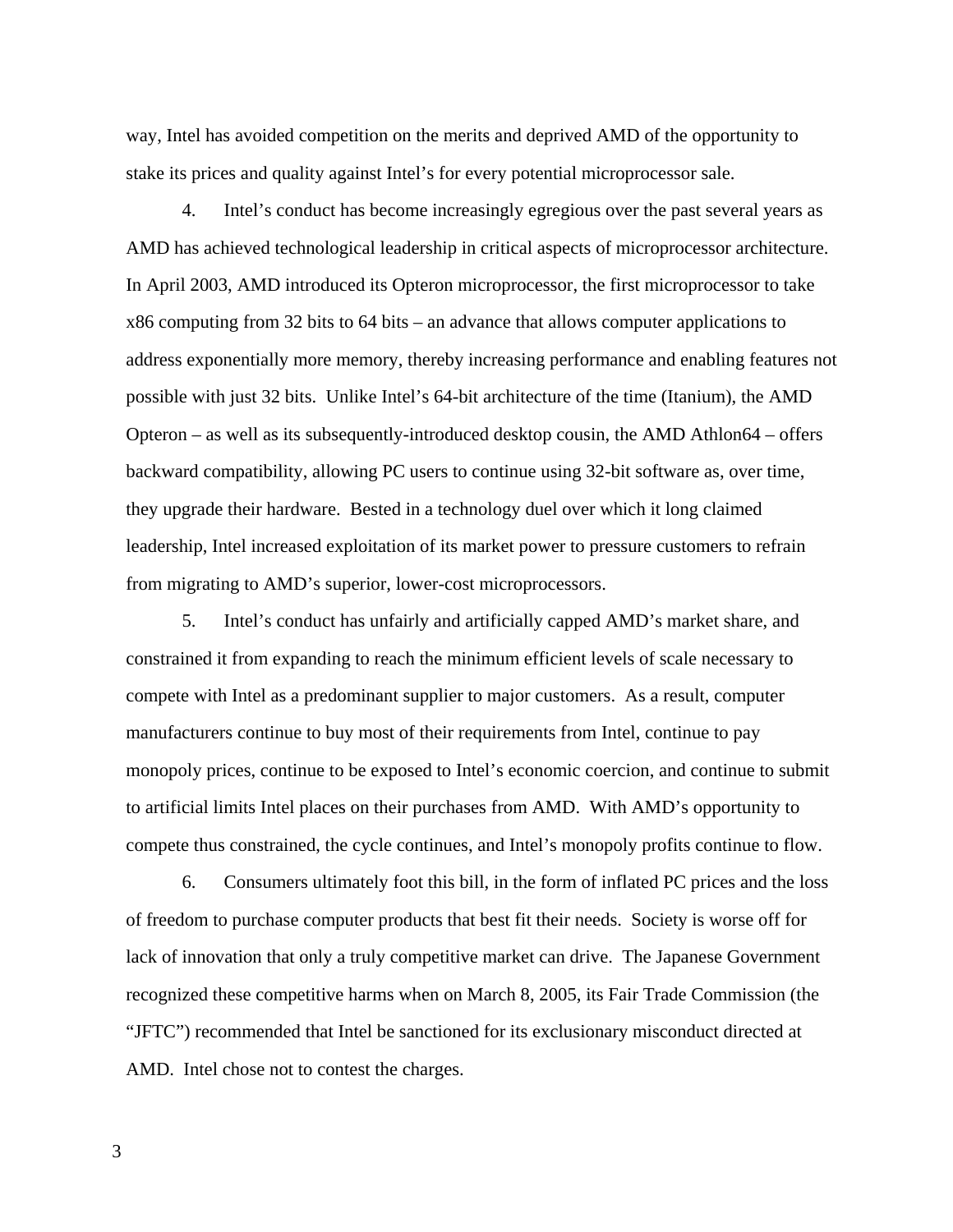#### **JURISDICTION AND VENUE**

7. The Court has subject matter jurisdiction under 28 U.S.C. § 1337 (commerce and antitrust regulation) and 28 U.S.C. § 1331 (federal question), as this action arises under Section 2 of the Sherman Act, 15 U.S.C. § 2, and Sections 4 and 16 of the Clayton Act, 15 U.S.C. §§ 15(a) and 26. The Court has supplemental subject matter jurisdiction of the pendent state law claims under 28 U.S.C. § 1367.

8. Venue is proper because Intel Corporation and Intel Kabushiki Kaisha reside and are found in this district within the contemplation of 28 U.S.C. § 1391 (b) and (c) and as provided in Sections 4 and 12 of the Clayton Act, 15 U.S.C. §§ 15 and 22. Additionally venue is proper as to Intel Kabushiki Kaisha, an alien corporation, under 28 U.S.C. § 1391(d).

#### **THE PARTIES**

9. Plaintiff ADVANCED MICRO DEVICES, INC. is a Delaware corporation with its principal executive offices at Sunnyvale, California. AMD designs, produces and sells a wide variety of microprocessors, flash memory devices, and silicon-based products for use in the computer and communications industries worldwide. Plaintiff AMD INTERNATIONAL SALES & SERVICE, LTD., also a Delaware corporation based in Sunnyvale, is a whollyowned AMD subsidiary engaged in selling AMD microprocessors outside of North America.

10. Defendant INTEL CORPORATION is a Delaware corporation with its principal executive offices at Santa Clara, California, and it conducts business both directly and through wholly-owned and dominated subsidiaries worldwide. Intel and its subsidiaries design, produce, and sell a wide variety of microprocessors, flash memory devices, and silicon-based products for use in the computer and communications industries worldwide. Defendant INTEL KABUSHIKI KAISHA, a Japanese corporation, is Intel's wholly-owned and dominated subsidiary through which Intel sells its microprocessors in Japan.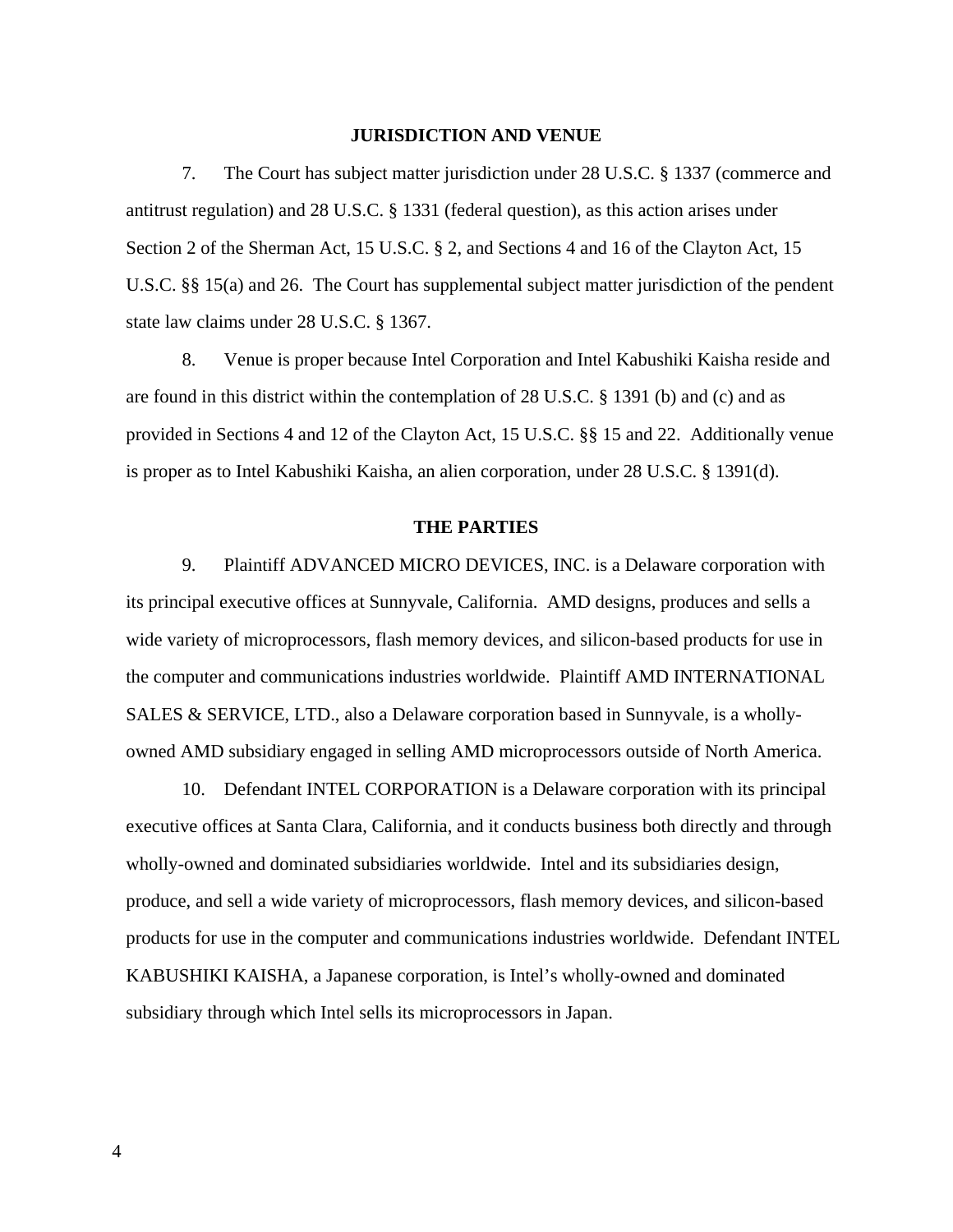### **FACTUAL BACKGROUND**

#### **Early History**

11. The brain of every computer is a general-purpose microprocessor, an integrated circuit capable of executing a menu of instructions and performing requested mathematical computations at very high speed. Microprocessors are defined by their instruction set – the repertoire of machine language instructions that a computer can follow. So, too, are computer operating systems – software programs that perform the instructions in the set allowing the computer to perform meaningful tasks. The first generation of microprocessors, which were capable of handling 4 and then later 8 bits of data simultaneously, evolved to provide 16-bit capability (the original DOS processors), then sometime later a 32-bit capability (allowing the use of advanced graphical interfaces such as later versions of Windows), and now 64-bit capability.

12. When IBM defined the original PC standards in the early 1980s, it had available to it a variety of microprocessors, each with its own instruction set – among these were microprocessors developed by Motorola, Zilog, National Semiconductor, Fairchild, Intel and AMD. IBM opted for the Intel architecture, which utilized what became known as the x86 instruction set (after Intel's naming convention for its processors, *i.e.*, 80*86,* 801*86*, 802*86*, 803*86*), and a compatible operating system offered by Microsoft, known as DOS. Unwilling to be consigned to a single source of supply, however, IBM demanded that Intel contract with another integrated circuit company and license it to manufacture x86 chips as a second source. AMD, which had worked with Intel before in supplying microprocessors, agreed to abandon its own, competing architecture, and it undertook to manufacture x86 chips as a second source of supply. Assured that it would not be dependent upon a monopoly supplier of x86 chips, IBM introduced the PC in August 1981 – and its sales exploded.

13. Although an arbitrator later found that "AMD's sponsorship helped propel Intel from the chorus line of semiconductor companies into instant stardom," Intel soon set out to torpedo the 1982 AMD-Intel Technology Exchange Agreement (the "Agreement") by which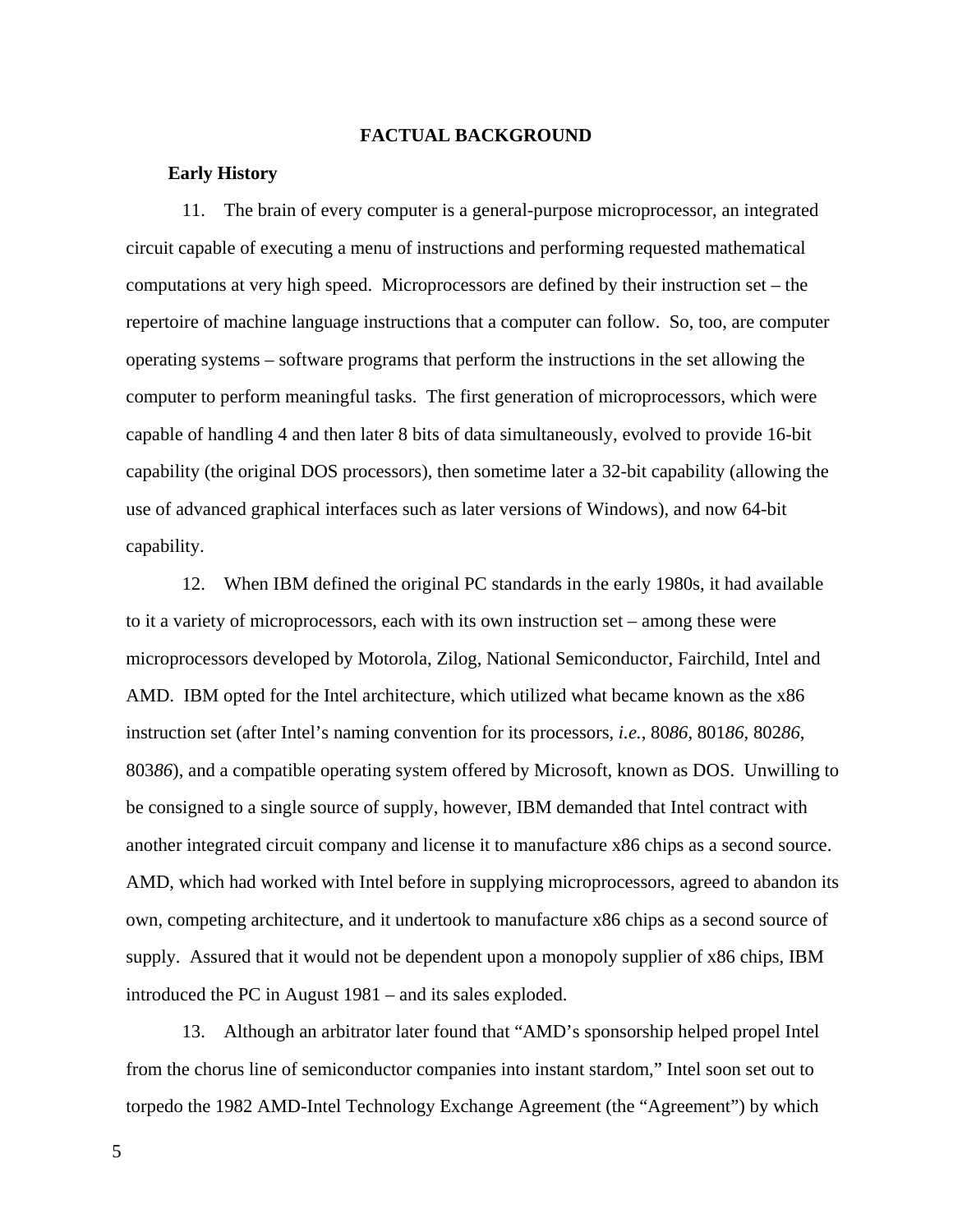each would serve as a second source for products developed by the other. For example, Intel was required by the Agreement to send AMD timely updates of its second generation 80286 chip. Instead, in a "deliberate[]" effort "to shackle AMD progress," Intel sent AMD information "deliberately incomplete, deliberately indecipherable and deliberately unusable by AMD engineers." The conduct was, in the arbitrator's words, "inexcusable and unworthy." And it was not isolated. Intel elsewhere tried to "sabotage" AMD products, engaged in "corporate extortion" and demonstrated a near-malevolent determination "to use all of its economic force and power on a smaller competitor to have its way."

14. In another underhanded effort to stifle AMD's business, Intel decided in 1984 that, the agreement between the parties notwithstanding, Intel would become the sole-source for the promising 80386 chip. To fully realize its objective, Intel engaged in an elaborate and insidious scheme to mislead AMD (and the public) into erroneously believing that AMD would be a second source, thereby keeping AMD in the Intel "competitive camp" for years. This duplicitous strategy served a broader purpose than simply preventing AMD from competing with Intel. Customers' perception that AMD would continue to serve as Intel's authorized second source was essential to Intel's aim of entrenching the x86 family of microprocessors as the industry standard (as it had been essential to IBM's original introduction of the PC). Intel was well aware that if computer manufacturers knew Intel intended to sole source its 32-bit product, they would be motivated to select alternative products produced by companies offering second sources. Intel could not preserve the appearance that AMD would second source the 386 if it terminated the contract or otherwise disclosed its actual intent. Thus, Intel stalled negotiations over product exchanges, while at the same time allowing AMD to believe that it could ultimately obtain the 386. This injured competition by deterring and impeding serious competitive challenges to Intel and directly injured AMD by depriving it of the revenues and profits it would have earned from such a challenge.

15. Intel implemented this secret plan for the purpose of acquiring and maintaining an illegal monopoly in the x86 line of microprocessors, which it did by at least 1987. As was its

6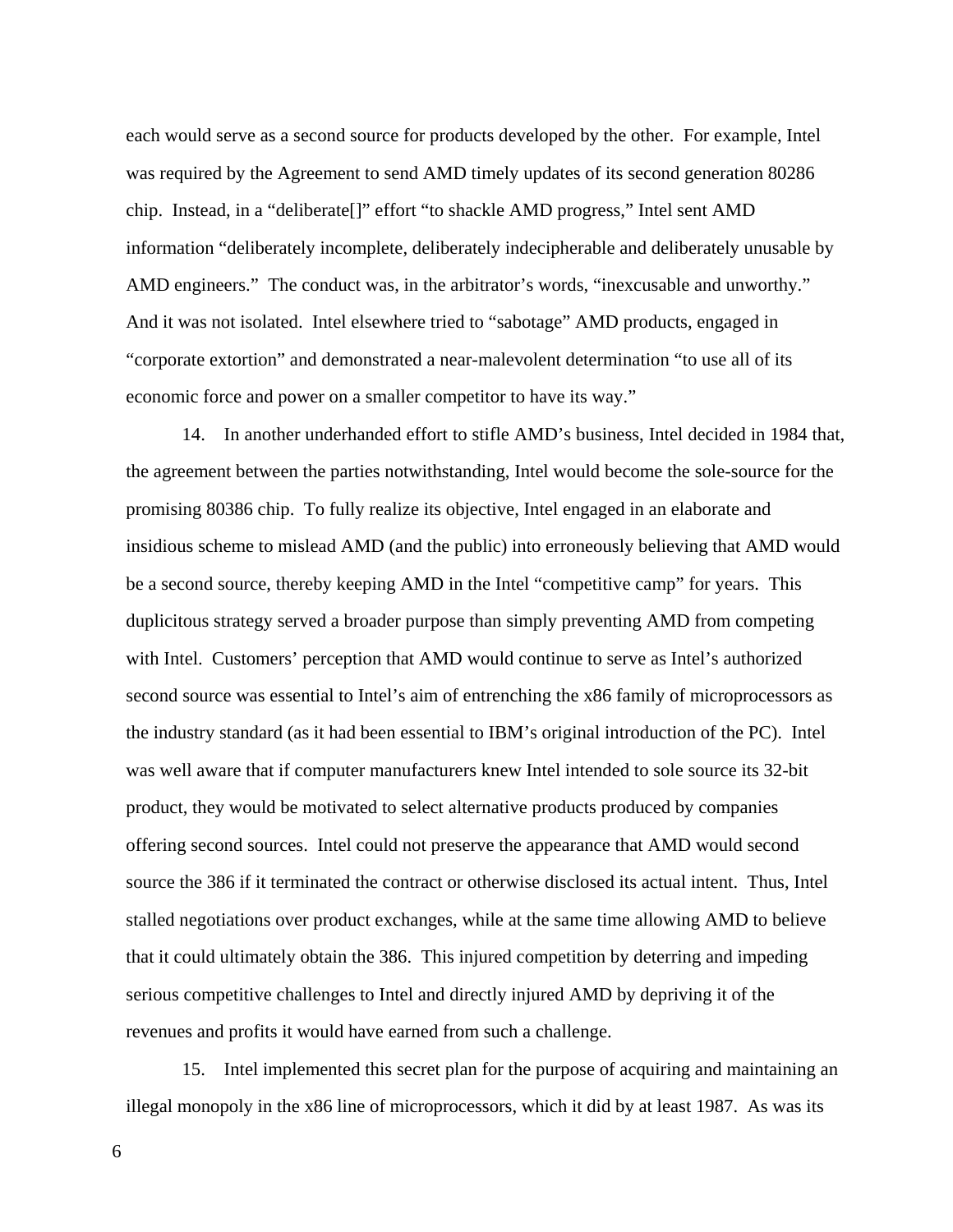plan, Intel's conduct drained AMD's resources, delayed AMD's ability to reverse-engineer or otherwise develop and manufacture competitive products, and deterred AMD from pursuing relationships with other firms. In so doing, Intel wrongfully secured the benefit of AMD's marketing skills and talent in support of the x86 line of microprocessors and related peripherals and secured the benefit of substantial competitively sensitive AMD information regarding its product development plans. When AMD petitioned to compel arbitration in 1987 for Intel's breach and bad faith, the arbitrator took notice of Intel's anticompetitive design: "In fact, it is no fantasy that Intel wanted to blunt AMD's effectiveness in the microprocessor marketplace, to effectively remove AMD as a competitor."

16. In 1992, after five years of litigation, the arbitrator awarded AMD more than \$10 million plus prejudgment interest and a permanent, nonexclusive and royalty-free license to any Intel intellectual property embodied in AMD's own 386 microprocessor, including the x86 instruction set. Confirmation of the award was upheld by the California Supreme Court two years later. In bringing the litigation to a close, the arbitrator hoped that by his decision, "the competition sure to follow will be beneficial to the parties through an expanded market with appropriate profit margins and to the consumer worldwide through lower prices." Not for the first time, and certainly not for the last, Intel's anticompetitive zeal was woefully underestimated.

## **AMD Moves from Second Source to Innovator**

17. Shortly after confirmation of the award, AMD settled its outstanding disputes with Intel in a 1995 agreement which gave AMD a shared interest in the x86 instruction set but required it to develop its own architecture to implement those instructions. The settlement had the unintended benefit of forcing AMD to reinvent itself. Beginning in the late 1990s, AMD committed its resources to innovating not just to be different, but to deliver solutions of greatest benefit to its customers. Going its own way proved beneficial: AMD's first x86 chip without Intel pin-compatibility, the Athlon microprocessor delivered in 1999, marked the first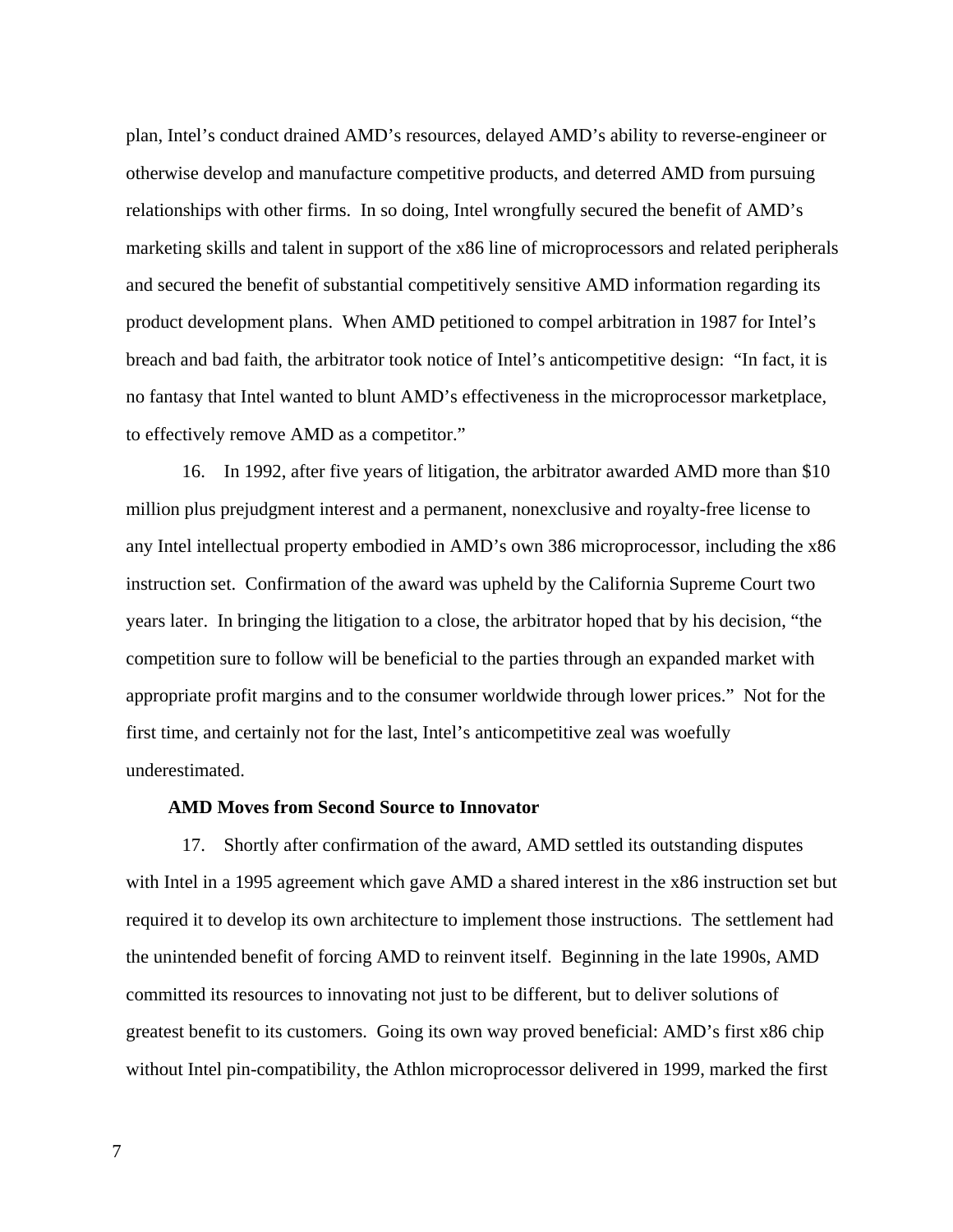(but not last) time AMD was to leapfrog Intel technologically and beat it to market with a new generation Windows microprocessor (and break the 1GHz speed barrier to boot).

18. But AMD's biggest breakthrough came four years later when it introduced an extension of x86 architecture that took Windows processors into the realm of 64-bit computing. Unlike Intel, which invested billions in its Itanium microprocessor and a new, uniquely 64-bit proprietary instruction set (which, because it was proprietary, would have been a game-ending development for AMD had it become the industry standard), AMD undertook to supplement the x86 instructions to accommodate 64-bit processing while allowing 32-bit software to be run as well. AMD's efforts culminated when, in April 2003, it brought to market its Opteron microprocessor for servers (the workhorse computers used by businesses to run corporate networks, e-commerce websites and other high-end, computationally-intense applications). Opteron was the industry's first x86 backward compatible 64-bit chip. Six months later, AMD launched the Athlon64, a backward compatible 64-bit microprocessor for desktops and mobile computers.

19. The computing industry hailed AMD's introduction of 64-bit computing as an engineering triumph. Said *Infoworld* in its August 27, 2004, issue,

> You just gotta love a Cinderella story.... AMD's rapid rise from startup to \$5 billion semiconductor powerhouse is, as Humphrey Bogart's English teacher once said, the stuff of which dreams are made. . . . In the process, AMD has become known as the company that kept Intel honest, the Linux of the semiconductor world. . . . After decades of aping Intel architectures, the AMD64 architecture, rooted in Opteron and Athlon 64 processors, has actually been imitated by Intel in the form of Nocona, Intel's 64-bit version of Xeon. In a stunning reversal of fortune, Intel was forced to build that chip because Opteron was invading a server market that the Intel Itanium was supposed to dominate.

In what represented a paradigm shift in the microprocessor world, Microsoft endorsed AMD's 64-bit instruction set and announced that Windows would support it. As noted by *Infoworld*,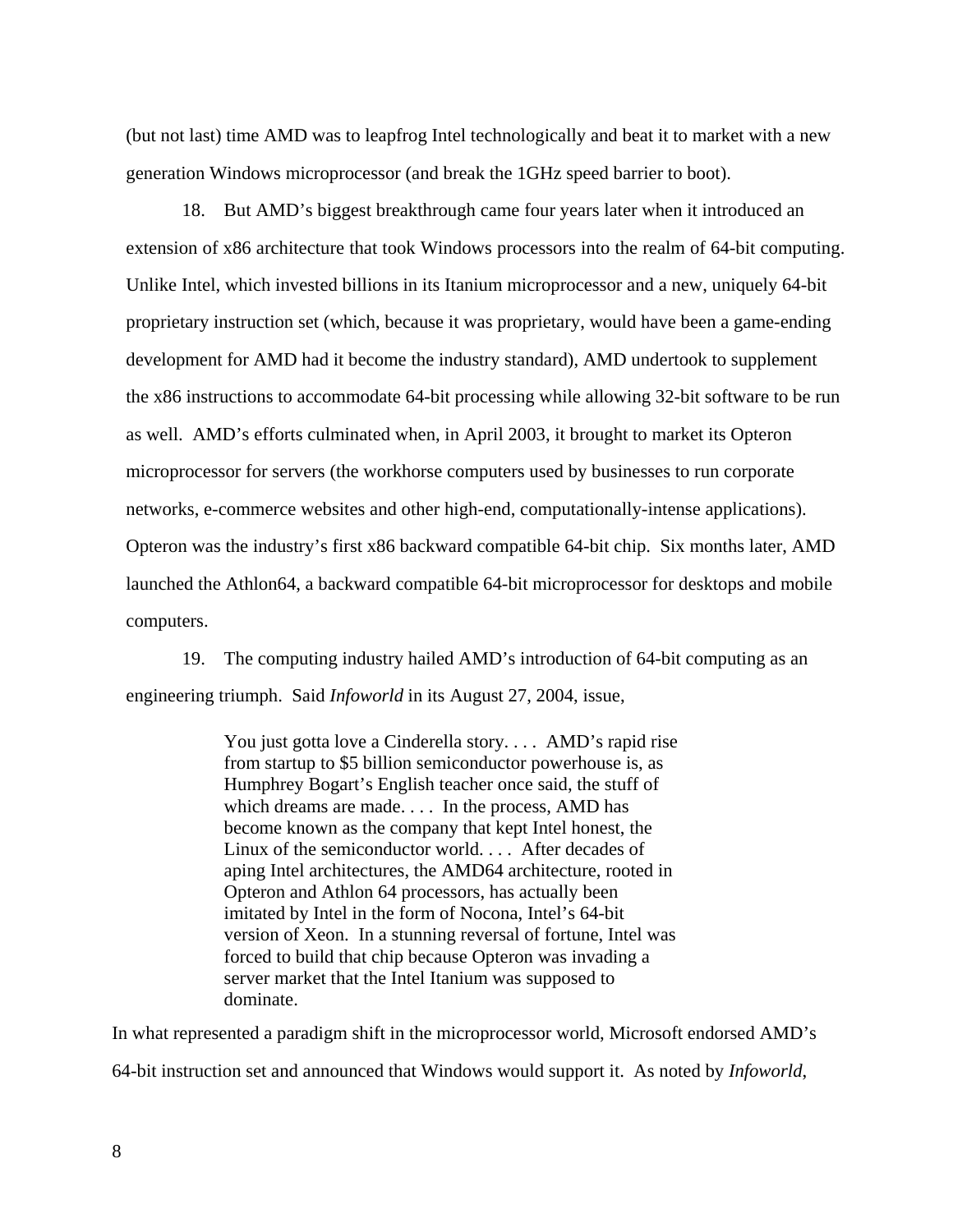Intel then copied AMD's technology for its own 64-bit offerings – an event that poignantly marked AMD's technological emergence. Intel still has yet to catch up.

20. AMD has since extended its AMD64 technology to the balance of AMD's microprocessor line-up (which now includes AMD Athlon 64, AMD Athlon 64 FX, Mobile AMD Athlon 64, AMD Sempron, and AMD Turion64 products). Owing also to AMD's pioneering developments in dual-core processors and its introduction of an improved architecture that speeds up microprocessor communications with memory and input/output devices, AMD has seized technological leadership in the microprocessor industry. Its innovation has won for it over 70 technology leadership and industry awards and, in April 2005, the achievement of being named "Processor Company of 2005" at, to Intel's embarrassment, an Intel-sponsored industry awards show.

21. Tellingly, AMD's market share has not kept pace with its technical leadership. Intel's misconduct is the reason. Intel has unlawfully maintained the monopoly IBM bestowed on it and systematically excluded AMD from any meaningful opportunity to compete for market share by preventing the companies that buy chips and build computers from freely deploying AMD processors; by relegating AMD to the low-end of the market; by preventing AMD from achieving the minimum scale necessary to become a full-fledged, competitive alternative to Intel; and by erecting impediments to AMD's ability to increase its productive capacity for the next generation of AMD's state of the art microprocessors. Intel's exclusionary acts are the subject of the balance of this complaint.

## **THE x86 PROCESSOR INDUSTRY**

#### **Competitive Landscape**

22. The x86 versions of Windows and Linux, the two operating systems that dominate the business and consumer computer worlds, have spawned a huge installed base of Windows- and Linux-compatible application programs that can only run the x86 instruction set. This has given Intel effective ownership of personal computing. Although other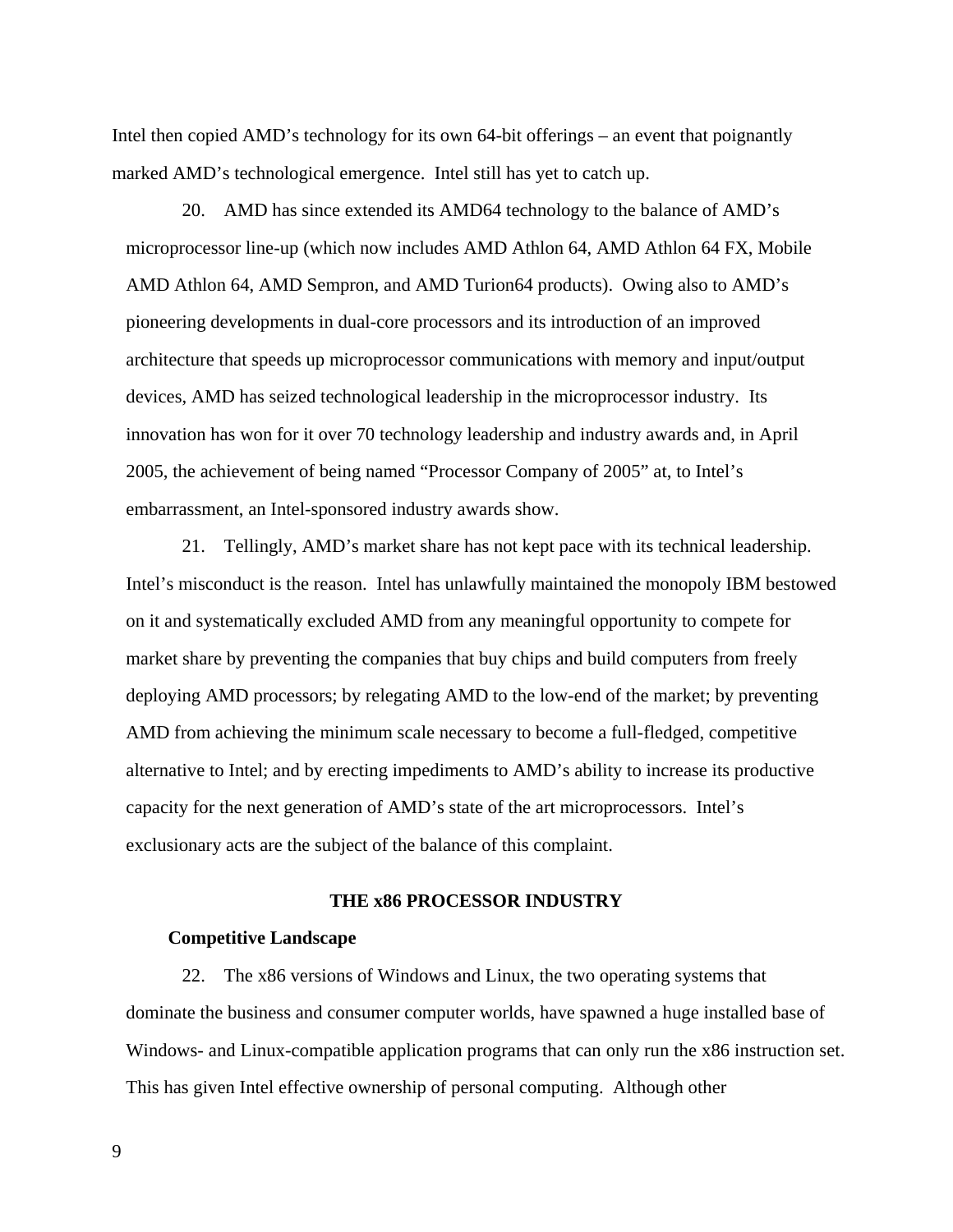microprocessors are offered for sale, the non-x86 microprocessors are not reasonably interchangeable with x86 microprocessors because none can run the x86 Windows or Linux operating systems or the application software written for them.

23. The relevant product market is x86 microprocessors because a putative monopolist in this market would be able to raise the prices of x86 microprocessors above a competitive level without losing so many customers to other microprocessors as to make this increase unprofitable. While existing end-users can theoretically shift to other operatingsystem platforms, high switching costs associated with replacing existing hardware and software make this impractical. Further, the number of new, first-time users who could choose a different operating-system platform is too small to prevent an x86 microprocessor monopolist from imposing a meaningful price increase for a non-transitory period of time. Computer manufacturers would also encounter high switching costs in moving from x86 processors to other architectures, and no major computer maker has ever done it. In short, demand is not cross-elastic between x86 microprocessors and other microprocessors at the competitive level.

24. The relevant geographic market for x86 microprocessors is worldwide. Intel and AMD compete globally; PC platform architecture is the same from country to country; microprocessors can be easily and inexpensively shipped around the world, and frequently are; and the potential for arbitrage prevents chipmakers from pricing processors differently in one country than another.

25. Intel dominates the worldwide x86 Microprocessor Market. According to published reports, over the past several years it has consistently achieved more than a 90% market share as measured by revenue, while AMD's revenue share has remained at approximately 9%, with all other microprocessor manufacturers relegated to less than 1%. Intel has captured at least 80% of x86 microprocessor unit sales in seven of the last eight years. Since 1999, AMD's worldwide volume share has hovered at 15%, only once penetrating barely the 20% level. The following chart is illustrative: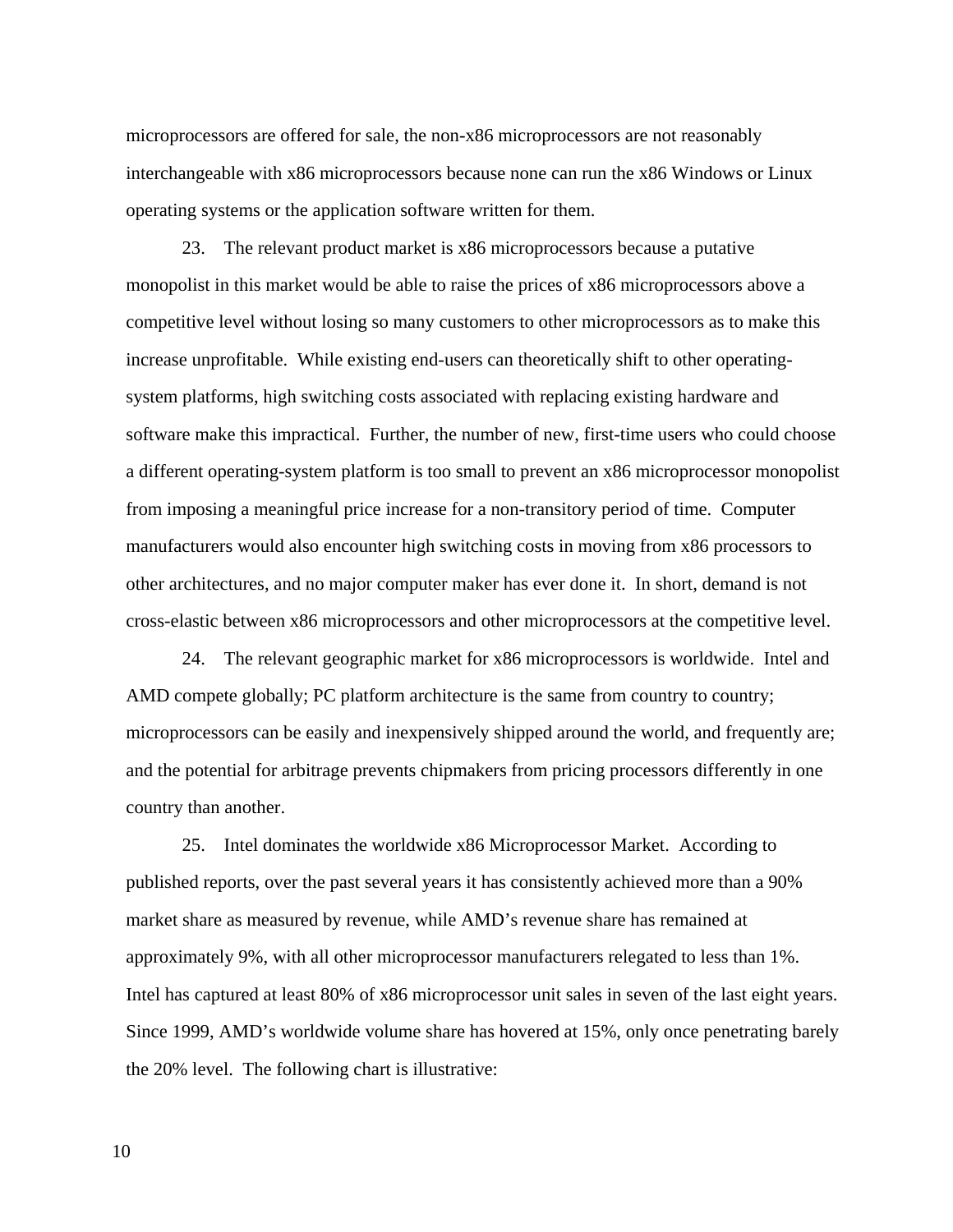|               | 1997 | 1998                                                                                  | 1999 | <b>2000</b> | 2001 | 2002 | 2003 | 2004 |
|---------------|------|---------------------------------------------------------------------------------------|------|-------------|------|------|------|------|
| Intel         |      | $85.0\%$   $80.3\%$   $82.2\%$   $82.2\%$   $78.7\%$   $83.6\%$   $82.8\%$   $82.5\%$ |      |             |      |      |      |      |
| AMD           | 7.3% | 11.9%   13.6%   16.7%   20.2%   14.9%   15.5%   15.8%                                 |      |             |      |      |      |      |
| <b>Others</b> | 7.5% | 7.9%                                                                                  | 4.2% | 1.1%        | 1.1% | 1.4% | 1.7% | 1.7% |

**x86 Worldwide CPU Unit Market Share** 

26. Intel's x86 family of microprocessors no longer faces any meaningful competition other than from AMD. National Semiconductor acquired Cyrix in 1997 but shuttered it less than two years later. At the beginning of this year only two other x86 chip makers remained, Via Technologies, Inc. and Transmeta Corporation – which together account for less than 2% of the market. Transmeta has since announced its intention to cease selling x86 microprocessors, and Via faces dim prospects of growing its marketshare to a sustaining level.

27. Intel is shielded from new competition by huge barriers to entry. A chip fabrication plant ("fab") capable of efficiently mass-producing x86 microprocessors carries a price tag of at least \$2.5 to \$3.0 billion. In addition, any new entrant would need the financial wherewithal to underwrite the billions more in research and development costs to design a competing x86 microprocessor and to overcome almost insurmountable IP and knowledge barriers.

#### **Customers for x86 Microprocessors**

28. Annual worldwide consumption of x86 microprocessors currently stands at just over 200 million units per year and is expected to grow by 50% over the remainder of the decade. Relatively few microprocessors are sold for server and workstation applications (8.75 million in 2004), but these command the highest prices. Most x86 microprocessors are used in desktop PCs and mobile PCs, with desktops currently outnumbering mobile by a margin of three to one. Of the total worldwide production of computers powered by x86 microprocessors, 32% are sold to U.S. consumers; U.S. sales of AMD-powered computers account for 29% of AMD's production.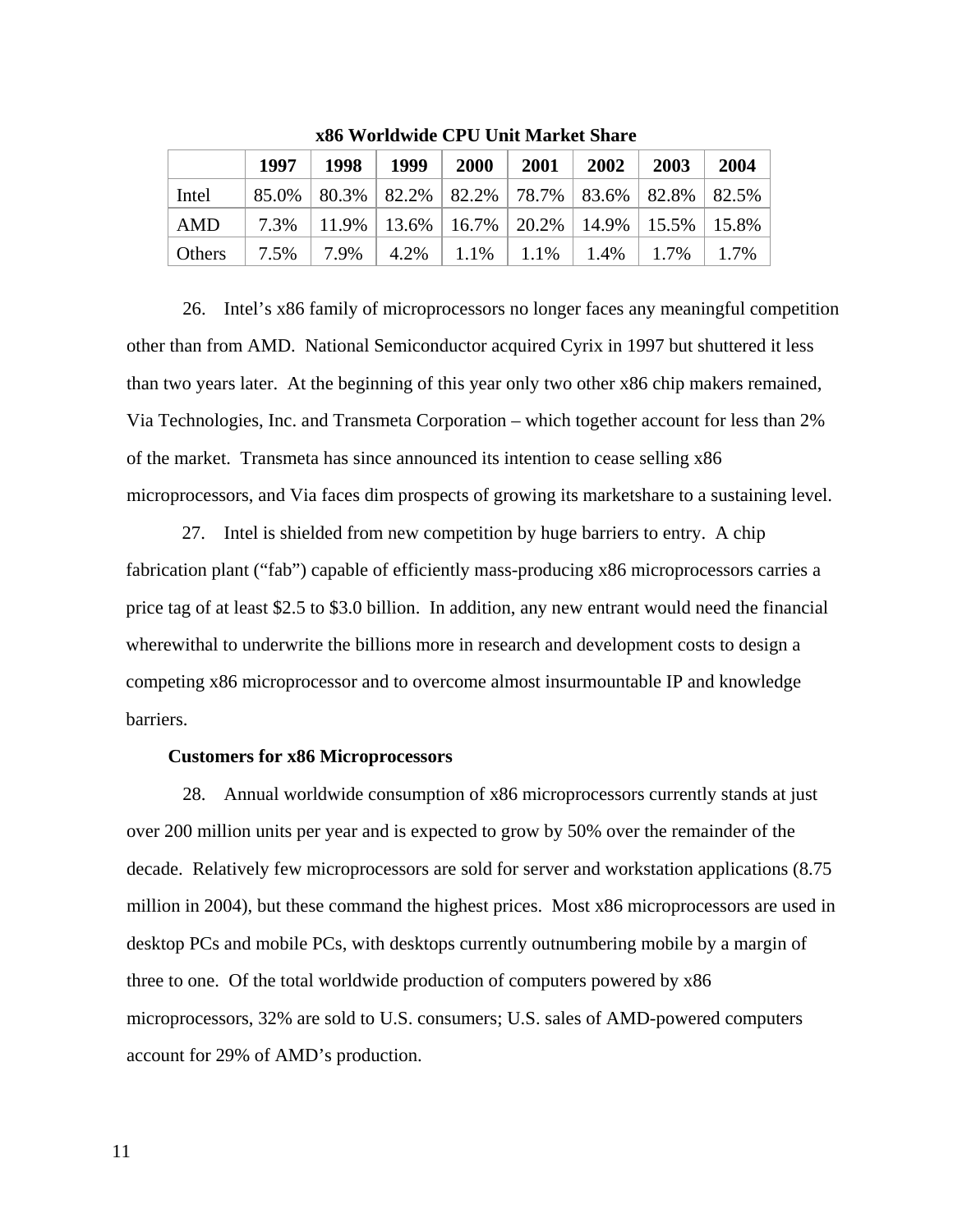29. The majority of x86 microprocessors are sold to a handful of large OEMs (original equipment manufacturers), highly visible companies recognized throughout the world as the leading computer makers. Regarded by the industry as "Tier One" OEMs over most product categories are: Hewlett-Packard ("HP"), which now also owns Compaq Computer; Dell, Inc.; IBM, which as of May 1, 2005, sold its PC (but not server) business to Lenovo; Gateway/eMachines; and Fujitsu/Fujitsu Siemens, the latter a Europe-based joint venture. Toshiba, Acer, NEC and Sony are also commonly viewed as Tier One OEMs in the notebook segment of the PC market. HP and Dell are the dominant players, collectively accounting for over 30% of worldwide desktop and mobile sales, and almost 60% of worldwide server sales. Both are U.S.-based companies, as are IBM and Gateway/eMachines; and all but Gateway have U.S. manufacturing operations (as does Sony, which operates a North American production facility in San Diego).

30. Worldwide, the Tier One OEMs collectively account for almost 80% of servers and workstations (specialty high-powered desktops), more than 40% of worldwide desktop PCs, and over 80% of worldwide mobile PCs. According to industry publications, unit market share in 2004 among the Tier One OEMs were as follows:

| Company           | Server/WS | <b>Desktop</b> | <b>Mobile</b> |
|-------------------|-----------|----------------|---------------|
| Hewlett-Packard   | 29.86%    | 13.69%         | 16.23%        |
| Dell              | 28.34%    | 16.18%         | 17.27%        |
| <b>IBM/Lenovo</b> | 14.46%    | 3.69%          | 9.20%         |
| Fujitsu/Siemens   | 3.70%     | 2.83%          | 6.88%         |
| Acer              | 0.81%     | 1.85%          | 8.53%         |
| Toshiba           | 0.31%     | 0.05%          | 12.73%        |
| <b>NEC</b>        | 2.06      | 2.02%          | 4.50%         |
| Sony              |           | 0.76%          | 4.23%         |
| Gateway/eMachines | 0.16%     | 2.48%          | 1.45%         |
| Total             | 79.70%    | 43.55%         | 81.02%        |

**OEM Market Shares – 2004**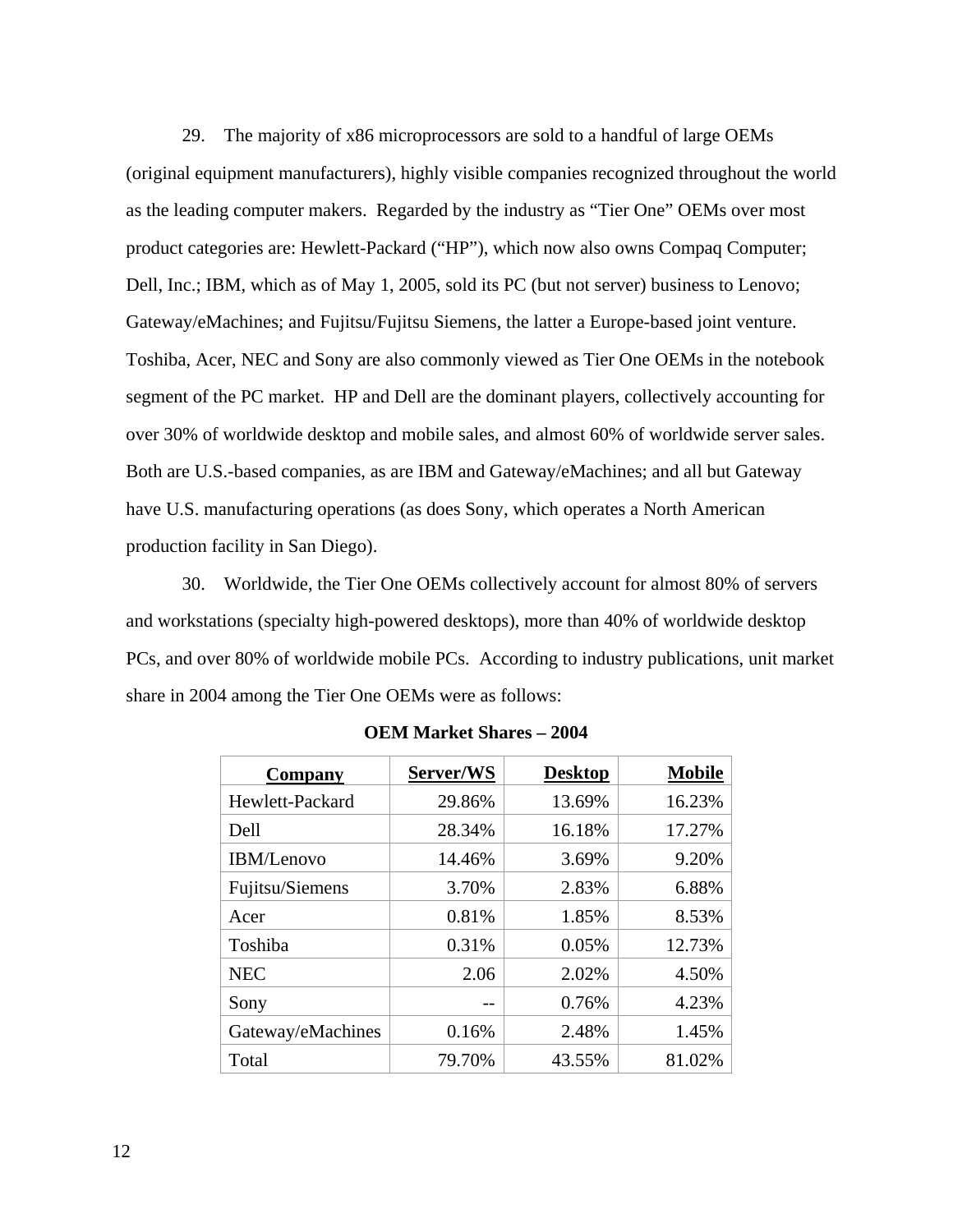31. The balance of x86 production is sold to smaller system builders and to independent distributors. The latter, in turn, sell to smaller OEMs, regional computer assemblers, value-added resellers and other, smaller distributors. Currently, distributors account for over half of AMD's sales.

32. OEMs have adopted a variety of business models, including sales directly to customers through web-based e-commerce, sales through company-employed sales staffs (who target IT professionals and Fortune 1000 companies) and sales through a network of independent distributors (who focus on smaller business customers). With the exception of Dell, which markets to consumers only directly (mostly over the internet), most OEMs also sell through retail chains. Intel and AMD compete not only to have OEMs incorporate their microprocessors into their retail platforms but also to convince retailers to allocate shelf-space so that the platforms containing their respective microprocessors can be purchased in the retailers' stores.

33. Through its economic muscle and relentless marketing – principally its *"Intel Inside"* and *"Centrino"* programs which financially reward OEMs for branding their PCs as Intel machines – Intel has transformed the OEM world. While once innovative companies themselves, the OEMs have largely become undifferentiated distributors of the Intel platform, offering "*Intel Inside*" and *"Centrino"* computers largely indistinguishable from those of their rivals. As their products have become commoditized, the Tier One OEMs operate on small or negative margins, and, as shown in the following chart, the overwhelming portion of PC profit flows to Intel.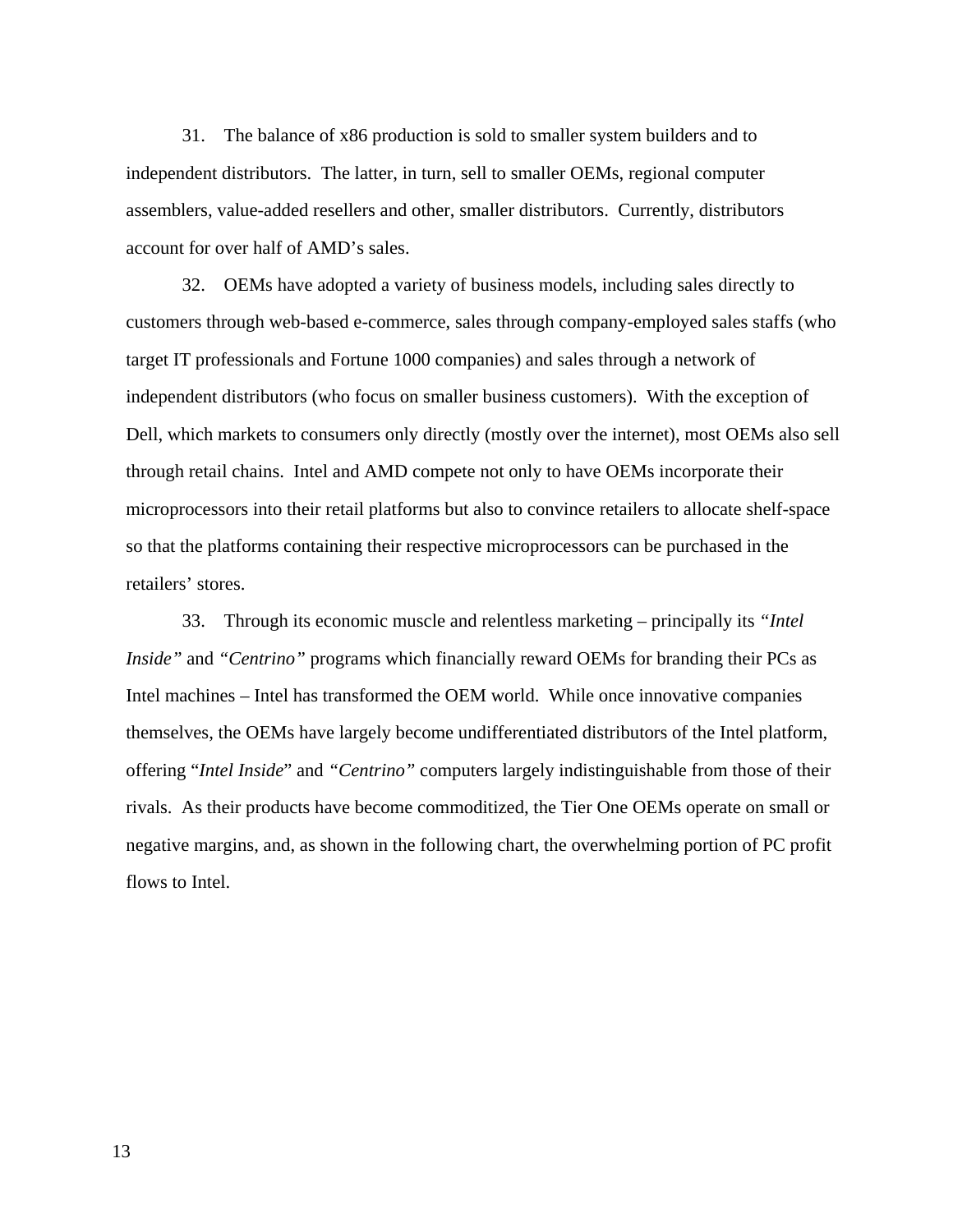

## **Operating Margins 2001-04 – Intel vs. OEMs**

34. This profit drain has left OEMs and others in the distribution chain in a quarter-toquarter struggle to eke out even a modest return on their assets, thereby making them continually susceptible to Intel's economic coercion, which is described next.

## **INTEL'S UNLAWFUL PRACTICES**

35. Intel has maintained its x86 microprocessor monopoly by deploying a host of financial and other exclusionary business strategies that in effect limit its customers' ability and/or incentive to deal with AMD. Although differing from customer to customer and segment to segment, the Intel arsenal includes direct payments in return for exclusivity and near-exclusivity; discriminatory rebates, discounts and subsidies conditioned on customer "loyalty" that have the practical and intended effect of creating exclusive or near-exclusive dealing arrangements; threats of economic retaliation against those who give, or even contemplate giving, too much of their business to AMD, or who refuse to limit their AMD business to Intel-approved models, brands, lines and/or sectors, or who cooperate too closely with AMD's promotion of its competitive processors; and misuse of industry standards-setting processes so as to disadvantage AMD products in the marketplace.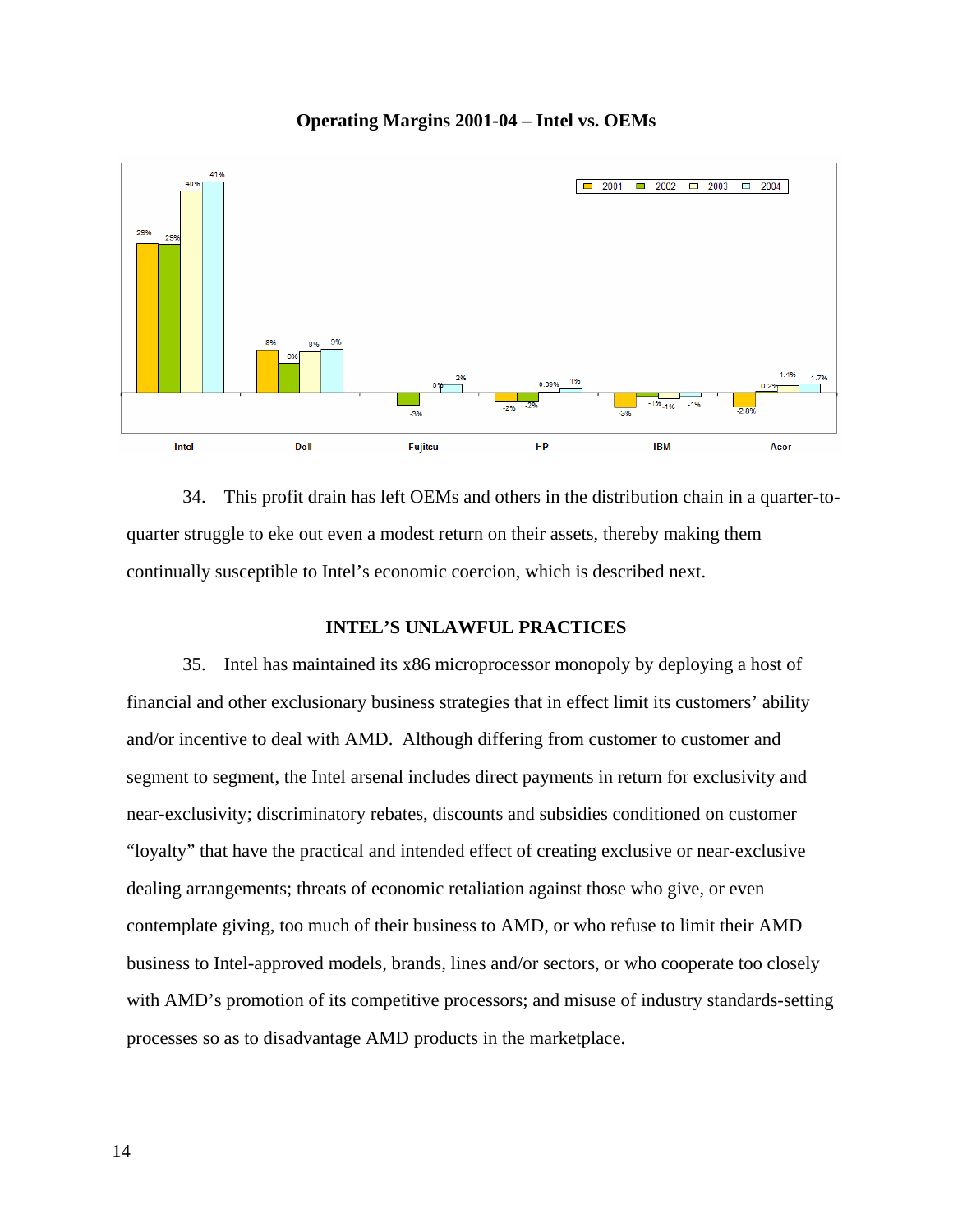36. Intel's misconduct is global. It has targeted both U.S. and offshore customers at all levels to prevent AMD from building market share anywhere, with the goal of keeping AMD small and keeping Intel's customers dependent on Intel for very substantial amounts of product. In this way, OEMs remain vulnerable to continual threats of Intel retaliation, AMD remains capacity-constrained, the OEMs remain Intel-dependent, and Intel thereby perpetuates its economic hold over them, allowing it to continue to demand that customers curtail their dealings with AMD. And the cycle repeats itself: by unlawfully exploiting its existing market share, Intel is impeding competitive growth of AMD, thereby laying foundation for the next round of foreclosing actions with the effect that AMD's ability to benefit from its current technological advances is curtailed to the harm of potential customers and consumers.

37. The following is not intended as an exhaustive catalog of Intel's misconduct, or a complete list of its unlawful acts, but only as examples of the types of improper exclusionary practices that Intel has employed.

## **1. Practices Directed At OEMs**

#### *a. Exclusive and Near-Exclusive Deals*

38. **Dell**. In its history, Dell has not purchased a single AMD x86 microprocessor despite acknowledging Intel shortcomings and customer clamor for AMD solutions, principally in the server sector. As Dell's President and CEO, Kevin Rollins, said publicly last February:

> Whenever one of our partners slips on either the economics or technology, that causes us great concern. . . . For a while, Intel admittedly slipped technologically and AMD had made a step forward. We were seeing that in customer response and requests.

39. Nonetheless, Dell has been and remains Intel-exclusive. According to industry reports, Intel has bought Dell's exclusivity with outright payments and favorable discriminatory pricing and service. In discussions about buying from AMD, Dell executives have frankly conceded that they must financially account for Intel retribution in negotiating pricing from AMD.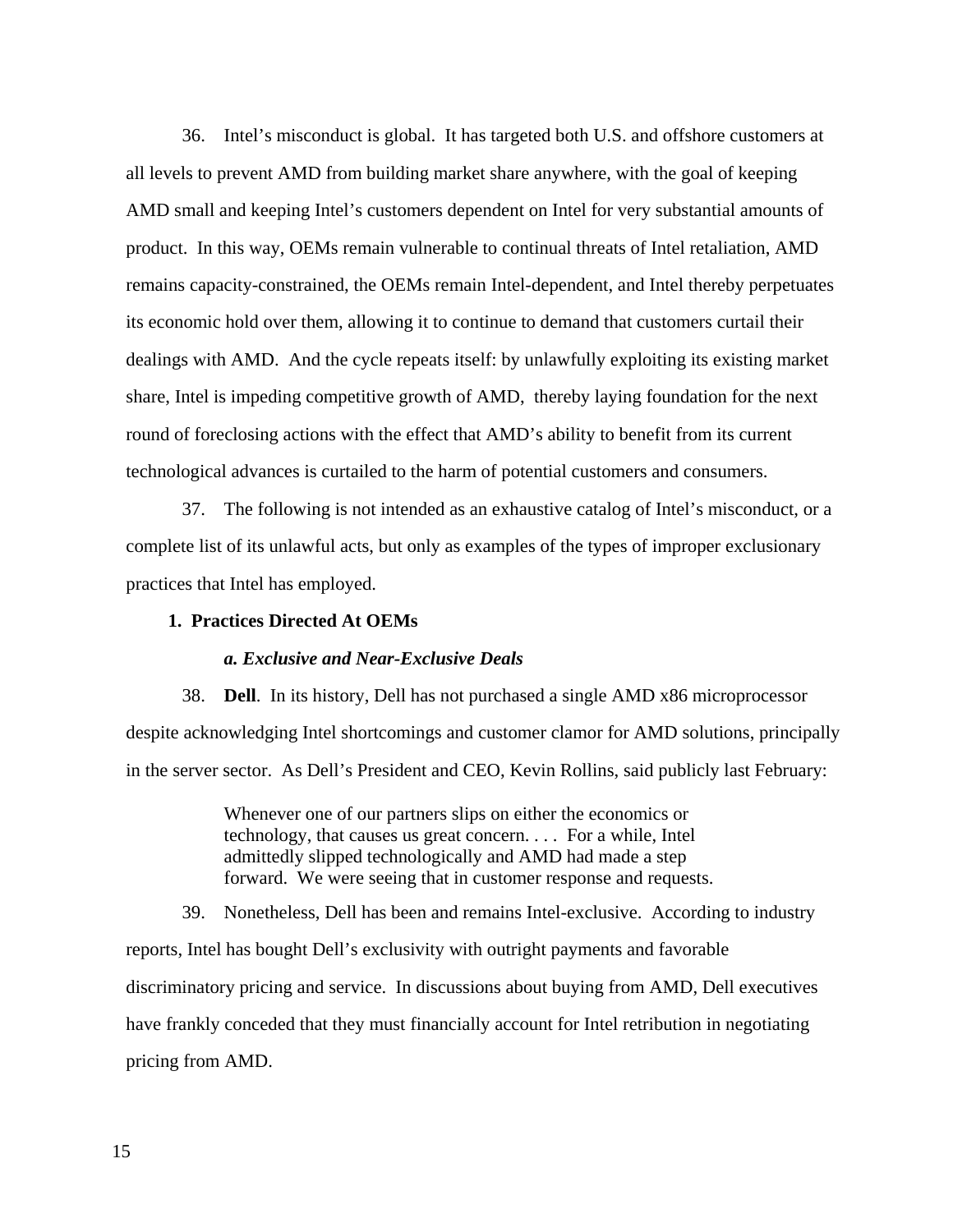40. **Sony**. With the introduction of its Athlon microprocessor in 1999, AMD began to make notable inroads into Intel's sales to major Japanese OEMs, which export PCs internationally including into the U.S. By the end of 2002, AMD had achieved an overall Japanese unit market share of approximately 22%. To reverse the erosion of its business, in 2003 Intel paid Sony multimillion dollar sums, disguised as discounts and promotional support, in exchange for absolute microprocessor exclusivity. Sony abruptly cancelled an AMD Mobile Athlon notebook model. Soon thereafter, it cancelled plans to release AMD Athlon desktop and notebook computers. As a result, AMD's share of Sony's business dropped from 23% in 2002 to 8% in 2003, and then to 0%, where it remains today. In proceedings brought by the JFTC, Intel has accepted the JFTC charges of misconduct with respect to Sony.

41. **Toshiba**. Like Sony, Toshiba was once a significant AMD customer, but also like Sony, Toshiba received a very substantial payment from Intel in 2001 not to use AMD processors. Toshiba thereupon dropped AMD. Its executives agreed that Intel's financial inducements amounted to "cocaine," but said they were hooked because reengaging with AMD would jeopardize Intel market development funds estimated to be worth \$25-30 million per quarter. Toshiba made clear to AMD that the tens of millions of dollars of additional marketing support was provided on the explicit condition that Toshiba could not use AMD microprocessors. In proceedings brought by the JFTC, Intel has accepted the JFTC charges of misconduct with respect to Toshiba.

42. **NEC**. AMD also enjoyed early success with NEC, capturing nearly 40% of its microprocessor purchases for notebooks and desktops in the first quarter of 2002. In May 2002, Intel agreed to pay NEC more than three billion yen per quarter in exchange for caps on NEC's purchases from AMD. The caps assured Intel at least 90% of NEC's business in Japan, and they established an overall worldwide quota on NEC's AMD dealings. The impact was immediate. While AMD had maintained an 84% share of NEC's Japanese consumer desktop business in the third quarter of 2002, after the payments, AMD's share quickly plummeted to virtually zero in the first quarter of 2003. NEC has made clear to AMD that its Japanese share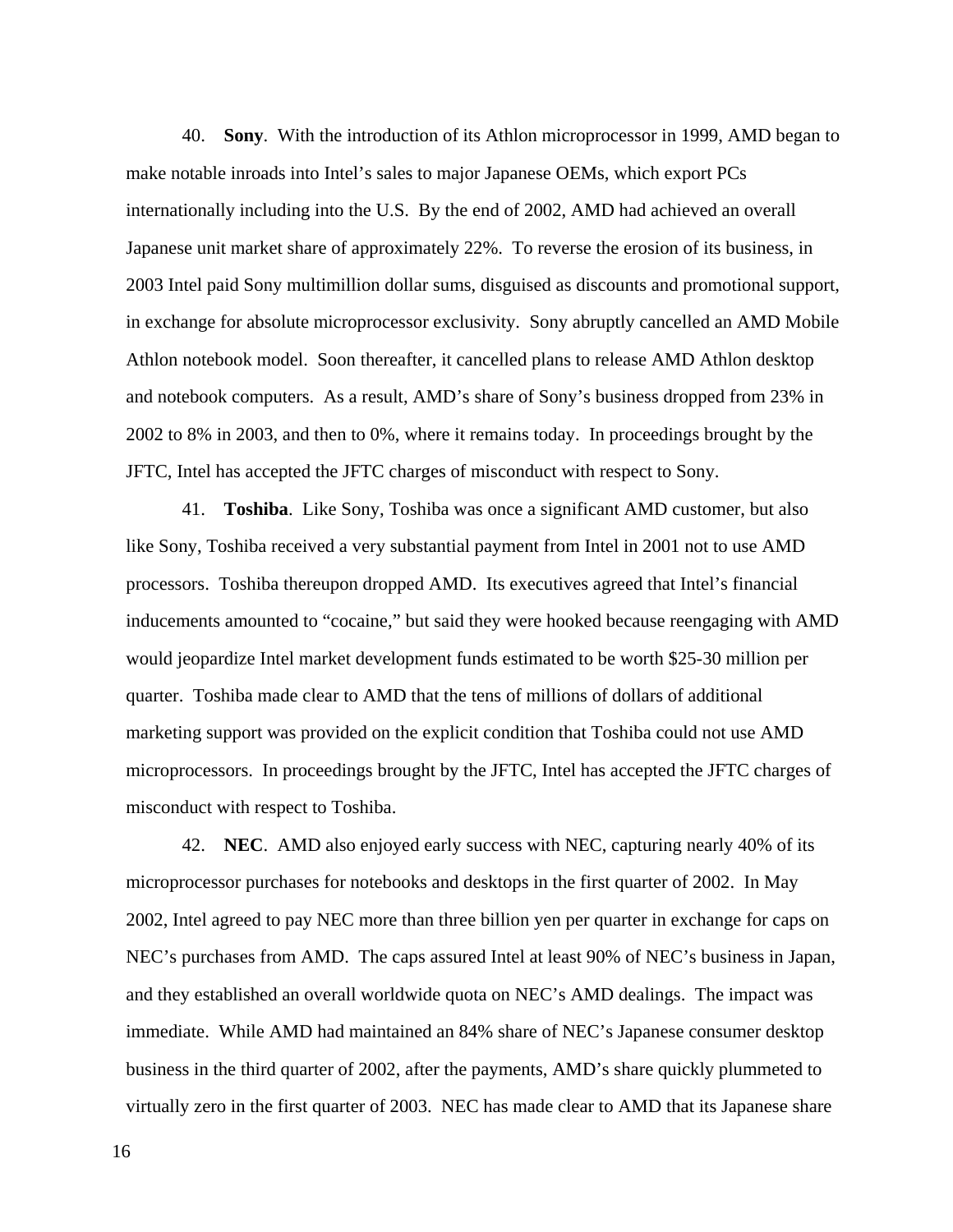must stay in the single digits pursuant to NEC's agreement with Intel. Worldwide, AMD's share dipped from nearly 40% to around 15%, where it stands today. In proceedings brought by the JFTC, Intel has accepted the JFTC charges of misconduct with respect to NEC.

43. **Fujitsu**. In the summer of 2002, Fujitsu informed AMD that Intel had pressured Fujitsu to remove Fujitsu's AMD-powered desktop models from Fujitsu's website. Fujitsu complied by making any potential AMD-buyer click past Intel products to get to the AMD offerings. Then, in early 2003, Intel moved to lock up an even greater share of Fujitsu's business. Intel offered an undisclosed package of financial incentives in return for Fujitsu's agreement to restrict its dealings with AMD. Fujitsu's catalog currently limits AMD to a single notebook product. In proceedings brought by the JFTC, Intel has accepted the JFTC charges of misconduct with respect to Fujitsu.

44. **Hitachi**. According to the JFTC, Intel has also purchased an exclusive-dealing arrangement with Hitachi, which had been a substantial AMD customer. The agreement caused AMD's Hitachi business to fall precipitously. For example, during the first part of 2002, AMD was shipping 50,000 Athlon microprocessors to Hitachi per quarter. But by the middle of the year, AMD sold no microprocessors to Hitachi at all. In proceedings brought by the JFTC, Intel has accepted the JFTC charges of misconduct with respect to Hitachi.

45. **Gateway/eMachines**. From 2001 to 2004, Gateway was exclusively Intel. In 2001 former Gateway CEO, Ted Waitt, explained to an AMD executive that Intel offered him large sums not to deal with AMD, which he could not refuse: "I have to find a way back to profitability. If by dropping you, I become profitable, that is what I will do." Shortly thereafter, Gateway stopped purchasing from AMD and issued a press release announcing its Intel exclusivity. The announcement came within weeks of similar public announcements of Intel exclusivity by both IBM and Micron.

46. **Supermicro**. Intel's exclusive dealing also extends to small, specialty OEMs of which Supermicro is a good example. Supermicro, the preeminent system assembler for servers and other high-end computers, historically has followed the Dell strategy of never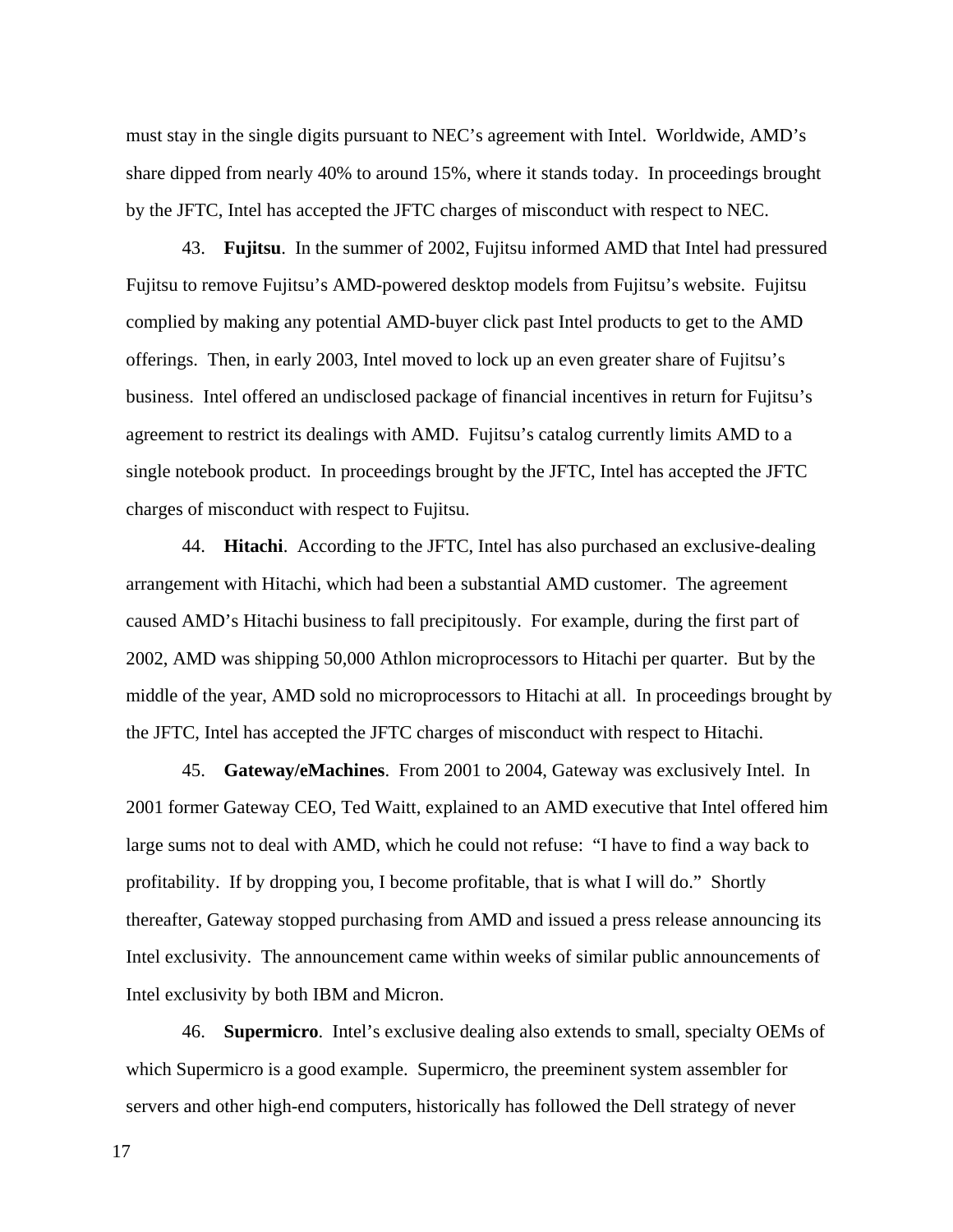buying from AMD. This arrangement foreclosed AMD from a large part of the approximately one fifth of the server sector not controlled by the Tier One OEMs. Following two years of negotiation, Supermicro finally agreed last year to begin developing an Opteron-powered server; however, it so feared Intel retaliation that it secretly moved the AMD development to quarters behind Supermicro's main manufacturing facility. Further, it forbade AMD from publicizing the product or beginning any marketing prior to its actual release. When, in April 2005, Supermicro finally broke away from years of Intel exclusivity, it restricted distribution of its newly-released Opteron-powered product to only sixty of its customers and promoted them with a glossy, upscale brochure devoid of its name and labeled "secret and confidential.".

## *b. Product-Line, Channel or Geographic Restrictions*

47. Intel has also bought more limited exclusivity from OEMs in order to exclude AMD from the most profitable lines or from channels of distribution best tailored to take advantage of AMD's price/performance advantage over Intel. In exchange for discriminatory discounts, subsidies or payments, for example, Intel has largely foreclosed AMD from the lucrative commercial desktop sector. Intel has focused on the major OEMs because, when IT executives from Fortune 1000 companies purchase desktop computers, they look for a strong brand on the box – Dell, IBM or HP. Knowing this, Intel has relentlessly fought to block the introduction of an AMD-powered commercial desktop by the major OEMs who have not ceded total exclusivity to Intel. What follows, again, are only representative examples of Intel misconduct.

48. **HP**. In 2002, when AMD set out to earn a place in HP's commercial desktop product roadmap, HP demanded a \$25 million quarterly fund to compensate it for Intel's expected retaliation. Eager to break into the commercial market, and to earn a place in HP's successful "Evo" product line, AMD agreed instead to provide HP with the first million microprocessors for free in an effort to overcome Intel's financial hold over HP. On the eve of the launch, HP disclosed its plan to Intel, which told HP it considered AMD's entry into HP's commercial line a "Richter 10" event. It immediately pressured HP into (1) withdrawing the

18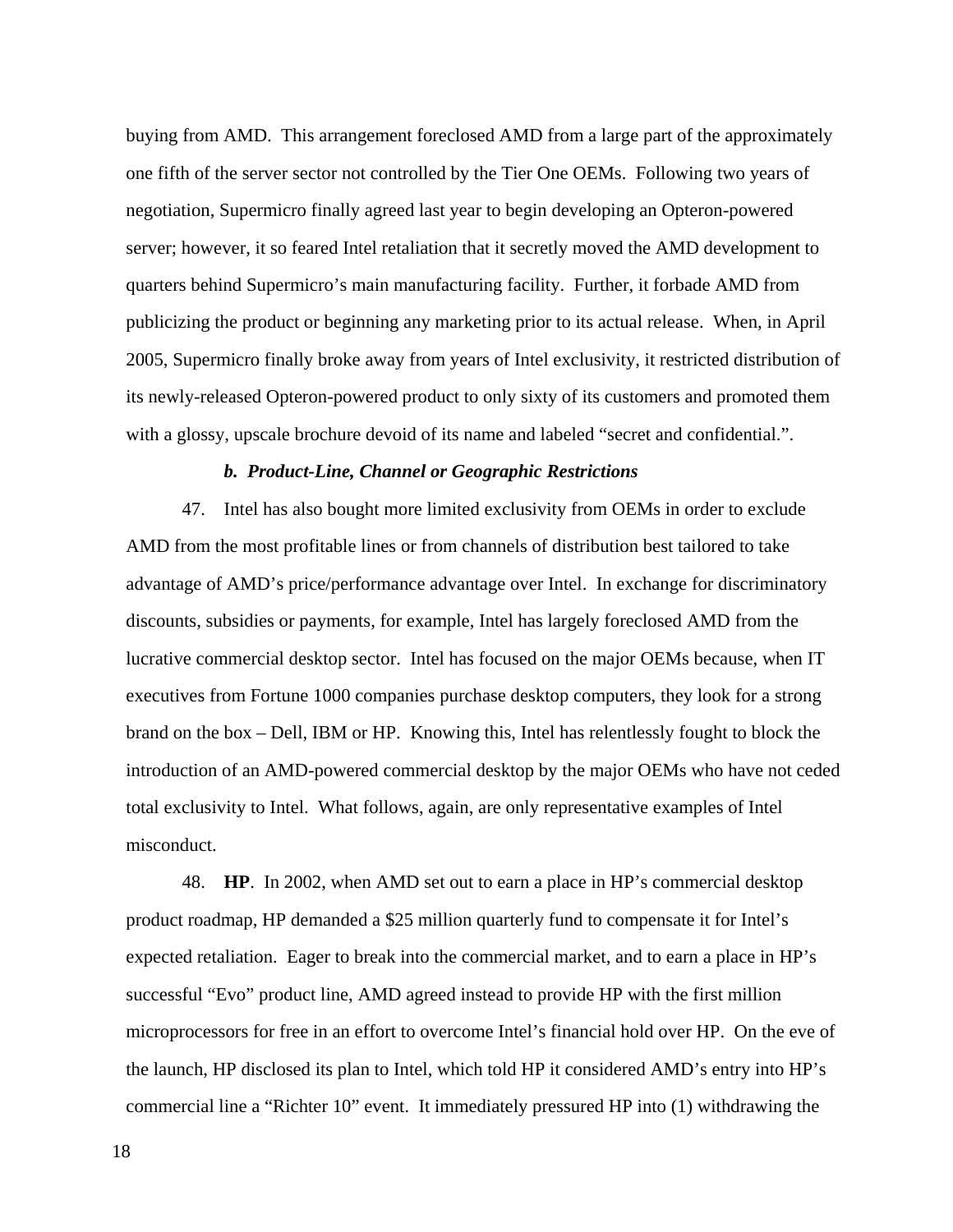AMD offering from its premier "Evo" brand and (2) withholding the AMD-powered computer from HP's network of independent value-added resellers, the HP's principal point of access to small business users for whom the computer was designed in the first place. Intel went so far as to pressure HP's senior management to consider firing the HP executive who spearheaded the AMD commercial desktop proposal. As a result of Intel's coercion, the HP-AMD desktop offering was dead on arrival. HP ended up taking only 160,000 of the million microprocessors AMD offered for free. As of today, HP's AMD-equipped commercial desktops remain channel-restricted, and AMD's share of this business remains insignificant.

49. Intel also purchased HP's exclusivity for its most popular notebook line. HP captured 15% of the U.S. retail market last Christmas with an Intel-powered 14.1" display notebook (the "DV 1000") with a popular power saving feature called Quick Play. When AMD sought to convince HP to carry a similar AMD-powered notebook, HP declined. It explained that Intel had paid between \$3 and \$4 million to lock up this product line for at least one year.

50. **Gateway**. After Gateway's 2004 merger with eMachines, AMD attempted to revive the relationship it had enjoyed with Gateway until 2001, but experienced extremely limited success. While Gateway built one AMD-powered desktop model at the request of Circuit City, AMD remains locked out entirely of Gateway's direct internet sales, its commercial offerings and its server line. According to Gateway executives, their Company has paid a high price for even its limited AMD dealings. They claim that Intel has beaten them into "guacamole" in retaliation.

51. **IBM**. AMD and IBM began negotiations in August 2000 over a proposed commercial PC business partnership. After seven months and with a deal nearing completion, Intel approached IBM with an incentive-based program under which Intel would become IBM's "preferred supplier" for processors in commercial products. "Preferred" meant exclusive. IBM accepted Intel's proposal and terminated discussions with AMD. In return for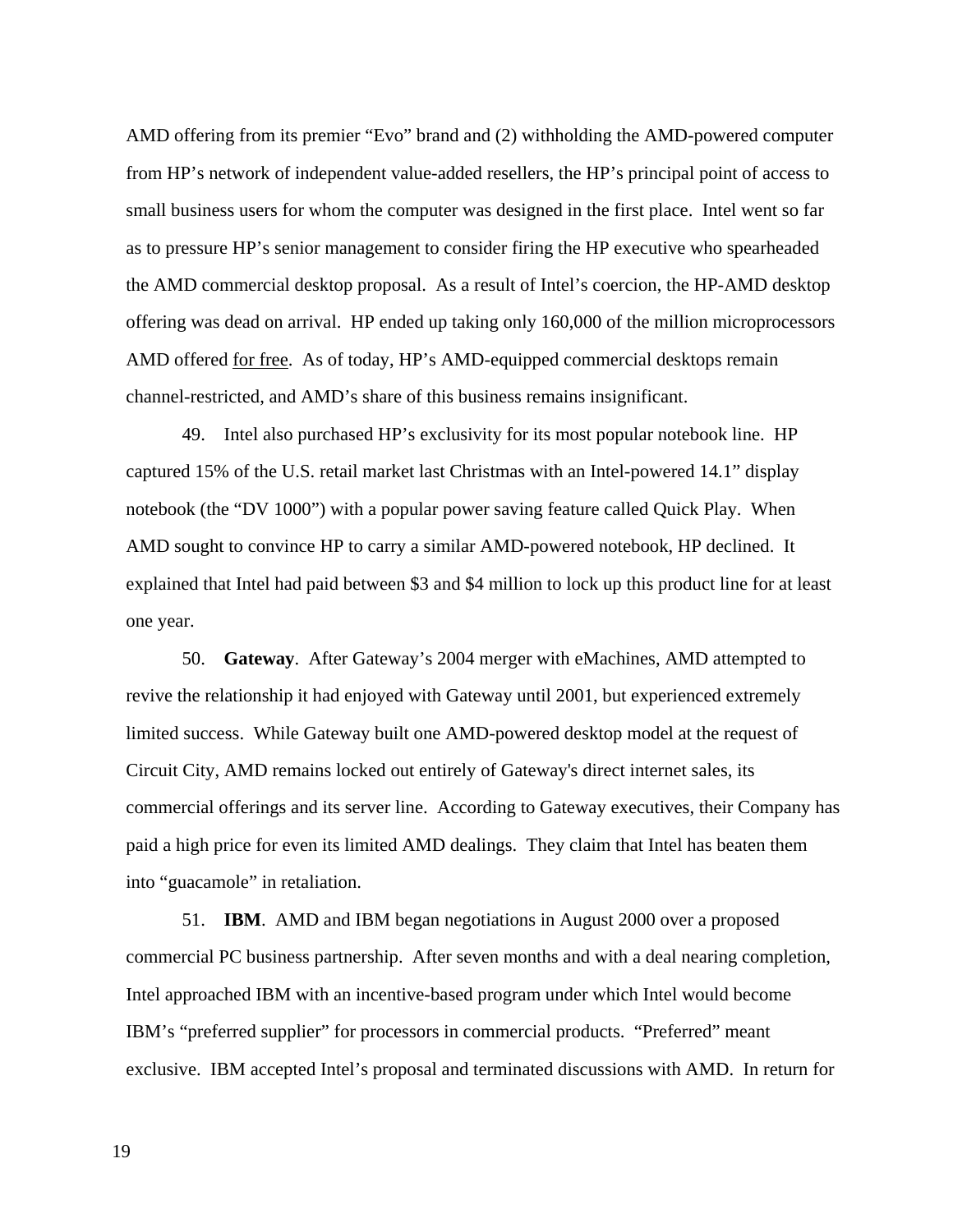that exclusivity, according to IBM executive Ed Thum, Intel paid IBM "millions of dollars in market development funds."

52. Intel also acted to thwart AMD efforts to partner with IBM on servers. Although IBM joined AMD as a launch partner when it introduced its Opteron 64-bit server chip in April 2003 – signaling to the industry and IT professionals its confidence in the product – Intel soon dissuaded IBM from aggressively marketing Opteron servers. After investing heavily in its design, IBM consigned its one Opteron computer model to a single target market segment (High Performance and Technical Computing). This was done, according to an industry report (confirmed by an IBM executive), because Intel paid IBM to shelve any further Opteron development. IBM also took Intel money in 2004 to scrap plans for a multiple-microprocessor Opteron server it had already designed and previewed with customers.

53. Intel has also purchased IBM exclusivity in its "ThinkCentre" line of commercial desktops. When AMD pressed IBM to add an Athlon 64 model to its "ThinkCentre" roadmap, IBM executives explained that the move would cost them important Intel subsidies, and they declined.

54. **Fujitsu**. In 2002, Fujitsu and AMD formed an alliance to develop a low-power commercial notebook (FMV Lifebook MG Series) scheduled to go to market in the first quarter of 2003, which AMD spent over 20 million yen designing. Shortly before the launch, Fujitsu told AMD that Intel would not allow it to launch an AMD-powered commercial notebook, and the project died. To this day, AMD remains locked out of Fujitsu's commercial notebook lines. Intel's exclusionary conduct with Fujitsu extends beyond commercial notebooks. In the consumer space, for example, Intel purchased total exclusivity for Fujitsu's FM-Biblo NB consumer notebook line. When AMD tried to break Intel's lock on Fujitsu notebooks by offering to match any Intel discount, Fujitsu made clear that there was no price AMD could pay because Intel simply would not allow it. To this day, AMD remains locked out of Fujitsu's Biblo line.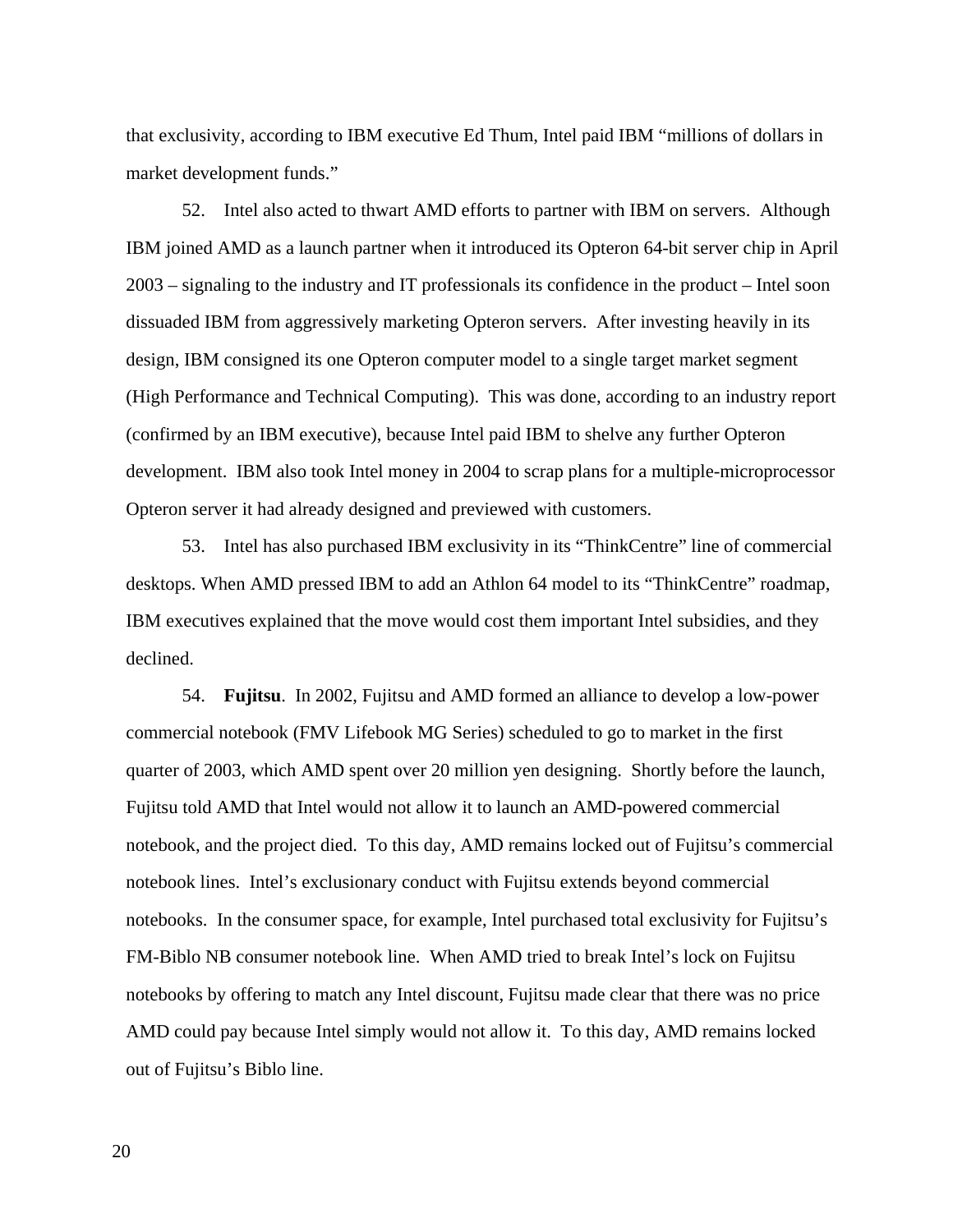55. **Fujitsu-Siemens**. Fujitsu-Siemens, a European joint-venture, was once a mainstay for AMD's desktop business, with AMD chips powering over 30% of Fujitsu-Siemens' offerings in the consumer sector. In early 2003, Intel offered Fujitsu-Siemens a "special discount" on Celeron processors which Fujitsu-Siemens accepted in exchange for hiding its AMD computers on its website and removing all references to commercial AMD-powered products in the company's retail catalog.

56. Intel has also succeeded in convincing Fujitsu-Siemens to impose market restrictions on its AMD-powered PCs. Its parent, Fujitsu, currently sells an AMD-equipped Lifebook S2010, a commercial notebook, but only in the U.S. and Japan. Fujitsu-Siemens has declined AMD's plea to offer the machine in the European market as well. Similarly, Fujitsu-Siemens designed for the European market the FMC Lifebook MG Series notebook. But it refused to offer that computer in Asia or North America. Finally, although Fujitsu-Siemens produces an AMD commercial desktop, the Scenico, it refuses to advertise it on its website, offering it instead only as a build-to-order product. Having invested significantly to bring these computers to market, Fujitsu-Siemens has been able to offer no explanation for its refusal to exploit them worldwide. AMD's unit share of Fujitsu-Siemens' business recently fell below 30% for the first time in four years.

57. **NEC.** Intel was forced to relax its hold on NEC's business when long-time NEC customer, Honda Motor Company, demanded that NEC supply it with servers powered by AMD's Opteron microprocessors. After underwriting the considerable expense of designing and manufacturing an Opteron server for Honda, NEC then inexplicably refused to market the product to any of its other customers.

58. There is no reason, other than Intel's chokehold on the OEMs, for AMD's inability to exploit its products in important sectors, particularly commercial desktops. These computers, which large corporate customers buy in the tens of thousands at a time, represent a lucrative opportunity for the supplier. Yet, the microprocessors that power them are identical to microprocessors in consumer computers, a sector in which AMD has won both praise and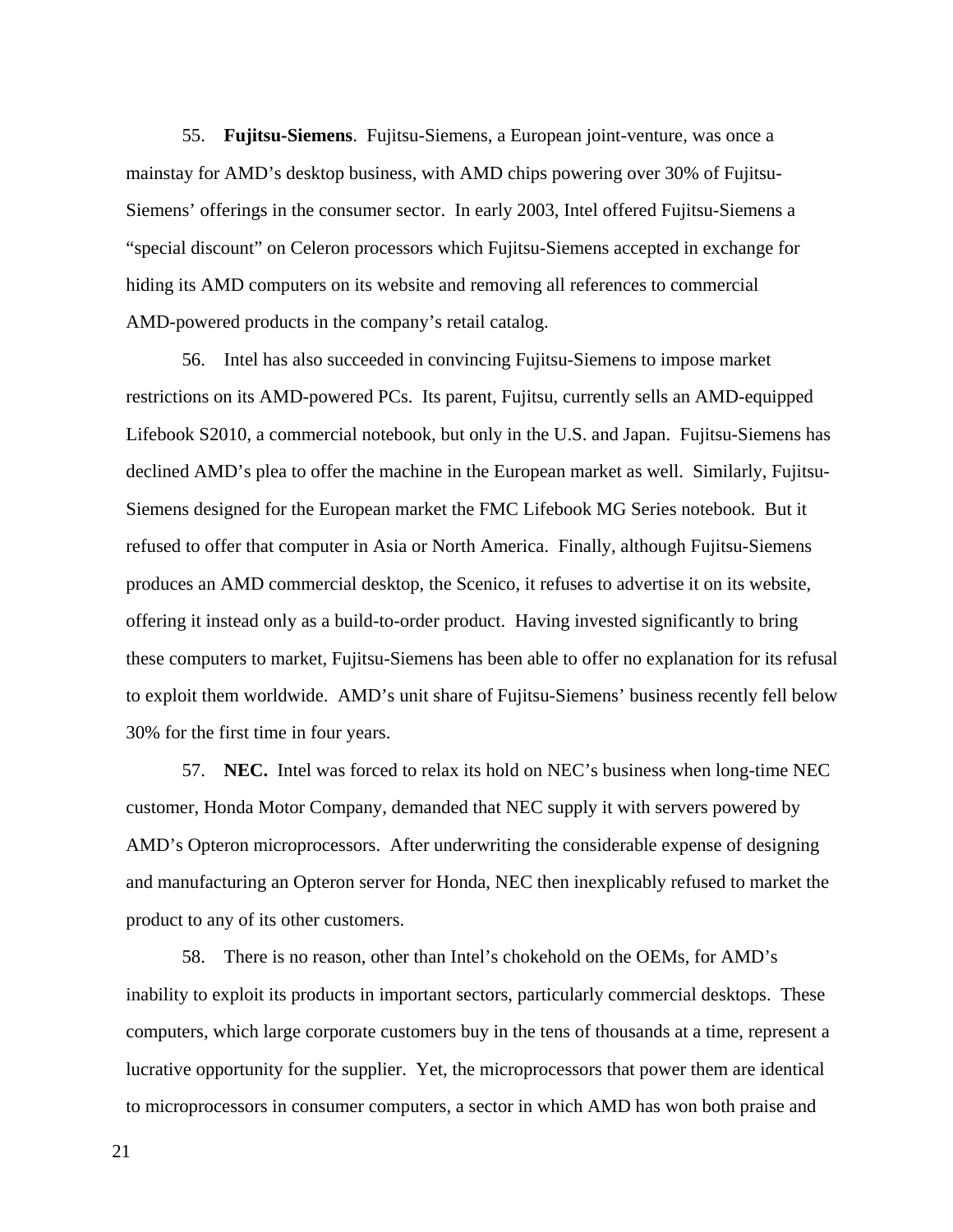market share. The only material difference between the consumer and commercial segments is that many more system builders supply desktops to consumers, making it more difficult for Intel to control their microprocessor choice.

#### *c. Exclusionary Rebates*

59. Intel has also imposed on OEMs a system of first-dollar rebates that have the practical and intended effect of creating exclusive or near-exclusive dealing arrangements and artificially foreclosing AMD from competing for a meaningful share of the market. In general, the rebate schemes operate as follows: quarterly, Intel unilaterally establishes for each of its customers a target level of purchases of Intel microprocessors. If the customer achieves the target, it is entitled to a rebate on all of the quarter's purchases of all microprocessors – back to the very first one – generally in the neighborhood of 8-10% of the price paid. Intel provides the rebate in cash at the quarter's close. OEMs operate on razor-thin margins, so qualifying for an Intel rebate frequently means the difference between reporting a profit or a loss in the coming – and closely watched – quarterly earnings.

60. In contrast to "volume discounts" that sellers offer on a graduated and nondiscriminatory basis to reflect cost efficiencies that accrue when dealing in larger quantities, Intel's is a system of "penetration" or "loyalty" rebates designed to exclude AMD from a substantial portion of the market. Intel intentionally sets a rebate trigger at a level of purchases it knows to constitute a dominant percentage of a customer's needs. It is able to develop discriminatory, customer-by-customer unit or dollar targets that lock that percentage (without ever referencing it) because industry publications accurately forecast and track anticipated sales and because OEM market shares – which industry publications also report weekly, monthly and quarterly – do not change significantly quarter to quarter.

61. Intel's retroactive discounts can operate to price microprocessors so low that AMD is put at a competitive disadvantage it cannot overcome. Consider an OEM which anticipates purchasing 100 microprocessors that both Intel and AMD sell for \$100 each. Intel knows that because of its prior model introductions, the customer will have to buy 60 from

22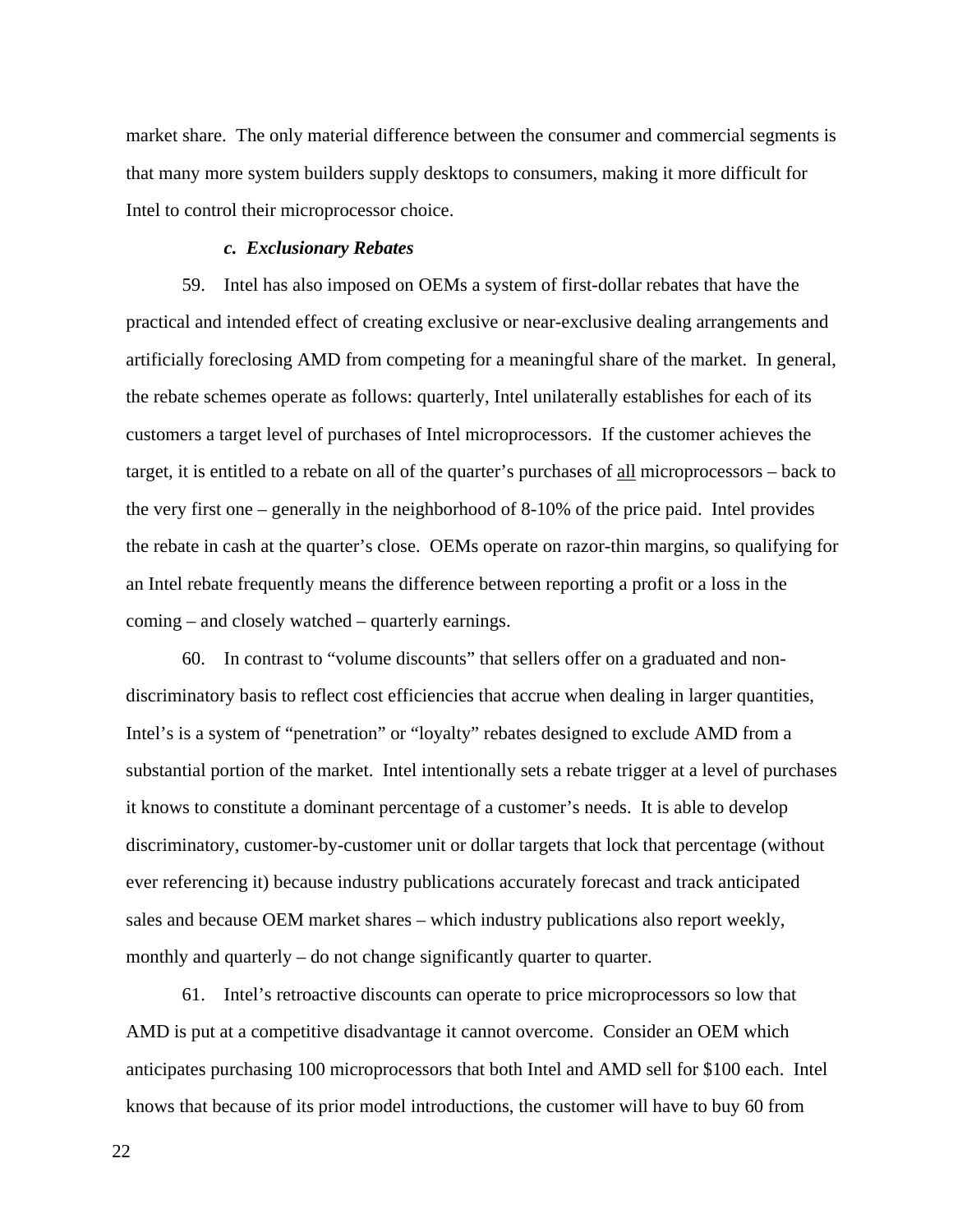Intel. The customer considers buying its expected balance for its new models from AMD, but Intel offers it a rebate that will entitle it to a 10% retroactive discount if, but only if, it purchases 90 units or more. If the customer buys 30 of the 40 additional units from Intel to qualify for the rebate, its incremental cost for the 30 will be \$3,000 (30 units at \$100/unit) less the 10% rebate going back to the first unit it purchased, which amounts to \$900 (90 units x \$10/unit x 10%), for a total of \$2,100.

62. AMD can only capture the 30 units if it offers a price that makes the customer indifferent between getting the Intel rebate and getting an overall equivalent deal on AMD microprocessors. Thus, for the 30 units that are up for grabs, AMD would have to lower its price to \$70 per unit (because 30 units  $x$  \$70/unit equals the \$2,100 net cost for buying from Intel). In effect, the rebate forces AMD to charge \$20 dollars less than the \$90 discounted Intel price if it attempts to get any business from the customer at all. That is because it is selling the customer only 30 units over which it has to spread a \$900 discount while Intel can spread it out over 90. At the end of the day, this creates a serious competitive disadvantage for AMD. As shown in the example, AMD is forced to discount its price three times as much as Intel just to match the Intel discount – not because its processors are inferior – far from it – but because Intel has assured for itself – by its past predatory practices – a significant base of assured demand which enables Intel to inexpensively spread its first-dollar discount. Importantly, this new base of demand – driven by the OEM's purchasing – will enable Intel to repeat its exclusionary practice when the next line of models is unveiled.

63. At least in the short run, most if not all of the major OEMs must engage significantly with Intel (1) because AMD is too small to service all their needs while continuing to satisfy other customer demand; (2) because to meet customer expectations, OEMs must assure commercial computer buyers that specifications, including the microprocessor, will remain unchanged during the product's lifecycle; and (3) because Intel has encouraged end-users to specify that processors be of the same family among similar computers in one installation, as this is perceived to increase reliability (although technically

23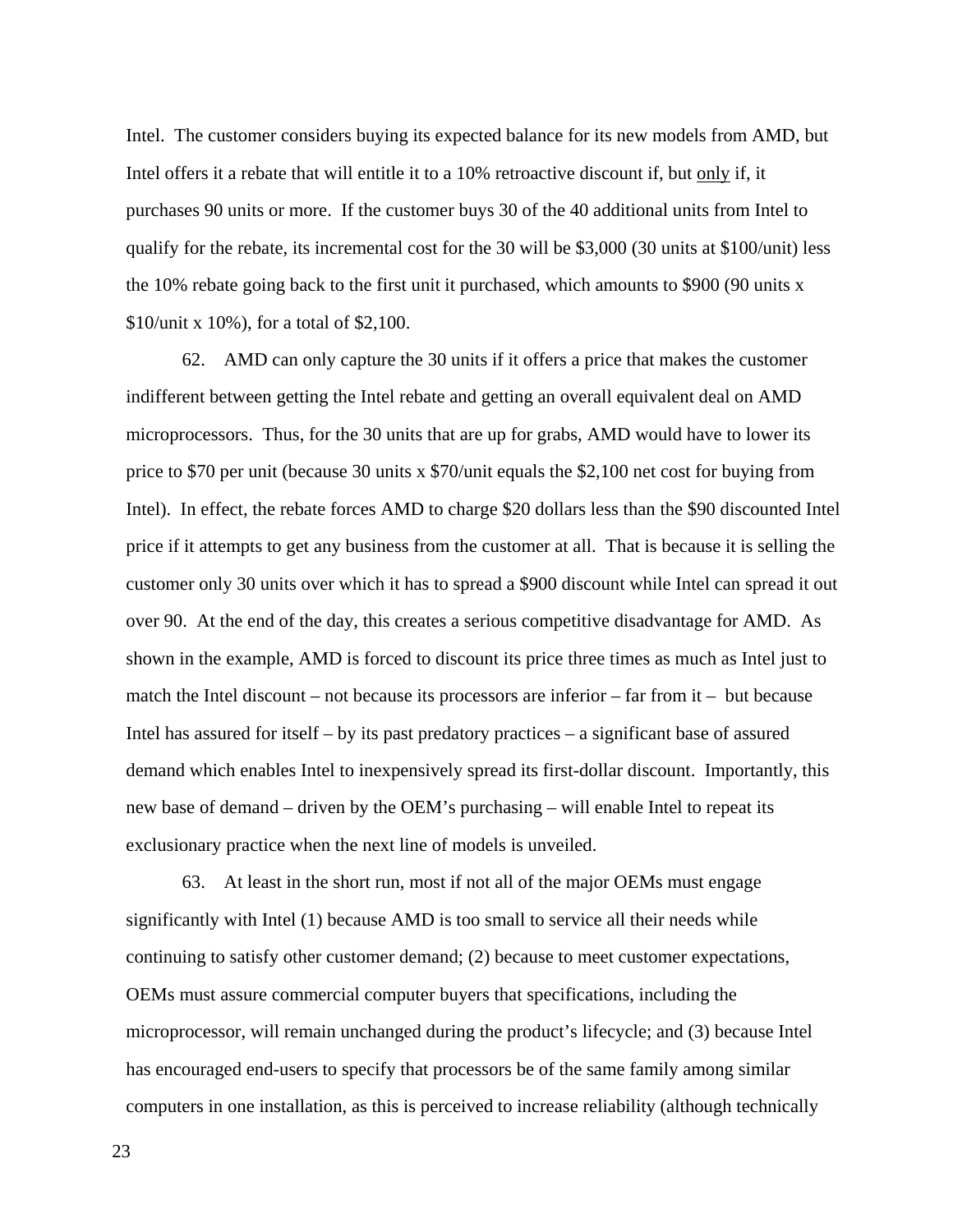this is not the case). Intel uses its retroactive discounts to make its large, captive market share self-perpetuating. In any one quarter, AMD cannot economically match Intel's retroactive rebate because it competes for too small a share of the customer's volume over which to spread the dollars necessary to equal the customer's total Intel cost savings. As a result, it loses the business and thus goes into the next selling cycle with Intel imbedded in additional customer product over which Intel can spread its rebates. This serves again to artificially constrain AMD's opportunity to match Intel's ensuing round of retroactive discounts. Intel's intertemporal leveraging of its market share effectively forecloses AMD from ever having a fair opportunity to compete.

64. Intel exacts a severe penalty from OEMs who fail to meet their targets. For example, during the fourth quarter of 2004, AMD succeeded in getting on the HP retail roadmap for mobile computers, and its products sold very well, helping AMD capture nearly 60% of HP's U.S. retail sales for the quarter. Intel responded by withholding HP's fourth quarter rebate check and refusing to waive HP's failure to achieve its targeted rebate goal. Instead, Intel "allowed" HP to make up the shortfall in succeeding quarters when HP promised Intel at least 90% of HP's mainstream retail business.

65. Intel has deployed a variety of variants of this basic rebate scheme. In the case of one European OEM, for example, Intel imposes the additional condition that the customer purchase target volumes of specific processors, generally microprocessors against which AMD's products compete particularly well. In the case of another, Intel offers as an inducement discounted microprocessors rather than rebates. In the case of the European division of one U.S. OEM, Intel has imposed a target of between 70-90% of the customer's requirements. Rather than qualifying the customer for a cash rebate, however, meeting the target entitles the OEM to purchase designated processors at up to 20% below "normal" cost, thereby enabling the customer to obtain favorable pricing on bundled products (e.g., a Centrino-series processor and chipset) and/or to receive product offerings not available to competitors.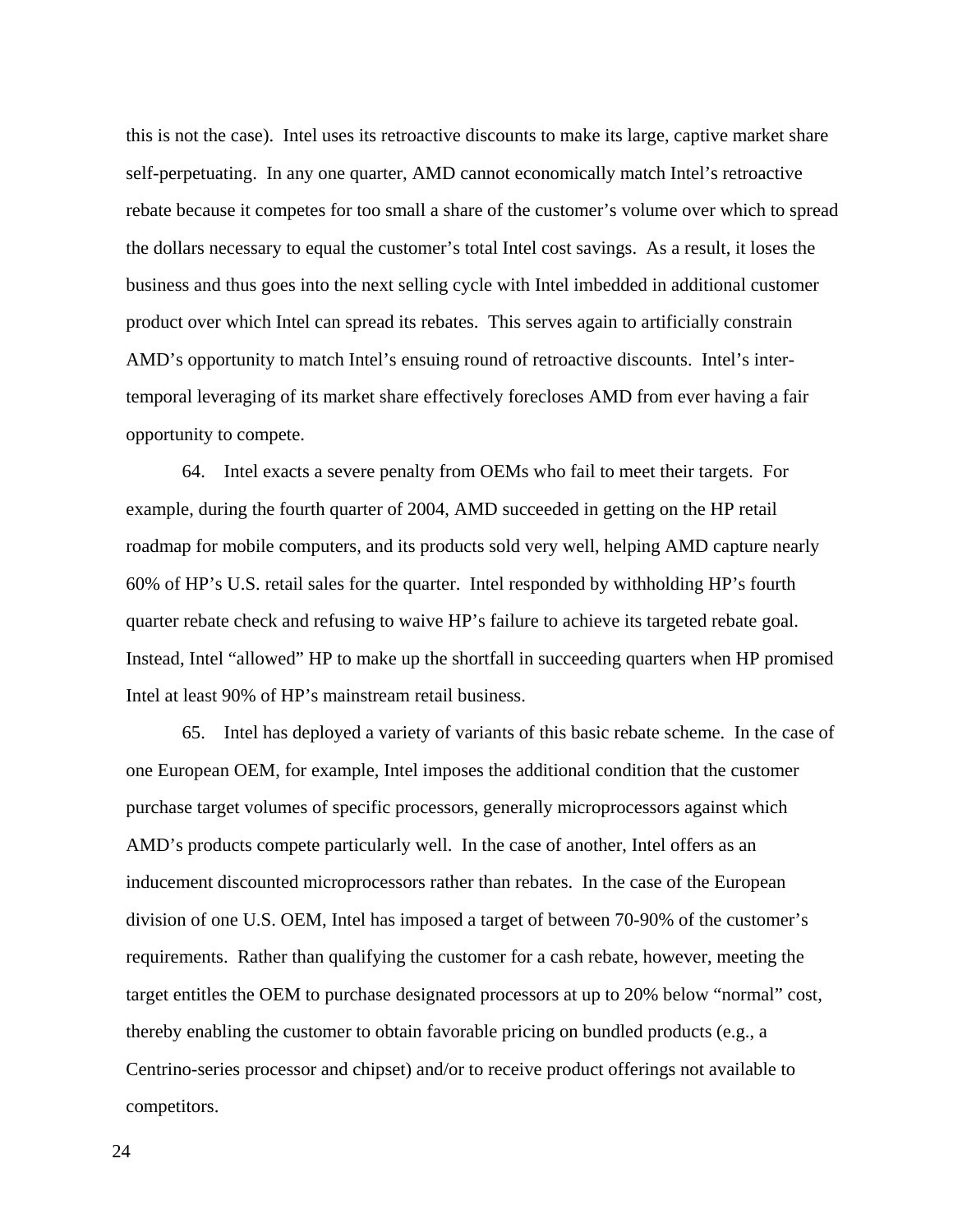66. Intel makes similar offers to smaller OEMs but they are generally unwritten, and Intel leaves undefined the consequences of failing to meet a target. Thus, a customer falls short at its peril, knowing only that it may lose its account with Intel and have to source future products from Intel distributors, which is both more expensive and provides less security of supply than direct purchase.

67. The salient features of all of Intel's rebate schemes are that they are discriminatory and market-foreclosing. If the customer chooses to purchase any significant quantity of microprocessors from AMD, it will not qualify for its rebate, and its price will be higher on all the Intel processors it buys across the board. By tailoring targets to each customer's size and anticipated volume, Intel locks up significant percentages of the market much more effectively and at a lesser cost to itself – but to a greater harm to AMD and ultimately consumers – as compared to offering such rebates for comparable purchase levels to all customers on a nondiscriminatory basis.

68. Intel's use of retroactive rebates leads, in some cases, to below-cost pricing on incremental sales. The following example shows why a customer's incremental cost of purchasing from Intel those units that both Intel and AMD could supply (the "contested sales") can be zero or even negative – a price AMD cannot match. Consider an OEM which has purchased 90 units of Microprocessor A at \$100 per unit under an Intel rebate scheme that entitles it to a 10% first-dollar discount but only after it purchases more than 90 units. Its cost for the 90 processors is \$9,000. The OEM is now considering an additional purchase of a further 10 units. If it makes the additional purchase from Intel, the OEM will meet the expenditure condition and will qualify for the 10% per unit discount on all units. Accordingly, the total spent will remain \$9,000. The incremental cost of the 10 additional microprocessors – as well as Intel's incremental revenue – will be zero (the \$1,000 additionally spent, less the \$1,000 thereby saved). In other words, this scheme leads to incremental units being offered to the OEMs for nothing, leaving AMD hopelessly boxed out.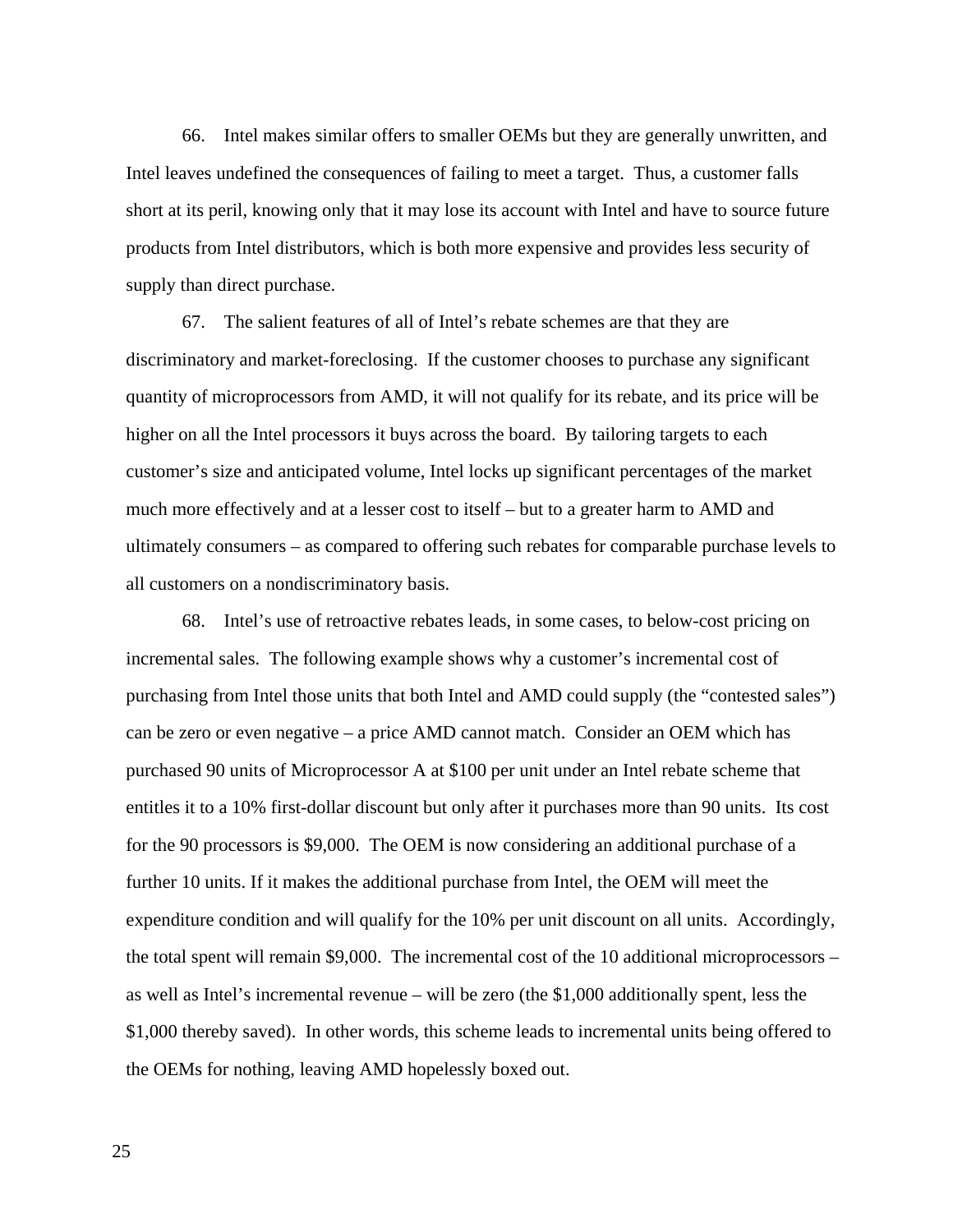69. Importantly, even if Intel were to earn some incremental revenue on these marginal units, these additional revenues could be below the incremental cost of their production. As a result, Intel's additional profit on the sale would be negative, but for the fact that it had a long-run exclusionary effect on AMD. (Obviously, if Intel earns no revenues on its additional sales, it has to be foregoing profits.) As this analysis shows, some of Intel's discriminatory, retroactive rebates amount to unlawful, predatory below-cost pricing.

70. Even where Intel's prices are above cost on the incremental volumes and overall despite its retroactive rebate schemes, these rebates enable Intel to lower prices selectively in the contested market segment while maintaining higher prices in its captive market. For example, Intel can offer rebates which are granted across the entire volume of sales but which are triggered only if the OEM increases its purchases beyond the portion of its requirements which is captive to Intel. Indeed, Intel can even price above the "monopoly" level for the volumes below the benchmark and offer huge discounts for additional purchases knowing full well that the OEM will not buy less than the benchmark and, instead, source the overwhelming share of its purchases from Intel thereby "qualifying" for the putative rebate while at the same time denying AMD any reasonable volume opportunity.

71. The use of retroactive rebates to limit AMD to a small share of an OEM's business heightens the obstacle to inducing the OEM to launch AMD-powered platforms. OEMs incur substantial expense in designing and engineering a new computer, and make the investment only if they foresee a substantial chance of selling a sufficient volume to recoup it. Intel's rebate and other business strategies effectively cap the volumes of AMD-powered products that an OEM can sell. Hence, Intel's practices exacerbate normal impediments to entry and expansion.

## *d. Threats of Retaliation*

72. Beyond exclusive dealing, product and channel restrictions and exclusionary rebates, Intel has resorted to old-fashioned threats, intimidation and "knee-capping" to deter OEMs from dealing with AMD. Intel has a variety of pressure points at its disposal: it can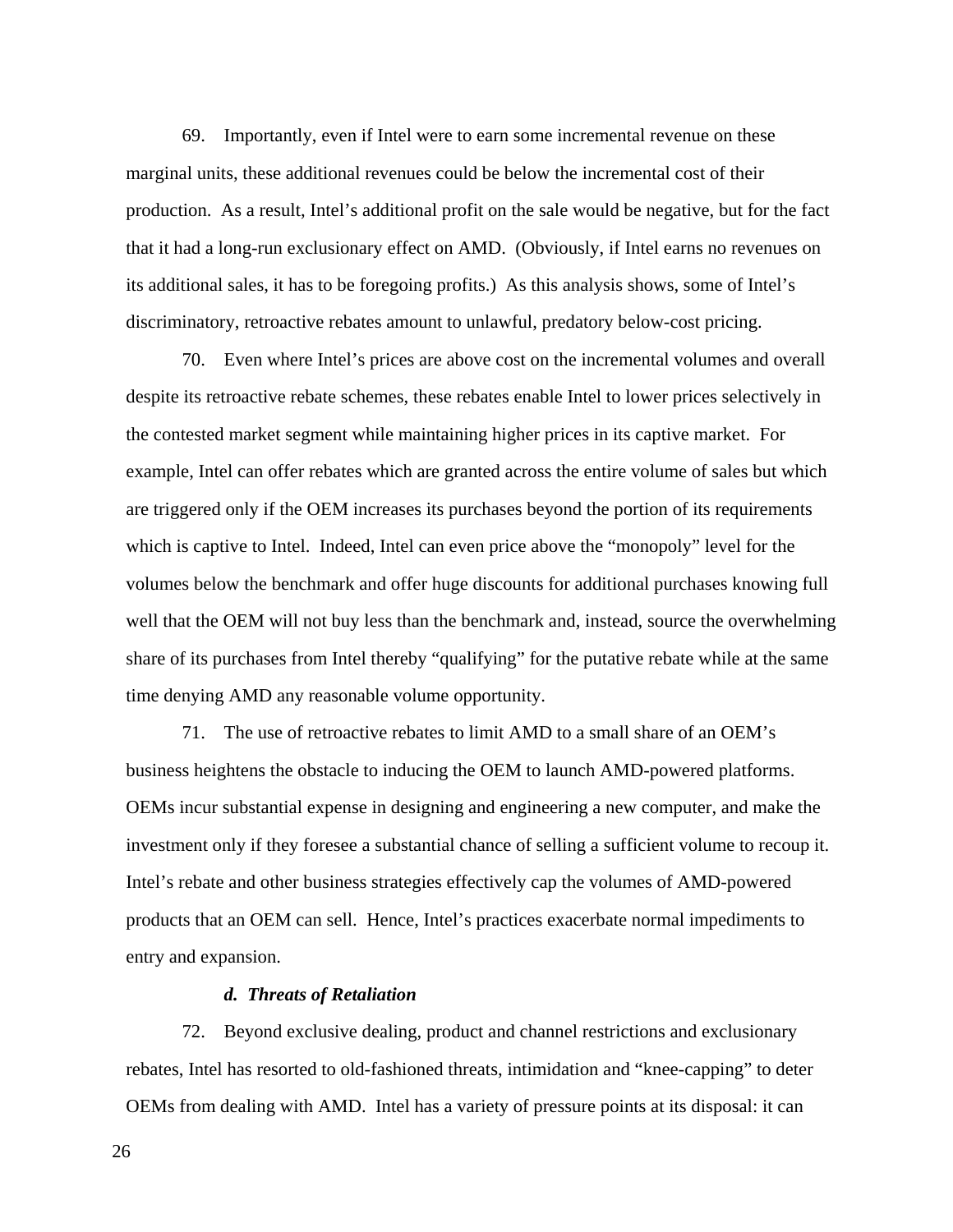unilaterally reduce or withdraw a discount, rebate or subsidy; it can impose a discriminatory price increase on a disfavored customer, extend a price cut to that customer's competitor, or force retailers into dropping the customer's computers and buying from its competitor instead; or it can delay or dispute an allowance or rebate – all of which can turn a profitable quarter for an OEM into an unprofitable one. Other pressure points on accounts it deems disloyal include threatening to delay or curtail supplies of scarce processors or essential technical information. Examples abound.

73. As Gateway executives have recounted, Intel's threats beat them into "guacamole." But Gateway is not alone. Prior to its merger with HP, Compaq Computer received Intel threats every time it engaged with AMD. In late 2000, for example, Compaq's CEO, Michael Capellas, disclosed that because of the volume of business he had given to AMD, Intel withheld delivery of server chips that Compaq desperately needed. Reporting that "he had a gun to his head," Capellas informed an AMD executive that he had to stop buying AMD processors.

74. In 2002, Intel pointed its gun at NEC. Intel threatened to discontinue providing NEC with the technological roadmap of future Intel products if NEC did not convert its entire line of Value Star L computers to Intel microprocessors. Without that roadmap, NEC would be at a distinct competitive disadvantage. Predictably, NEC succumbed and eliminated AMD from the Value Star L series in 2002 and 2003.

75. NEC's European subsidiary, NEC-CI, which operates NEC's European and non-Japanese Asian divisions, reported that Intel executives said they would "destroy" NEC-CI for engaging with AMD in the commercial desktop segment. Intel told NEC-CI's retailers that NEC-CI's AMD dealings could impair its ability to supply products to its customers, and when NEC-CI resisted the pressure, Intel imposed a discriminatory price increase.

76. AMD had been engaged in discussions with IBM about introducing an Opteron "blade" server, when IBM suddenly announced that any such product it distributed could not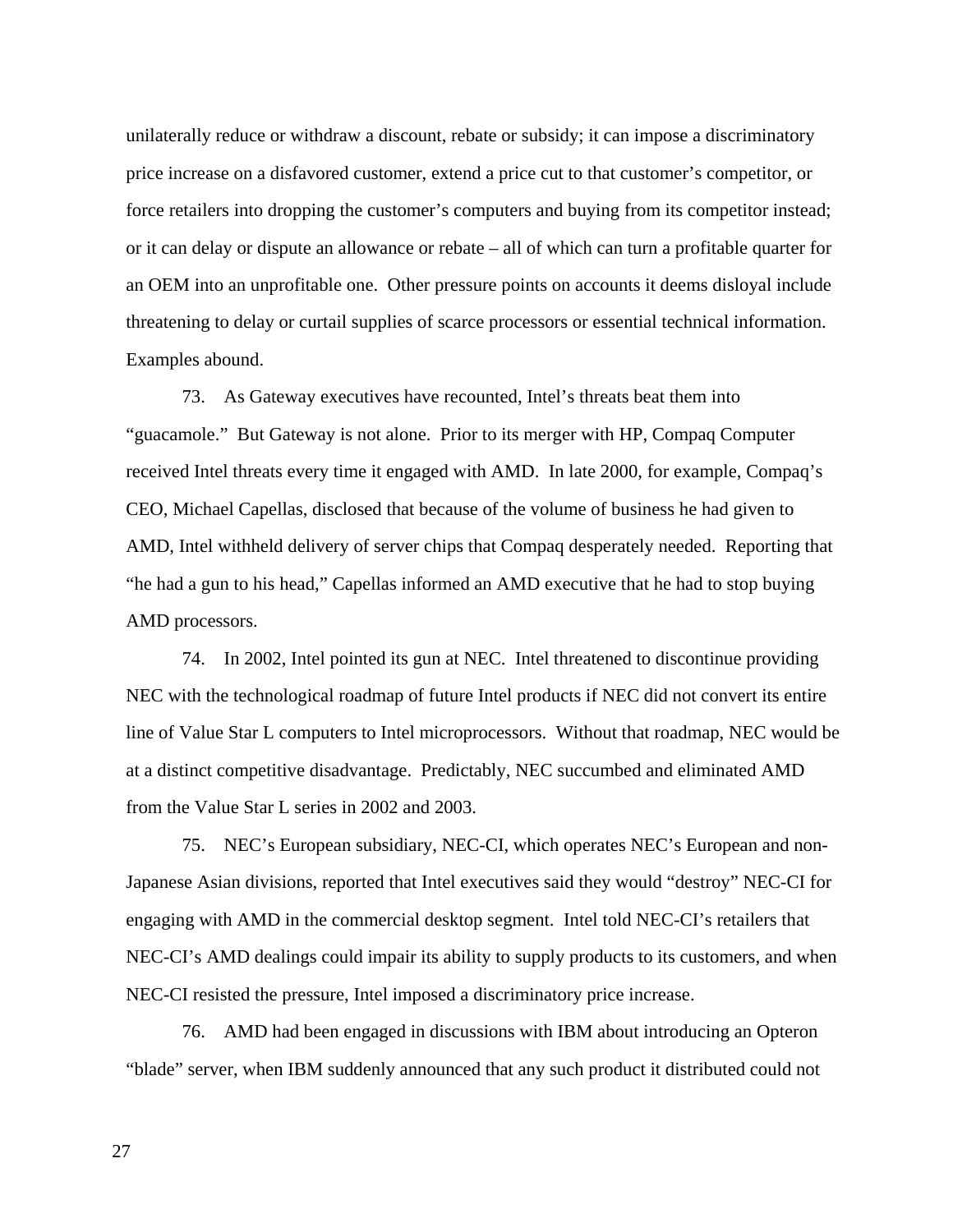bear an IBM logo. When pressed for an explanation, IBM reported that it could not appear overly supportive of AMD server products because it feared Intel retaliation.

#### *e. Interference with AMD Product Launches*

77. Key to gaining quick market acceptance of a new microprocessor is a chipmaker's ability to develop a lineup of reputable launch partners, consisting of OEMs prepared to roll out products featuring the chip, major customers who are willing to buy and embrace it, and other industry allies, such as major software vendors and infrastructure partners who can attest to its quality and reliability. Particularly for commercial and enterprise (*i.e.*, server-work station) purchasers, a successful and impressive "launch" is essential to generating confidence among the computer professionals who will be the potential audience for the new microprocessor.

78. Aware of the importance of product launches, Intel has done its utmost to undermine AMD's. Set forth below are several examples.

79. AMD's September 23, 2003, launch of Athlon64 was a watershed event for the Company. Upon learning the launch schedule, Intel did its best to disrupt it. For example, Acer committed to support the AMD rollout by making a senior executive available for a videotaped endorsement and by timing the introduction of two computers, a desktop and a notebook, to coincide with AMD events planned for Cannes, San Francisco and Taiwan. Days before the event, Intel CEO, Craig Barrett, visited Acer's Chairman, CEO and President in Taiwan, expressed to them Intel's "concern" and said Acer would suffer "severe consequences" if it publicly supported AMD's launch. The Barrett visit coincided with an unexplained delay by Intel providing \$15-20 million in market development funds owed to Acer. As a result, Acer withdrew from the launch in the U.S. and Taiwan, pulled its promotional materials, banned AMD's use of the video, and delayed the announcement of its Athlon64-powered computers. Acer's President subsequently reported that the only thing different about Intel's threats was the messenger – they were "usually done by lower ranking managers," not Intel's CEO.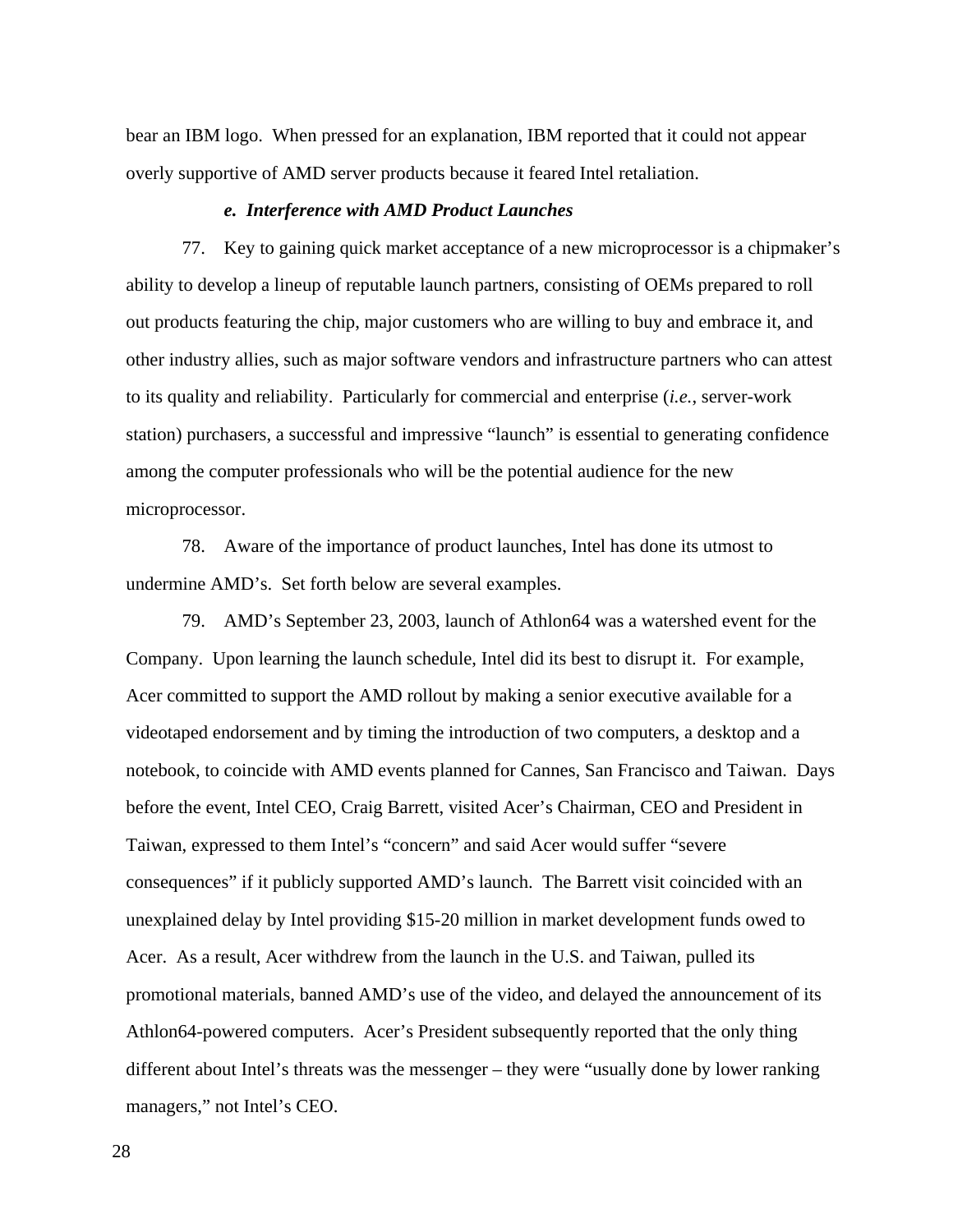80. HP also withdrew precipitously from the Athlon64 launch after committing to participate. HP had agreed to support the launch by producing a promotional video and by sending senior executives to all three launch sites. Just before launch, however, HP manager, John Romano, pulled the video and announced that HP would only be sending a junior manager, and then only to Europe.

81. Other AMD customers and channel partners reporting Intel coercion to withdraw from the Athlon64 launch were Lenovo, NEC-CI and Best Buy.

82. Intel also disrupted AMD's launch of its Opteron server chip, which was rolled out on April 22, 2003, with few in attendance and little industry support. A computer industry journal reported Intel's fingerprints: "They all [vendors] told me that prior to the launch, they received a phone call from Intel. Intel asked if they were going to the launch. If they replied yes, the Intel rep asked them if it was 'important to them to go', or 'if they really wanted to go.' Pressing the vendors, I got the same response, 'Intel is too smart to threaten us directly, but it was quite clear from that phone call that we would be risking our various kickback money if we went."

83. Other companies that reported being intimidated from participating in the Opteron launch were MSI, Atipa, Solectron and Fujitsu-Siemens. Indeed, Intel representatives told Fujitsu-Siemens' executives in the weeks preceding the Opteron launch that if they attended, they would be the only Tier One OEM showing its support as all of the others would back out. With the exception of IBM, Intel was right.

84. These are not isolated examples, but rather illustrations of Intel's relentless campaign to undermine marketing efforts by its one remaining competitor. For example, IBM pulled its AMD-powered computers from the 2004 Palisades eServer and PC Show, citing a contractual agreement with Intel said to prohibit it from endorsing those competitive products. And at the 2004 Super Computing Show, an annual conference devoted to high performance computing, Intel offered two other AMD customers money to remove AMD systems from their

29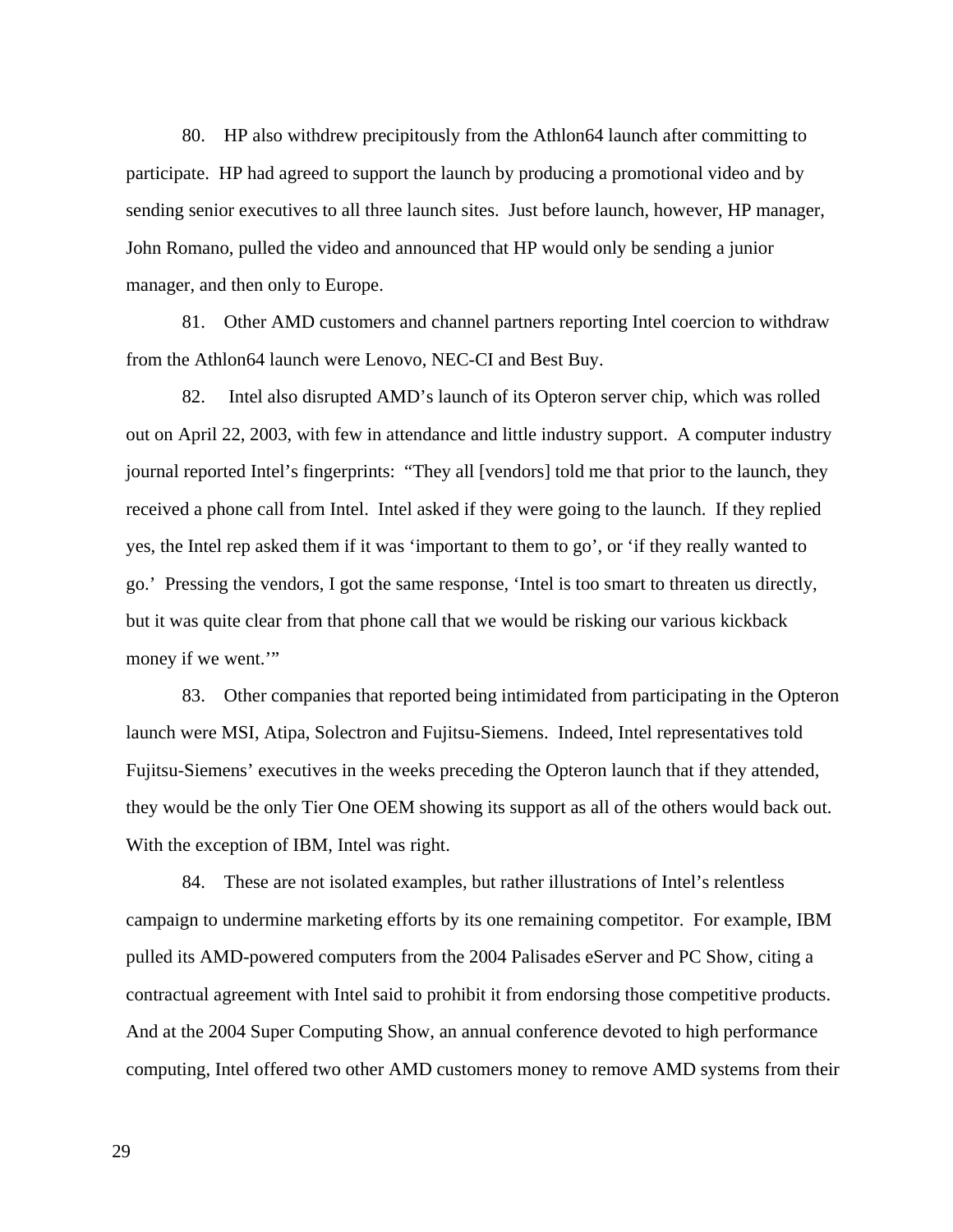booths. At CeBit, Intel threatened to pull a half million dollars of support from Fujitsu-Siemens for displaying AMD products (which were removed).

## *f. Product Bundling*

85.Intel also uses product bundling as an exclusionary weapon in a variety of ways. Intel's most common deployment is in bidding for a new OEM platform: it bundles microprocessors with free (or heavily discounted) chipsets or motherboards, often offered in amounts exceeding the OEM's requirements for the new platform. (The excess, of course, is only compatible with Intel processors, thereby providing the OEM a strong inducement to go with Intel rather than AMD on uncommitted models.). AMD does not sell chipsets or motherboards; they are provided by independent suppliers such as ATI, nVidia and Via which incur their own costs and control their own pricing. Hence, to match Intel's bundled microprocessor-chipsets-motherboards offer, AMD must extend a discount on its microprocessors that will not only match any Intel discount on the microprocessors themselves but also will compensate the OEM for the savings it will lose on independent Intel chipset and motherboard purchases. The additional compensation AMD is forced to provide through a discount on the sale of microprocessors alone makes AMD's sale of microprocessors potentially unremunerative, and it also enables Intel to avoid competing with AMD directly on microprocessor price and quality by imposing disproportionate burdens on AMD that are wholly unrelated to AMD's product quality which, as has been demonstrated, is frequently superior to that of Intel's.

86. As retaliation for dealing with AMD, Intel has also used chipset pricing as a bludgeon. For example, in 2003, Acer had committed to launch the AMD Athlon XP. Acer executives worldwide had been working with AMD to bring the product to market post-launch. But, on the eve of the launch the Acer management in Taiwan pulled the plug. AMD learned from Acer executives that Intel had threatened to raise chipset prices by \$10 on all Intel-based Acer systems if *any* processor business was awarded to AMD outside of Europe.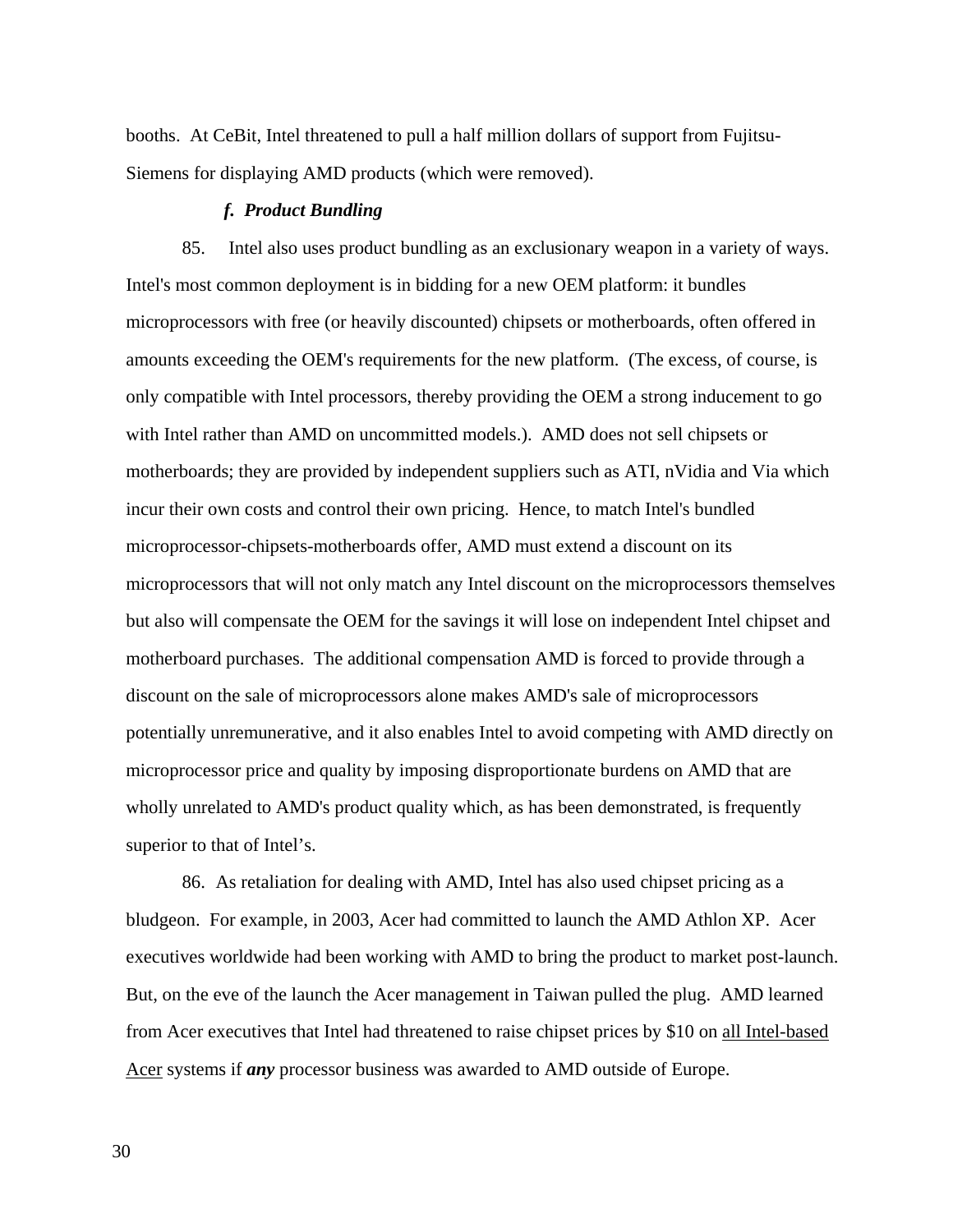87. Intel's dealings with OEMs are unlawfully exclusionary, have no pro-competitive justification, and are intended to maintain its monopoly.

#### **2. Practices Directed At Distributors**

88. Intel uses many of the same tactics it practices on OEMs to restrict distributors from carrying AMD processors or selling AMD products into markets it deems strategic. For example, it entered into an exclusive deal with Synnex, which is one of the largest U.S. distributors. Given Intel's 80% plus market share, there is no pro-competitive justification for this arrangement.

89. As with OEMs, Intel offers discounts and rebates to distributors on the condition that they not do business with AMD, either worldwide or in strategic sub-markets. For example, in December 2004, Ingram Micro, Intel's biggest distributor in China, suddenly cut off discussions to distribute AMD chips as well. A high-ranking Ingram Micro official later reported to AMD that Ingram Micro had no choice because Intel proffered loyalty rebates that were too lucrative to pass up.

90. Intel also offers a panoply of special programs for distributors who carry Intel microprocessors exclusively: marketing bonuses, increased rebates, credit programs for new customers (credits that can be used for all products from Intel and any other suppliers), payment for normal freight charges, and special inventory assistance such as credits to offset inventory costs. When such more nuanced means of achieving exclusivity fail, Intel has simply bribed distributors not to do business with AMD. For example, a high-ranking Tech Data executive turned down \$1 million to stop doing business with AMD, which caused the Intel representatives to ask, "How much would it take?"

91. Intel also offers retroactive rebates triggered when a distributor reaches a prescribed buying quota. Like the rebates offered to OEMs, the intent is to inflict economic punishment on those who do too much AMD business. But, unlike OEMs, distributors remain ignorant of the goals Intel has set for them or the precise consequences of failing to meet them.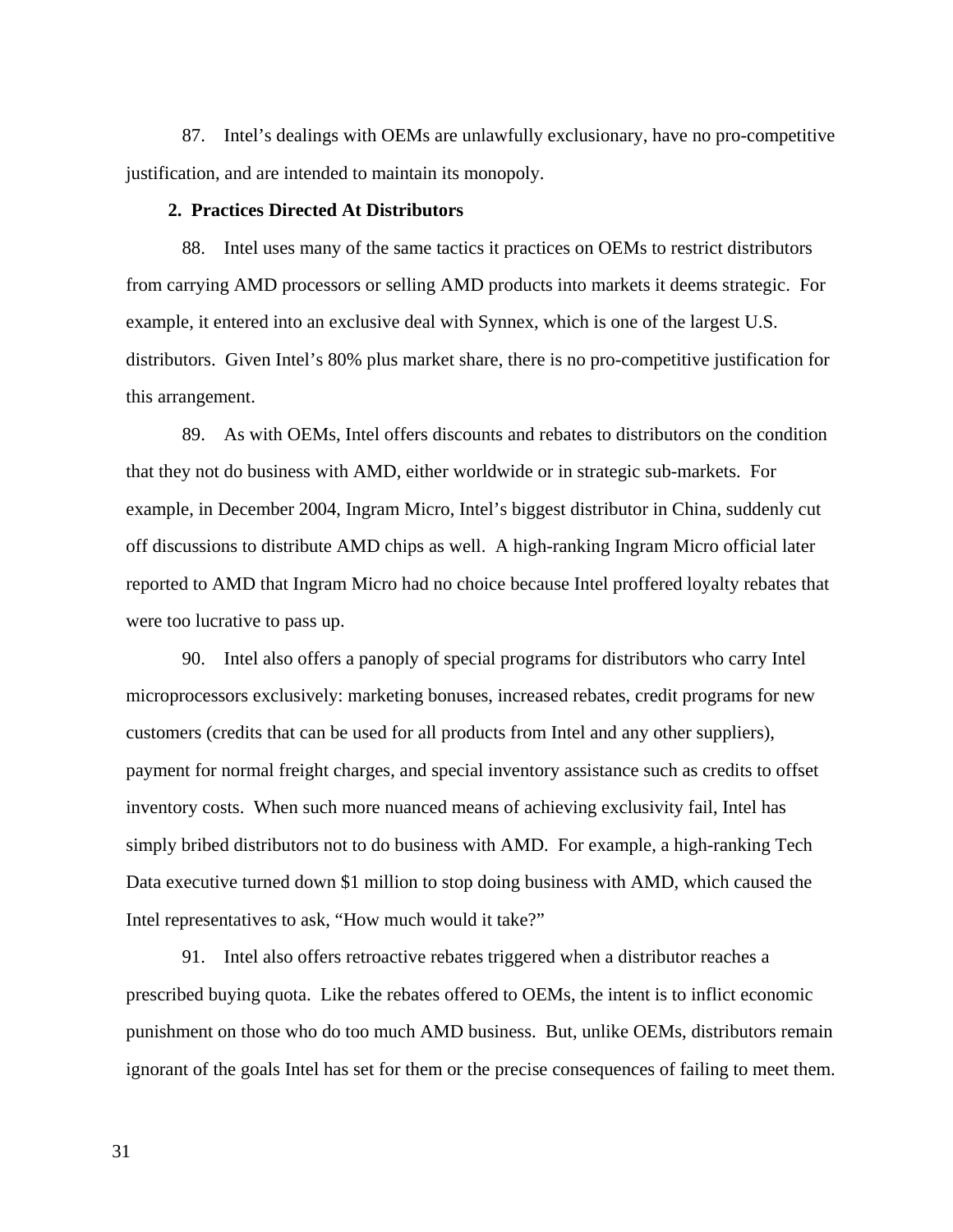Intel does not share this information with them; they simply receive a check at the end of a quarter. As a result, every AMD chip they purchase, they buy at their peril.

92. Finally, those distributors who choose to do business with AMD have been conditioned to expect Intel retaliation. For example, when ASI, one of the largest computer hardware and software distributors, began distributing AMD processors, Intel demanded that it exclude AMD personnel from its ASI Technology Shows and its General Managers' meetings. Until recently, ASI refused master distributor status from AMD, despite the financial benefits attached, because it feared that such a public alignment with AMD would trigger Intel retaliation. When, in January 2005, it finally accepted Master Distributor status, Intel began reducing the level of market development funds ASI received.

93. Avnet Inc., one of the world's largest computer equipment distributors and an avid AMD supporter, has also received its share of Intel intimidation. Thus, Avnet cited Intel as the reason it could not distribute AMD parts to the industrial sector. And when AMD launched its Opteron server chip, Intel made clear it would make it "painful" for Avnet were it to begin distributing that chip. When Avnet did so anyway, Intel threatened to cut if off. Another distributor got even worse treatment. In retaliation for Supercom's AMD dealings in Canada, Intel pressured Supercom's customers to switch to another distributor.

94. These are not the only distributors that Intel has attempted to coerce from doing business with AMD. Others include R.I.C. in Germany, Paradigit in the Netherlands, and Quote Components, also in the Netherlands.

95. Intel's dealings with distributors are unlawfully exclusionary, have no procompetitive justification, and are intended to maintain its monopoly.

## **3. Practices Directed At Retailers**

96. In both the U.S. and internationally, approximately one fifth of desktop and notebook computers is purchased at retail stores. A handful of retailers dominate the U.S. PC market: Best Buy and Circuit City are the largest. Other significant but smaller retailers are Walmart/Sams Club, Staples, Office Depot and Office Max.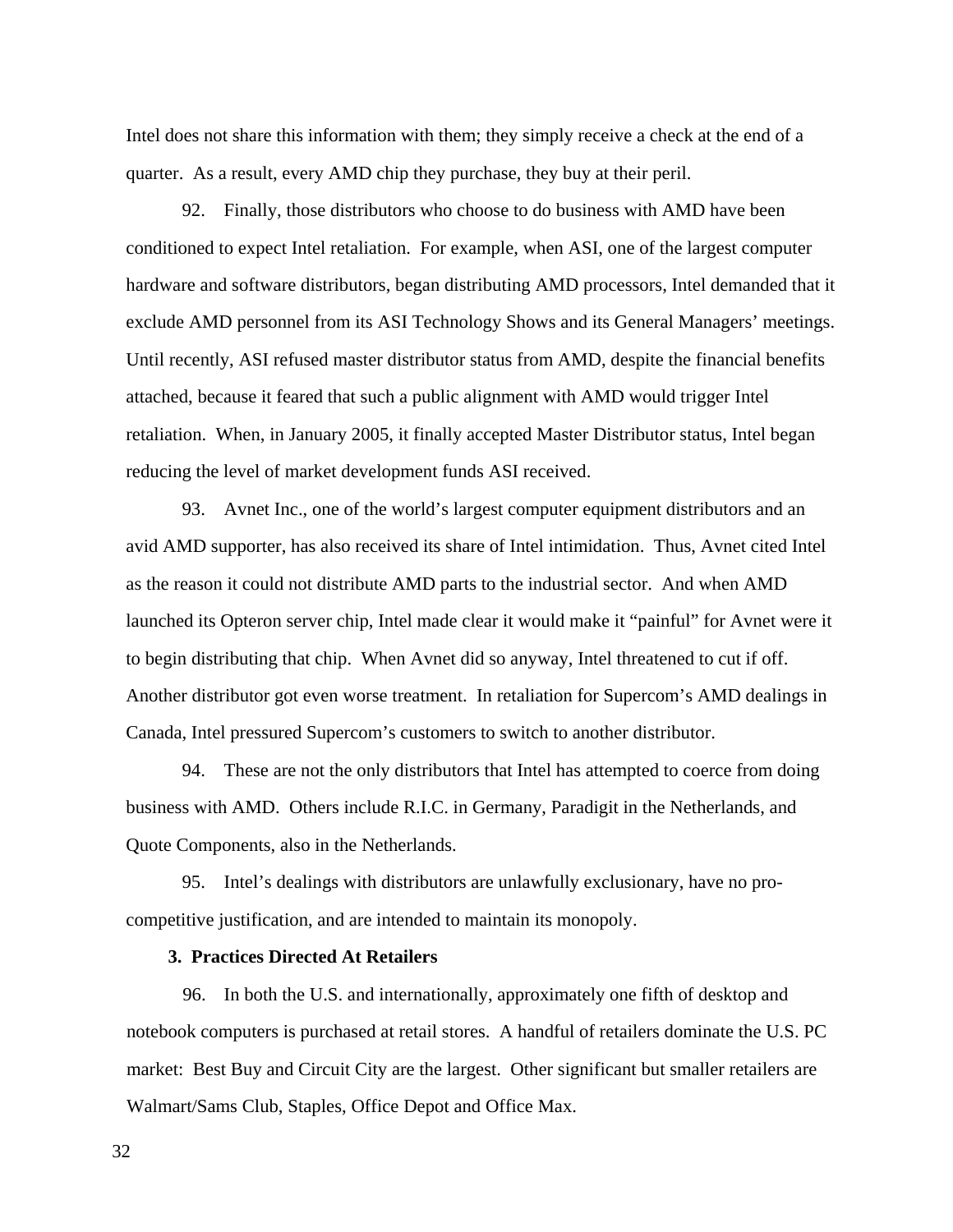97. Most of the PCs sold at retail are sold during four or five "buying seasons" that correspond to events on the calendar ("Dads and Grads," "Back to School," "Holiday," etc.), and retailers refresh their inventory for each. A chipmaker faces a two-step process to get its platform on retail shelves: first, it must convince one or more OEMs to build machines using its microprocessor at a suggested price point (called "getting on the roadmap"); and second, it must convince the retailer to stock and devote shelf space to these machines. Shelf space does not come for free. The major retailers demand market development funds ("MDF") in exchange. MDF can consist of cooperative advertising support, but more frequently it comprises a marketing-related opportunity that a chipmaker must buy for tens of thousands of dollars, for example, space in a Sunday circular, an in-store display or an internet training opportunity with the chain's sales staff. The MDF required to secure shelf space can run as high as \$25 per box depending on the computer price point and how urgently the competing chipmakers want the shelf space.

98. Intel has historically enjoyed an advantage over AMD at retail because, using many of the strategies described above, it has had greater access to the OEMs' roadmaps and the ability to exert pressure to keep AMD out of their product plans. Also, it has significantly greater financial resources with which to buy retail shelf space.

99. But to leverage those advantages, Intel has also made exclusive deals with many key retailers around the world. For example, until recently Office Depot declined to stock AMD-powered notebooks regardless of the amount of MDF AMD offered, citing its "premier" status with Intel that would be put at risk. Fry's is Fujitsu's only retailer in the United States. When Intel learned that Fry's was very successfully marketing a Fujitsu's Athlon™ XP-based notebook, it offered Fry's a large payment to remove it from its shelves.

100. The story is even worse in Europe. AMD has been entirely shut out from Media Markt, Europe's largest computer retailer, which accounts for 35% of Germany's retail sales. Intel provides Media Markt between \$15-20 million of MDF annually, and since 1997 Media Markt has carried Intel computers exclusively. Intel subsidies also foreclose AMD from Aldi,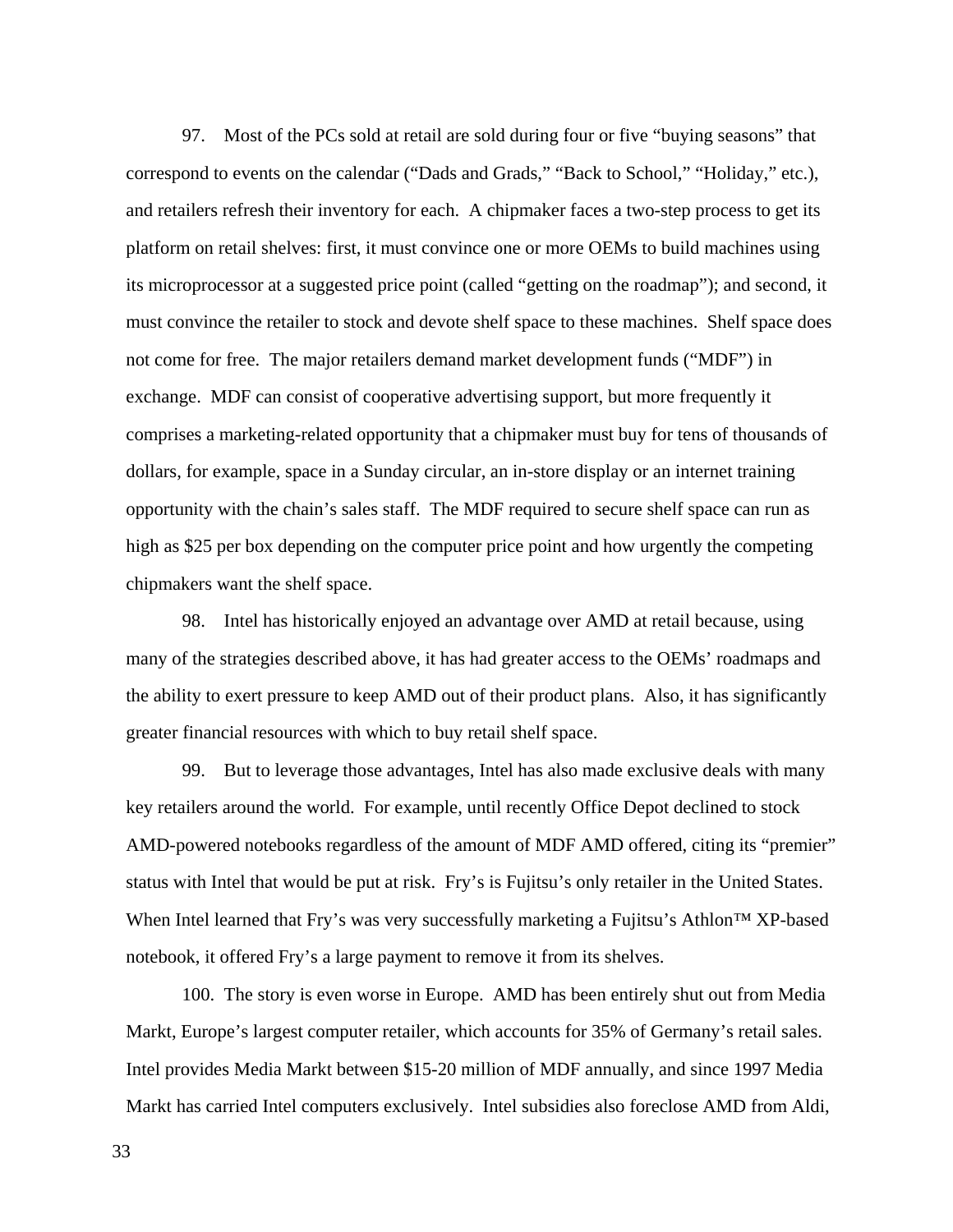a leading German food retail chain, whose PC sales account for an additional 15-20% of the German market.

101. In the United Kingdom, Intel has locked up substantially all of the business of DSG (Dixon Services Group), operator of three major chains including Dixon and PC World that collectively account for two thirds of the U.K. PC market. In exchange for Intel payments, DSG has agreed to keep AMD's share of its business below 10%. Like Media Markt, DSG reports that Intel penalizes it with reduced MDF just on account of the small amount of business it does with AMD. Toys`R´Us in the U.K. is also exclusive to Intel. Time, another U.K. retailer (which builds computers as well), took a substantial MDF payment from Intel in exchange for near-exclusivity on notebooks during the first half of 2004, and it reports that Intel has withheld discounts because Time has introduced too many AMD Athlon64 desktop models. In France, Intel has brought pressure on the largest retailers, including Conforama, Boulanger, causing them to cease dealing with AMD or drastically reduce their AMD business.

102. AMD has nonetheless made some progress in gaining retail market share. Because of price/performance advantages, which are key in retail, OEMs build approximately 15% of their U.S. domestic market desktops with AMD processors; within notebook roadmaps, AMD represents approximately 10%. On a shelf-space to sales basis, AMD has generally outperformed Intel. For instance, in the desktop segment during the fourth quarter of 2004, AMD-equipped computers captured between a 33%-38% share of Circuit City's sales, despite being limited to five of the 25 models (20%) on the Circuit City shelves. And with approximately 15% of the shelf space allotted to its products at Best Buy and CompUSA, AMD computers accounted for roughly 30% and 22% of their sales, respectively. These numbers confirm that AMD's products perform well at retail, provided that space is available.

103. In fact, Intel's sales staff was instructed "not to let this happen again." As a result, Intel instituted a rebate program similar to what it foisted on OEMs, with similar exclusionary effect. Under this program, Intel provides full MDF payments to retailers, such as Best Buy and Circuit City, only if they agree to limit to 20% not just the shelf space devoted to AMD-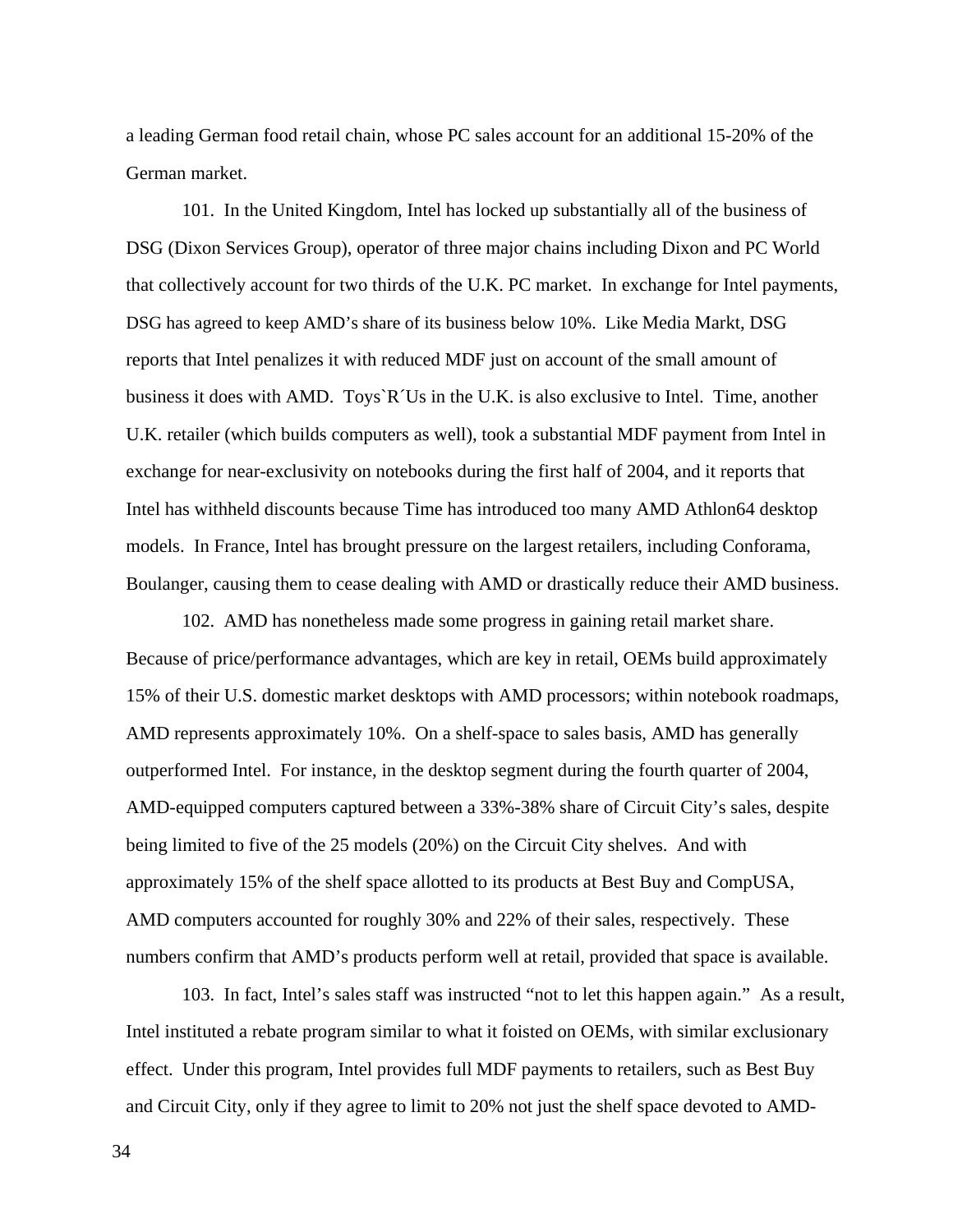based products, but also the share of revenues they generate from selling AMD platforms. If AMD's share exceeds 20%, the offending retailer's marketing support from Intel is cut by 33% *across all products*.

104. This is how the program works at Circuit City. If less than 20% of Circuit City's notebook revenue derives from AMD-based computers (30% for desktops), Intel has agreed to pay Circuit City \$15 in MDF per Intel-powered machine; but if the AMD percentage reaches or exceeds 20%, Circuit City's MDF subsidy is cut to \$10. This creates a \$5 per box "tax" on the retailer for doing 20% or more of its dollar volume with AMD-powered machines; and this "tax" is applicable to all of the Intel-powered machines that the retailer buys, back to the very first machine.

105. The following illustrates the competitive disadvantage this creates for AMD: if Circuit City were to purchase only Intel-powered notebooks for its 200,000-unit inventory in a quarter, Intel would pay it \$15 of MDF per computer, or a total of \$3 million. However, if Circuit City were to reduce its purchases of Intel-based notebooks to 80% (160,000 units) so that it could stock a modest number of AMD-powered computers, Intel MDF would fall to \$1.6 million (\$10 MDF/unit times 160,000 units). Were AMD to match Intel's \$10 per unit MDF on the 40,000 units it supplied, Circuit City would receive an additional \$400,000, bringing its total MDF to \$2 million, leaving it \$1 million worse off for doing business with AMD. For AMD to make Circuit City "whole," it would have to vastly increase its MDF on its 20% share to \$35 MDF per unit  $(40,000 \times $35 = $1.4M)$ , which together with Intel's \$1.6 million would bring the total MDF back to \$3 million. In other words, to just capture a 20% share, AMD must offer two or three times as much MDF as Intel – because it has far fewer units over which to spread the difference. Given these perverse economies, Circuit City is not likely to allocate less than 80% of its notebook sales to Intel, even if it means taking AMD stock off the shelves at the end of a quarter. (Indeed, to avoid inadvertently running afoul of the limitation, a prudent distributor would keep AMD's share well short of 20%.)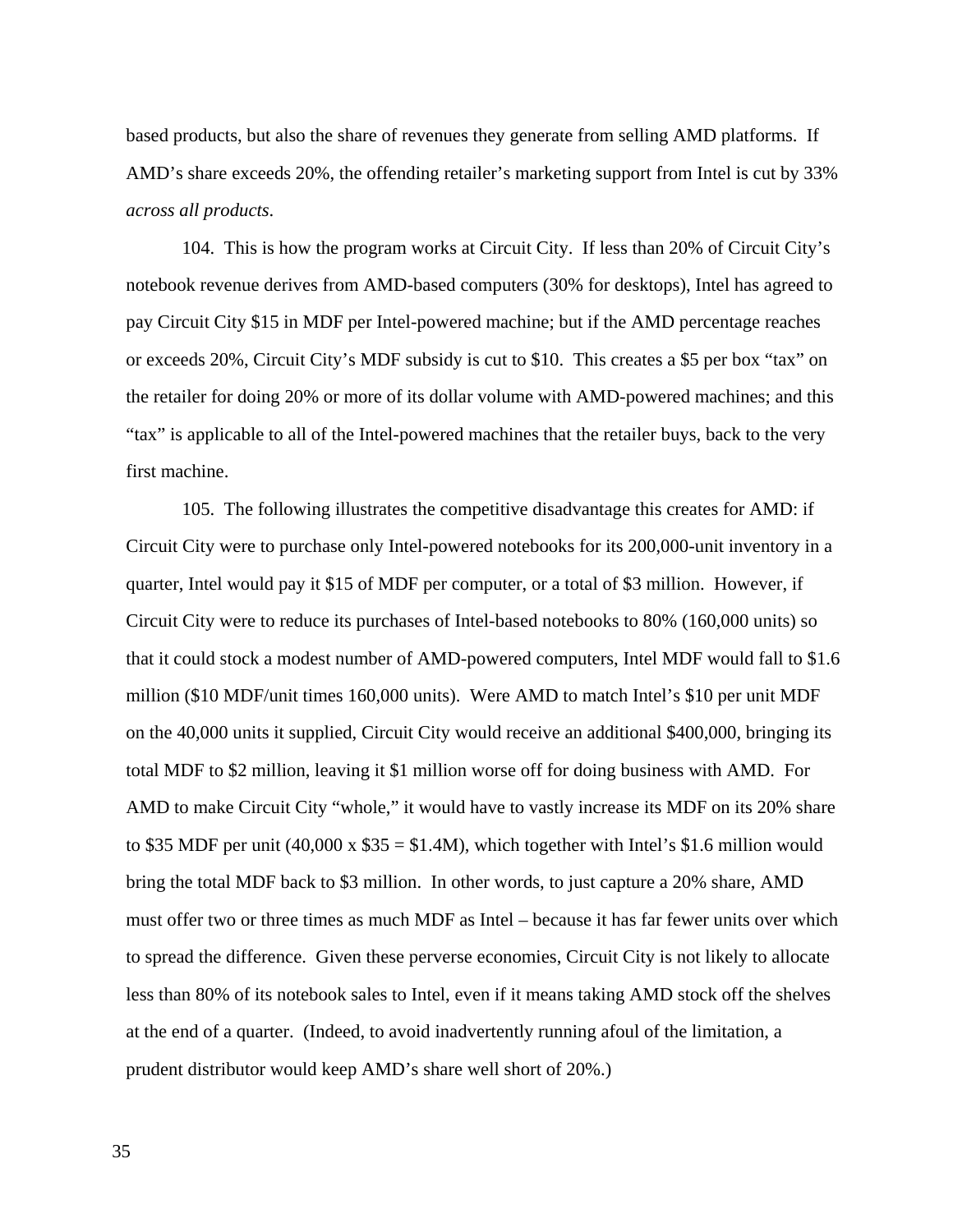106. Nor is Intel above threatening retailers to gain preferred treatment. For example, at the recent CeBit computer show in Hanover, Germany (the largest computer show in the world), a German chain, Vobis, hung an AMD Turion64 banner from its booth as part of a co-marketing agreement with AMD and its OEM partner (Yakamo) to announce AMD's new mobile microprocessor. Intel's German general manager and its vice president for mobile products demanded that the Turion64 banner be removed. When Vobis' CEO declined, the Intel representatives threatened immediately to stop microprocessor shipments to Vobis' supplier. The banner was removed before the CeBit show opened.

107. Intel's dealings with retailers are unlawfully exclusionary, have no procompetitive justification, and are intended to maintain its monopoly.

#### **4. Intel's Standard Setting and Other Technical Abuses**

## *a. Intel's Exclusion of AMD from Industry Standards*

108. Companies within the computer industry often agree to design certain aspects of their products in accordance with industry standards to ensure broad compatibility. Indeed, standards are not only ubiquitous in the computer industry, they are essential. But when a company is unfairly excluded from the standards-setting process or is denied timely access to the standard, competition can be restrained in a way that reverberates throughout the entire market. Intel has employed, and continues to employ, a variety of tactics that have the purpose and effect of excluding and/or hampering AMD's full and active participation in the development of important industry standards. It has also worked to deny AMD timely access to such standards. Its efforts have hampered AMD's ability to vigorously compete in the market.

109. By way of example, Intel and AMD each develop and manufacture memory controller technologies that allow their processors and related components to communicate with memory. Intel designs and manufactures an entirely separate chip for this purpose, known as the Graphics and Memory Controller Hub, but AMD embeds its memory controllers directly into its processors, thus dispensing with the need for an extra chip and speeding up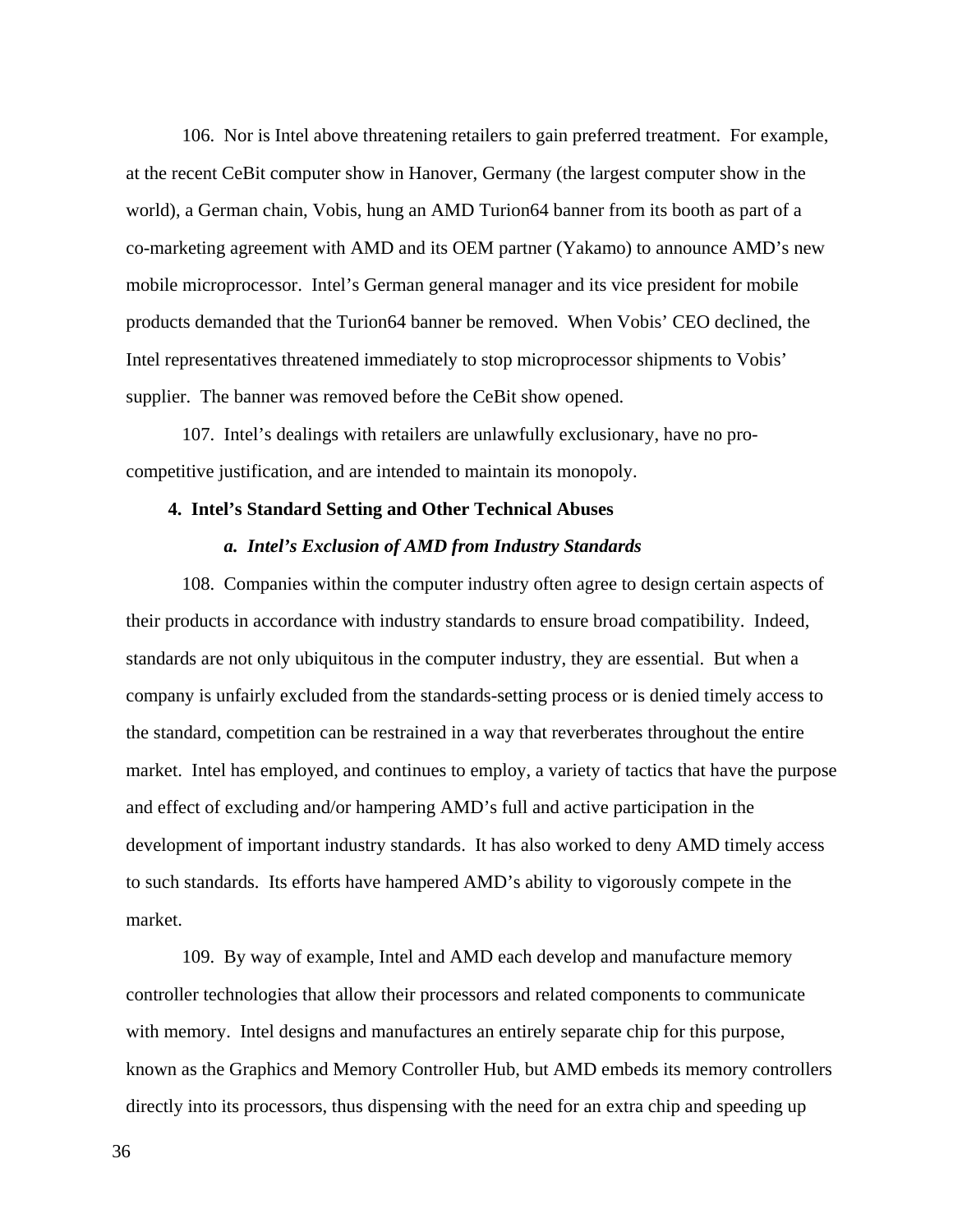communication. Both companies need to know and have access to memory standards well in advance of producing their processors and/or chipsets so that their memory controller designs will be compatible with the next generation of memory devices.

110. The Joint Electron Device Engineering Council ("JEDEC") is the industry organization responsible for the standards governing the most recent generations of computer memory chips. Even though JEDEC was already developing the standards for the next generation of memory chips, Intel convened a secret committee that it dubbed the Advanced DRAM Technology ("ADT") Consortium to develop a competing memory standard.

111. The ADT Consortium was cleverly structured with multiple tiers of membership, each with different levels of access to information. The majority of companies were consigned to the lowest tier, meaning that they would receive access to the memory standard only upon its completion, but not during its development. The actual development effort was undertaken by companies with the highest tier membership status, which Intel reserved for itself and the major memory manufacturers. No other companies were allowed input or full access to the standard during its development by the ADT Consortium.

112. AMD desperately needed access to the developing standard, and input into its definition, in order to be able to launch a microprocessor with updated memory controller technology at the same time as Intel. AMD lobbied repeatedly for higher tier membership status, but was continually turned down. Intel had structured the ADT Consortium's rules to require a unanimous vote – a rule that gave Intel veto power – over any decision to allow AMD to join the development committee; and it used that veto power to cause the Consortium arbitrarily to reject AMD's application.

113. By foreclosing AMD from input or access to the memory standard during its development process, Intel deliberately placed AMD at a severe competitive disadvantage. As a consequence of its exclusion, AMD had no opportunity to monitor participants' suggestions and to object to Intel-proposed features that were without substantial benefit to consumers and were instead motivated by Intel's desire to disadvantage AMD's microprocessor architecture.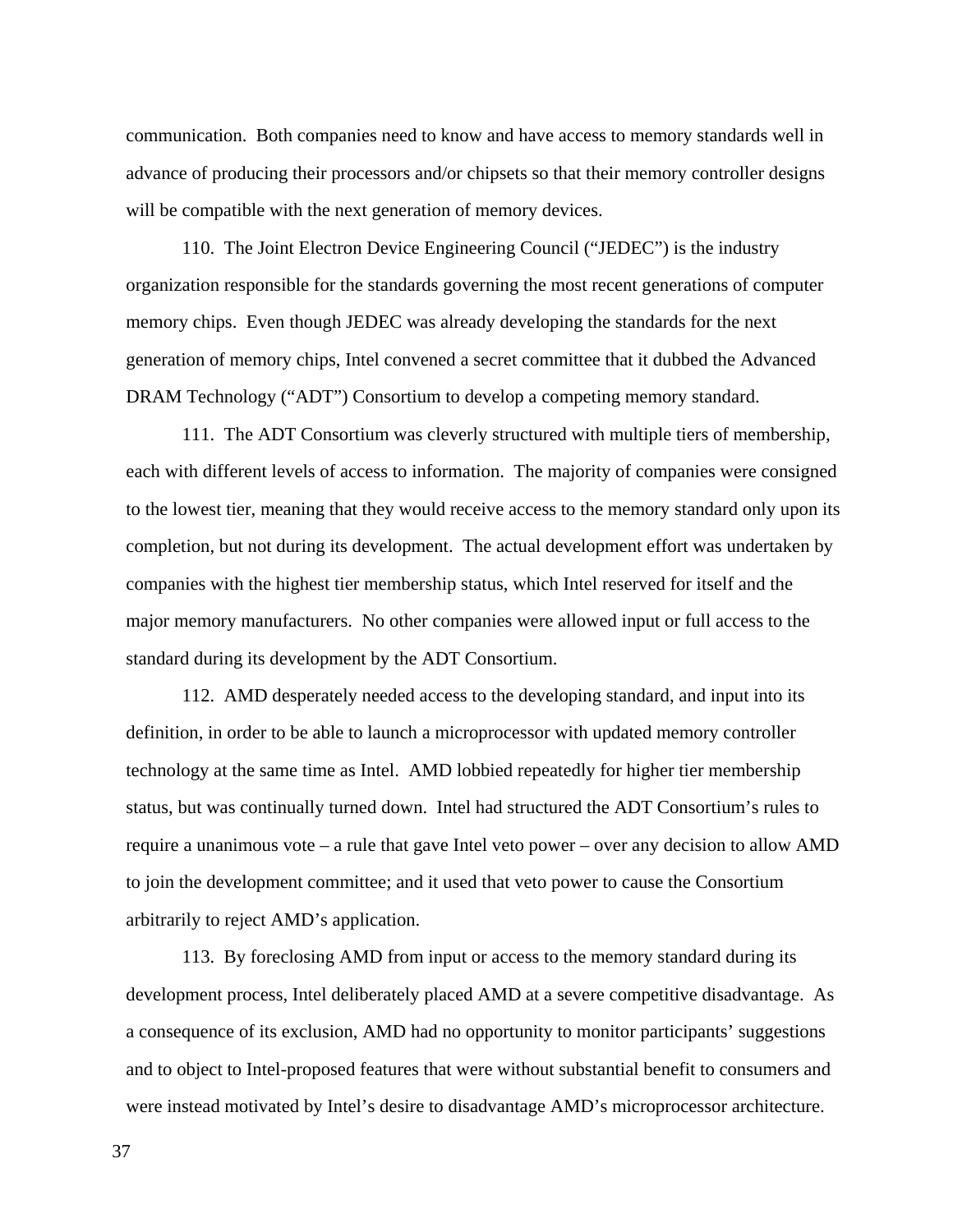Furthermore, by keeping the ADT Consortium memory standard-setting process shrouded in secrecy, Intel was able to gain a significant head start. While the ADT Consortium was ultimately unsuccessful in implementing an industry standard, this type of exclusionary conduct exemplifies Intel's attempts to use industry standard-setting to competitively disadvantage AMD in an unlawfully exclusionary manner.

114. Indeed, Intel is attempting a repeat performance with respect to a new memory standard, this time excluding AMD by avoiding the open standard-setting committee entirely. Intel is currently coercing the major memory producers into signing non-disclosure agreements and working exclusively with Intel in a "secret" committee to develop the next generation memory interface standard. Once under this agreement, the memory manufacturers are prohibited from sharing information about their own product designs implementing the memory interface standard. This has the effect of preventing AMD from completing the design of its processor memory controllers until Intel permits memory manufacturers to communicate their interface specifications to the industry.

115. By this scheme, Intel tightens its control over the industry by converting what the component manufacturers intend as a public standard into a proprietary one, and thereby guarantees itself an undeserved head-start and unfair competitive advantage.

## *b. Intel's Promotion of Industry Standards that Disadvantage AMD*

116. Even where it has been unable to exclude AMD from participating in the development of industry standards, Intel has attempted to drive the adoption of standards having no substantial consumer benefit and whose sole or dominant purpose was to competitively disadvantage AMD based on its highly integrated microprocessor architecture.

117. As an example, in 2004, JEDEC began developing standards governing the design of the memory modules for next generation ("DDR3") memory devices. These modules, known as dual inline memory modules, or "DIMMs," consisted of printed circuit boards upon which a number of memory chips were mounted. The DIMMs connected the memory chips to the computer's motherboard through a series of metal connectors known as "pins." One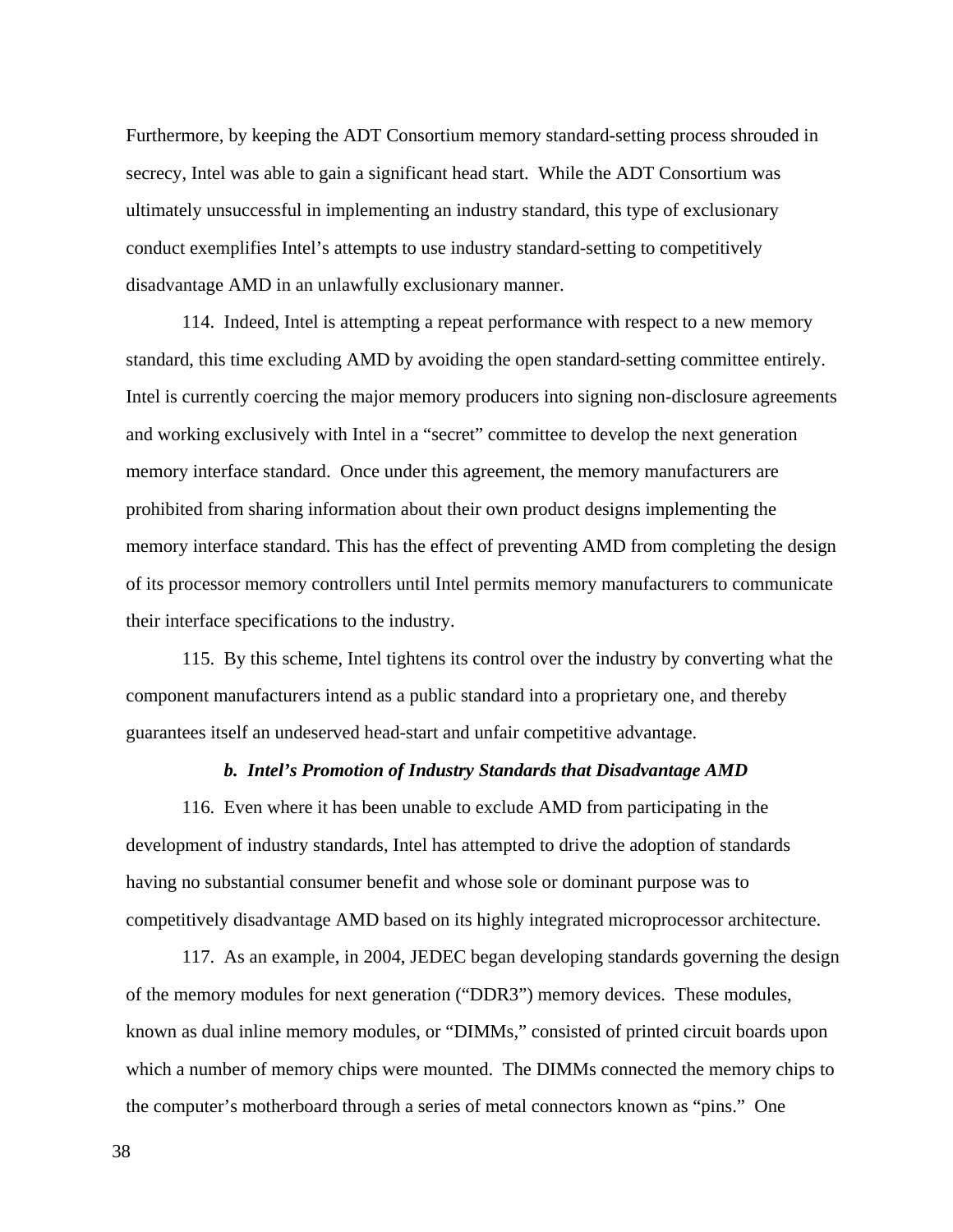purpose of the JEDEC standards was to define the functions of these pins so as to enable chipmakers to design compatible memory controllers that would allow their microprocessors and the memory on the DIMMs to communicate.

118. The JEDEC committee, which consists of members representing companies throughout the computer industry, had already adopted a scheme for defining the pins for the previous generation ("DDR2") DIMMs used in desktop and laptop computers. When the JEDEC committee began work on standards for DDR3 memory modules for desktop computers, Intel proposed that the committee adopt a pin definition similar to that used for the DDR2 memory modules. This proposal made perfect sense, as Intel explained to the committee, because it allowed DDR3 memory controllers to be compatible with DDR2 and DDR3 memory modules.

119. However, when the JEDEC committee began to define the pins for DDR3 laptop memory modules in this consistent manner, Intel completely reversed its position, counterproposing instead that the committee rearrange the pin definitions. Intel's proposal had no discernable technical merit or basis.

120. In fact, Intel's motivation for proposing modification of the laptop memory module pin definition was to competitively disadvantage AMD. Any modification to the laptop memory module pin definition would require Intel and AMD to make corresponding modifications of their memory controllers. AMD's microprocessor design, while representing a huge breakthrough in integration, embeds the memory controller directly into its microprocessor. While this produces significant computing advantages, modification of an embedded memory controller requires significantly more time and expense.

121. Knowing this vulnerability, Intel proposed its modified DDR3 memory module pin definition for laptop computers for the purpose of delaying AMD's introduction of a technologically superior part. While Intel's proposal was ultimately rejected by the JEDEC committee, confirming the proposal's complete lack of technical merit, this is yet another example of how Intel has attempted to drive industry standards to achieve its exclusionary ends.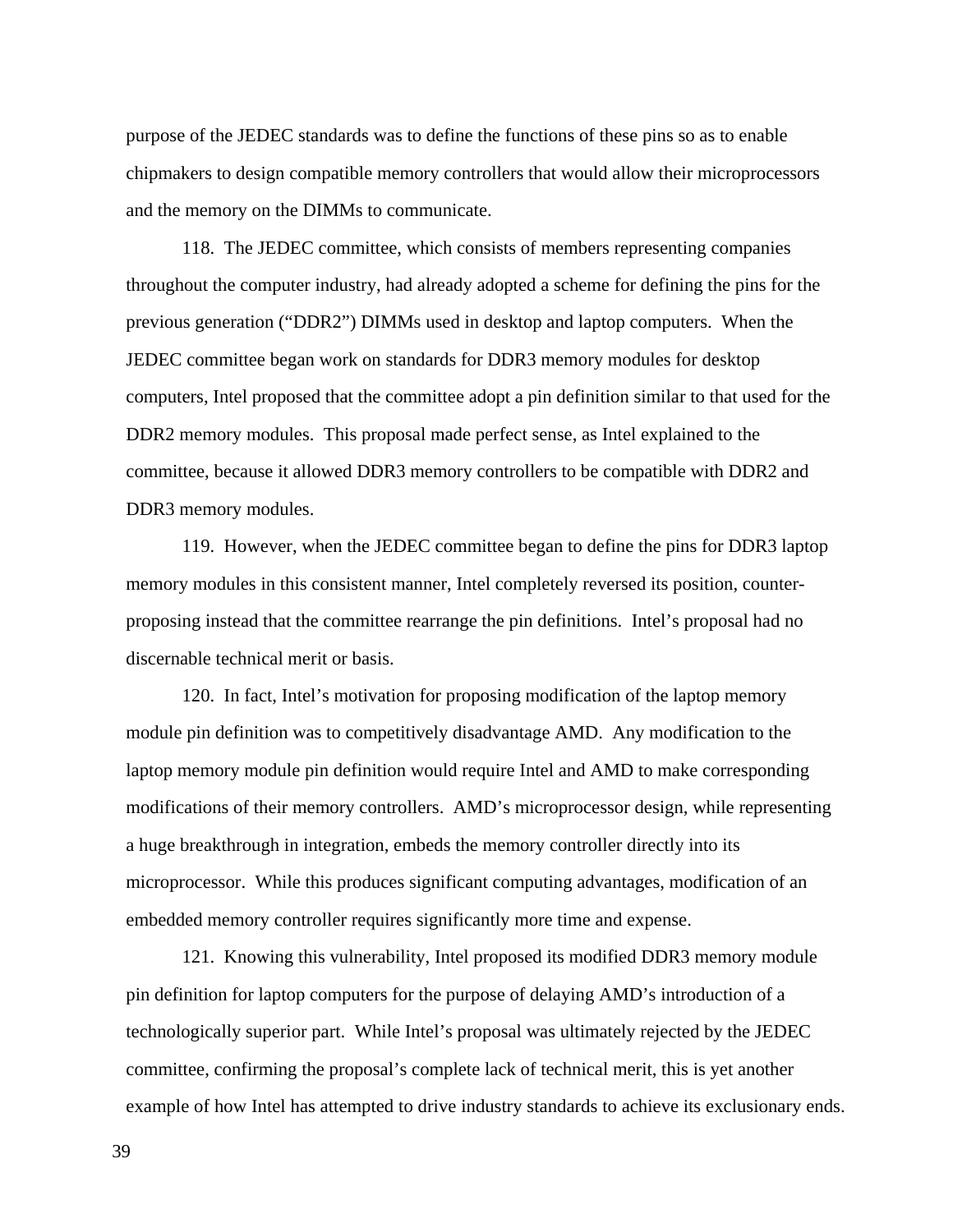# *c. Intel's Leveraging of Its Other Product Lines to Unfairly Disadvantage AMD in the Marketplace*

122. Intel has also designed and marketed microprocessor-related products with the goal of compromising performance for those who opt for AMD solutions, even if it requires sacrificing its own product quality and integrity.

123. An example is Intel's compilers. Generally, independent software vendors ("ISVs") write software programs in high-level languages, such as C, C++, or Fortran. Before these programs can be understood by a computer system, they must be translated into object code – a machine-readable language – by a software program called a compiler. Different companies write compilers for different operating systems (Windows, Linux, etc.) and for different programming languages (C, C++, Fortran, etc.). Intel offers compilers for use with a variety of different operating systems and programming languages.

124. Intel's compilers are designed to perform specialized types of optimizations that are particularly advantageous for ISVs developing software programs that rely heavily upon floating point or vectorized mathematical calculations. Such programs include, for example, mathematical modeling, multimedia, and video game applications.

125. Intel has designed its compiler purposely to degrade performance when a program is run on an AMD platform. To achieve this, Intel designed the compiler to compile code along several alternate code paths. Some paths are executed when the program runs on an Intel platform and others are executed when the program is operated on a computer with an AMD microprocessor. (The choice of code path is determined when the program is started, using a feature known as "CPUID" which identifies the computer's microprocessor.) By design, the code paths were not created equally. If the program detects a "Genuine Intel" microprocessor, it executes a fully optimized code path and operates with the maximum efficiency. However, if the program detects an "Authentic AMD" microprocessor, it executes a different code path that will degrade the program's performance or cause it to crash.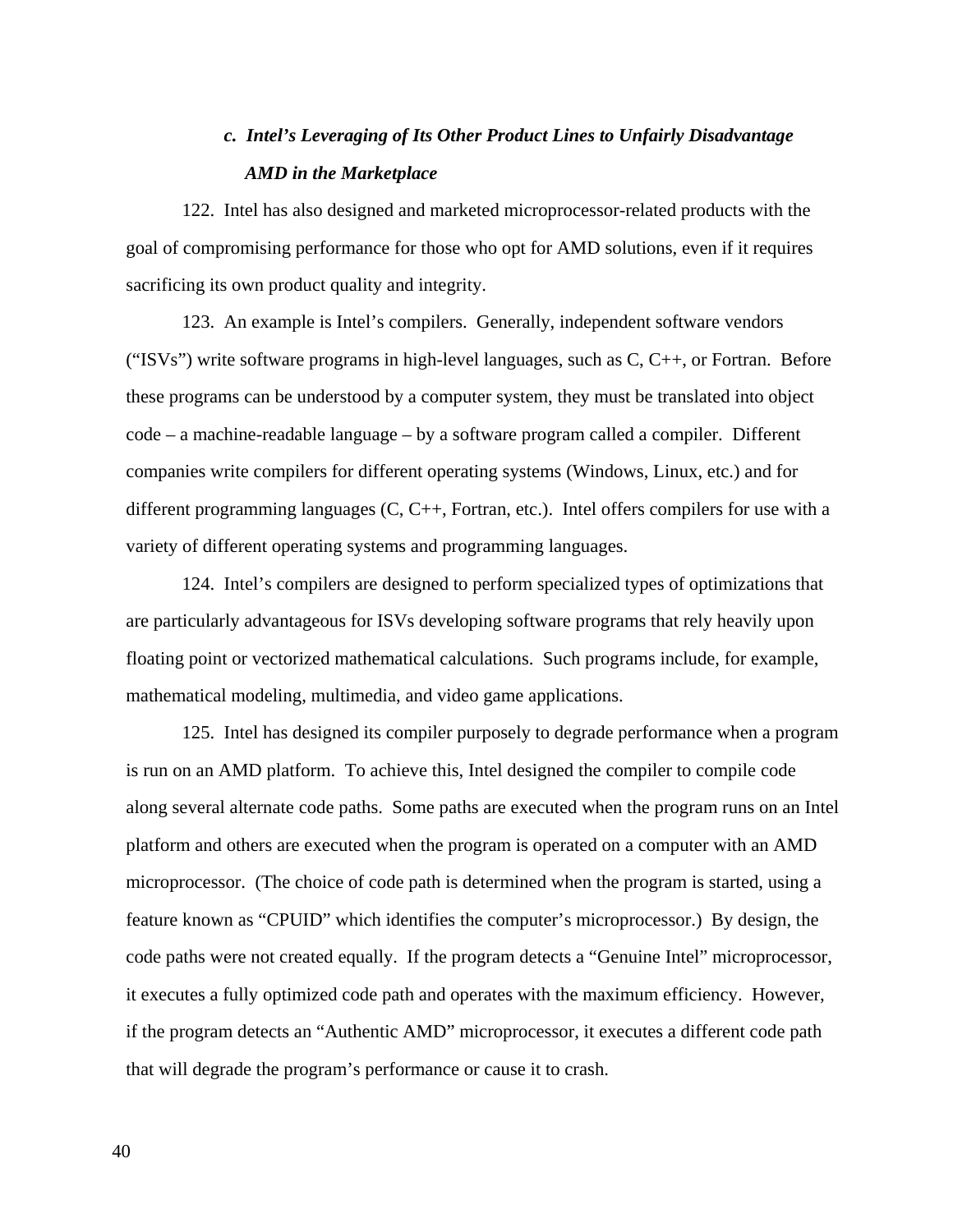126. ISVs are forced to choose between Intel's compilers, which degrade the performance of their software when operated with AMD microprocessors, or third-party compilers, which do not contain Intel's particular optimizations. Sadly for AMD and its customers, for legitimate reasons Intel's compilers appeal to certain groups of ISVs, especially those developing software programs that rely heavily on floating point and vectorized math calculations. Unbeknownst to them, performance of their programs is degraded when run on an AMD microprocessor not because of design deficiencies on the part of AMD, but deviousness on the part of Intel.

## **EFFECTS OF INTEL'S MISCONDUCT**

127. Intel's unlawful conduct has caused and will continue to cause substantial harm to competition in the market for x86 microprocessors in domestic, import, and export trade. Were it not for Intel's acts, AMD and others would be able to compete for microprocessor business on competitive merit, both domestically and internationally, bringing customers and end-product consumers lower prices, enhanced innovation, and greater freedom of choice.

128. Intel's anticompetitive acts both inside and outside the territorial boundaries of the United States have a direct, substantial, and reasonably foreseeable effect on trade and commerce that is not trade and commerce with foreign nations, and on United States import trade and commerce. In maintaining its monopoly by unlawfully denying rivals a competitive opportunity to achieve minimum levels of efficient scale, Intel must necessarily exclude them from the product market worldwide. As the domestic U.S. market is but an integral part of the world market, successful monopolization of the U.S. market is dependent on world market exclusion, lest foreign sales vitalize a rival's U.S. competitive potential.

129. Intel's Sherman Act violative conduct throughout the world has caused and will continue to cause substantial harm to the business of AMD in the domestic, import, and export trades, in the form of artificially constrained market share, lost profits and increased costs of capital. Additionally, that same conduct has had, and will continue to have, a direct,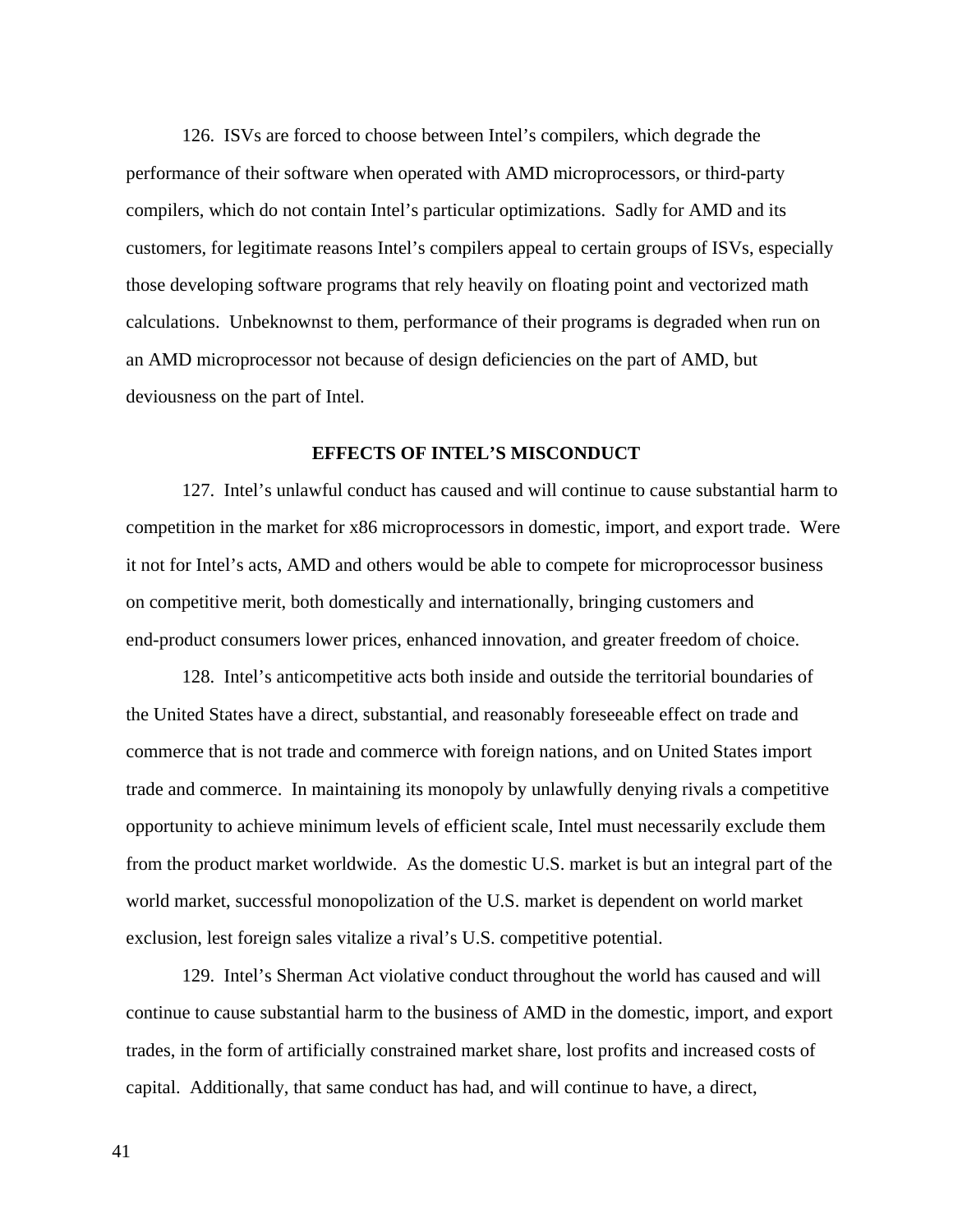substantial, and reasonably foreseeable effect on AMD's ability to sell its goods to foreign customers in restraint of its U.S.-based and directed business, including its U.S. export business. These harms are evidenced by the following:

- When AMD first entered the server market in 2002 with its Athlon microprocessor a part designed for desktops, not servers – the small OEMs and white-box vendors deploying the chip nonetheless managed to secure approximately 3% of the worldwide server market. AMD introduced its next generation Opteron microprocessor for servers the following year, and the chip won rave reviews and passionate customer testimonials, including Best of Show at the June 2003 ClusterWorld Conference and Expo and Best Processor award in July 2003 from InfoWorld. Nonetheless, by means of its exclusionary and anticompetitive conduct, as of the Fourth Quarter 2004, Intel had limited AMD's worldwide server market share to less than 5%, not appreciably more than before it introduced the Opteron.
- Intel's exclusionary conduct has successfully boxed AMD out of the notebook sector. Its exclusive deals with Dell, Sony and Toshiba alone bar AMD from a third of the world market and half of U.S. domestic sales. Intel's economic coercion and fidelity rebates have foreclosed AMD from an appreciable share of the remainder.
- AMD's Athlon64 is widely recognized as fully competitive with Intel's best desktop offering with the added benefit that it can run 64-bit software. Nonetheless, with the exception of a channel-restricted HP machine and a single Fujitsu-Siemens'model, AMD has failed to get a single major OEM – which collectively dominate the lucrative commercial desktop sector – to launch broadly an Athlon64 commercial desktop. Fortune 500 companies won't take a chance on AMD unless it partners with a Tier One desktop OEM, but Intel's exclusionary conduct, including its economic coercion of Dell, HP, IBM, Gateway and Acer, prevents that from happening. As a result, AMD's commercial desktop share is no greater now than it was in 2002.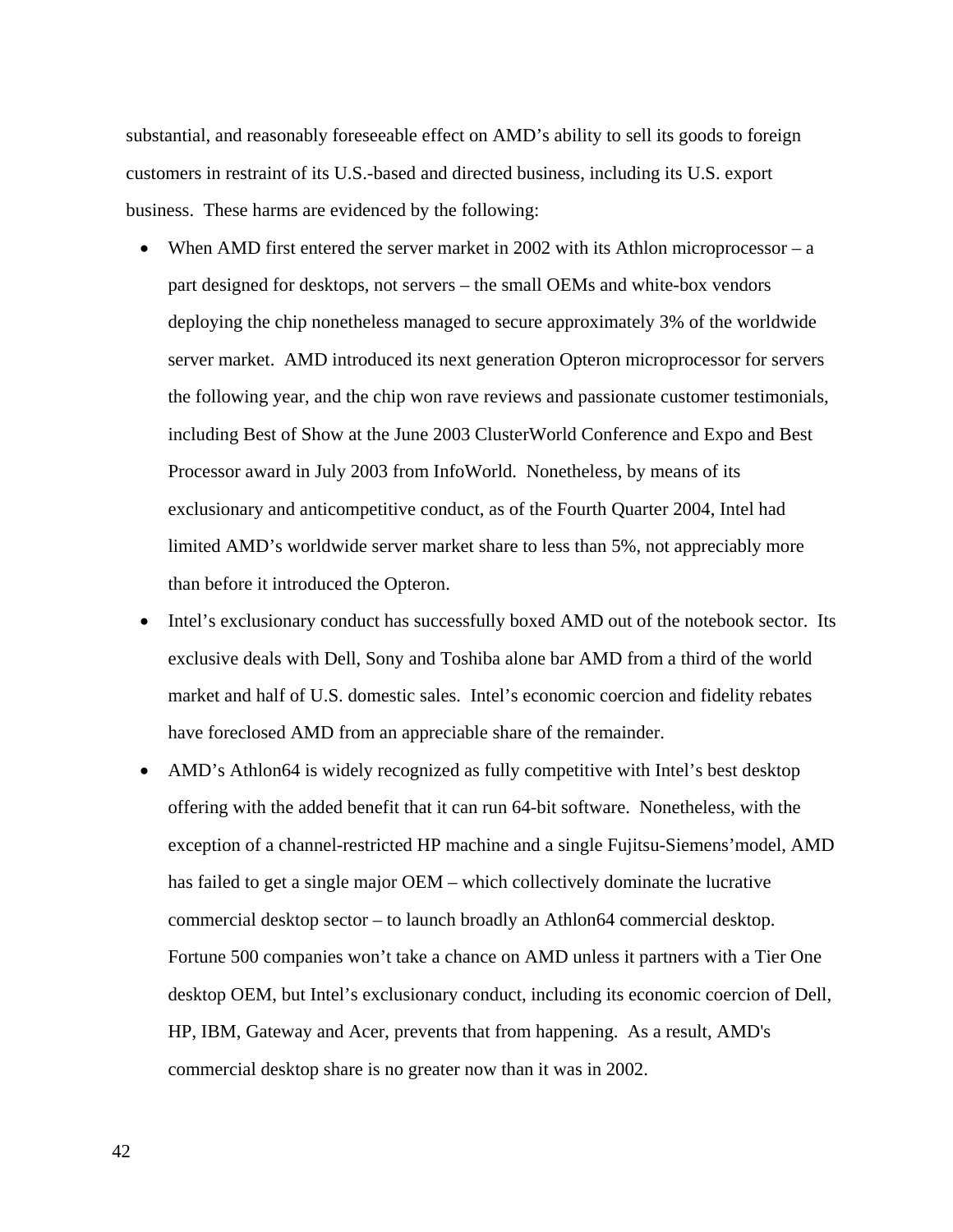## **CLAIMS FOR RELIEF**

#### **CLAIM 1**

## **Willful Maintenance of a Monopoly In Violation of Sherman Act, Section 2**

130. AMD realleges and incorporates by reference the averments set forth in paragraphs 1 through 129.

131. The x86 Microprocessor Market is a relevant product market within the meaning of the antitrust laws.

132. The relevant geographic market is the world.

133. Intel possesses monopoly power in the relevant market, maintaining a market share of over 90% by revenue and 80% by unit volume.

134. Substantial barriers to entry and expansion exist in the relevant market.

135. Intel has the power to control prices and exclude competition.

136. Intel has engaged in conduct with anticompetitive effects to unlawfully maintain and enhance its monopoly in the relevant market and to keep prices high, to stifle competition and to eliminate consumer choice through unlawfully exclusionary behavior designed to keep AMD weak, undersized, and unable to achieve a minimum efficient scale of operation needed to become a viable substitute for Intel with respect to significant customers, or to an essential portion of the market. It has done so with the intent to maintain its monopoly in the relevant market.

137. There is no legitimate business justification for Intel's conduct.

138. AMD has suffered and will continue to suffer injury to its business and property.

139. Intel's conduct has caused and will continue to cause injury to the relevant market in the form of higher prices and reduced competition, innovation and consumer choice.

43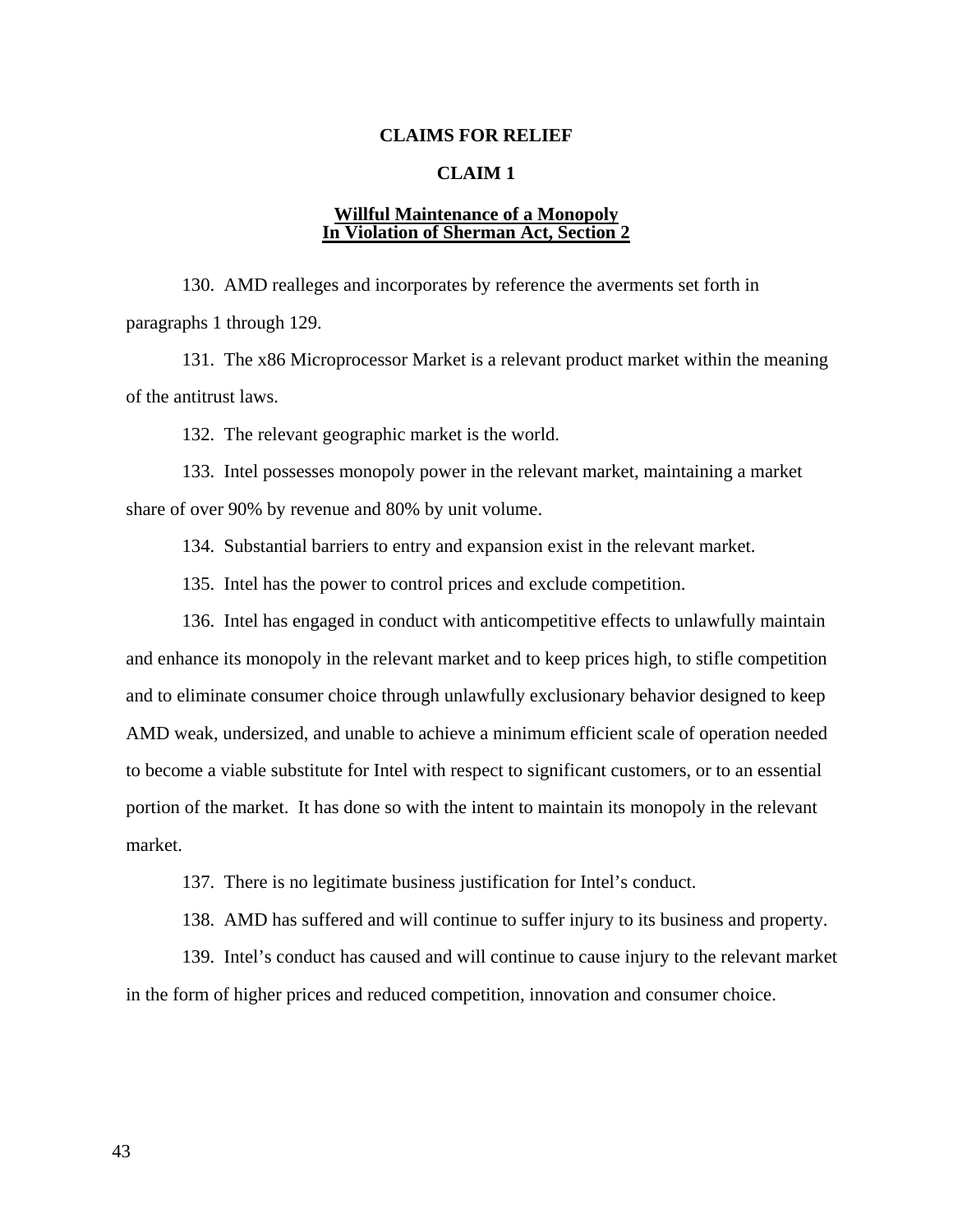## **CLAIM 2**

## **Secret Discriminatory Rebates and Discounts In Violation of California Business and Professions Code § 17045**

140. AMD realleges and incorporates by reference the averments in paragraphs 1 through 129.

141. California Business & Professions Code § 17045 provides in pertinent part:

17045. The secret payment or allowance of rebates, refunds, commissions, or unearned discounts, whether in the form of money or otherwise, or secretly extending to certain purchasers special services or privileges not extended to all purchasers purchasing upon like terms and conditions, to the injury of a competitor and where such payment or allowance tends to destroy competition, is unlawful.

142. As set forth above, particularly in paragraphs 59 through 71, 89 through 91 and 103 through 105, Intel has systematically engaged in a scheme to extend discriminatory secret rebates and discounts to OEMs, distributors, retailers and others for the purpose of injuring AMD and tending to destroy competition.

143. Intel has also secretly given engineering funds, advance technical information, and other benefits to certain customers but not to others similarly situated. This conduct constitutes special services or privileges not extended to all customers purchasing upon like terms and conditions. AMD has information that this practice is occurring, but due to Intel's nondisclosure agreements and engendered customer fear, AMD as well as Intel's other customers do not know the extent or degree of the preferential treatment.

144. Intel keeps secret its discriminatory rebates and discounts by, among other things, purposely concealing from one customer discounts it extends to another, and by signing customers, retailers and other beneficiaries of its secret discounts and rebates to nondisclosure and confidentiality agreements.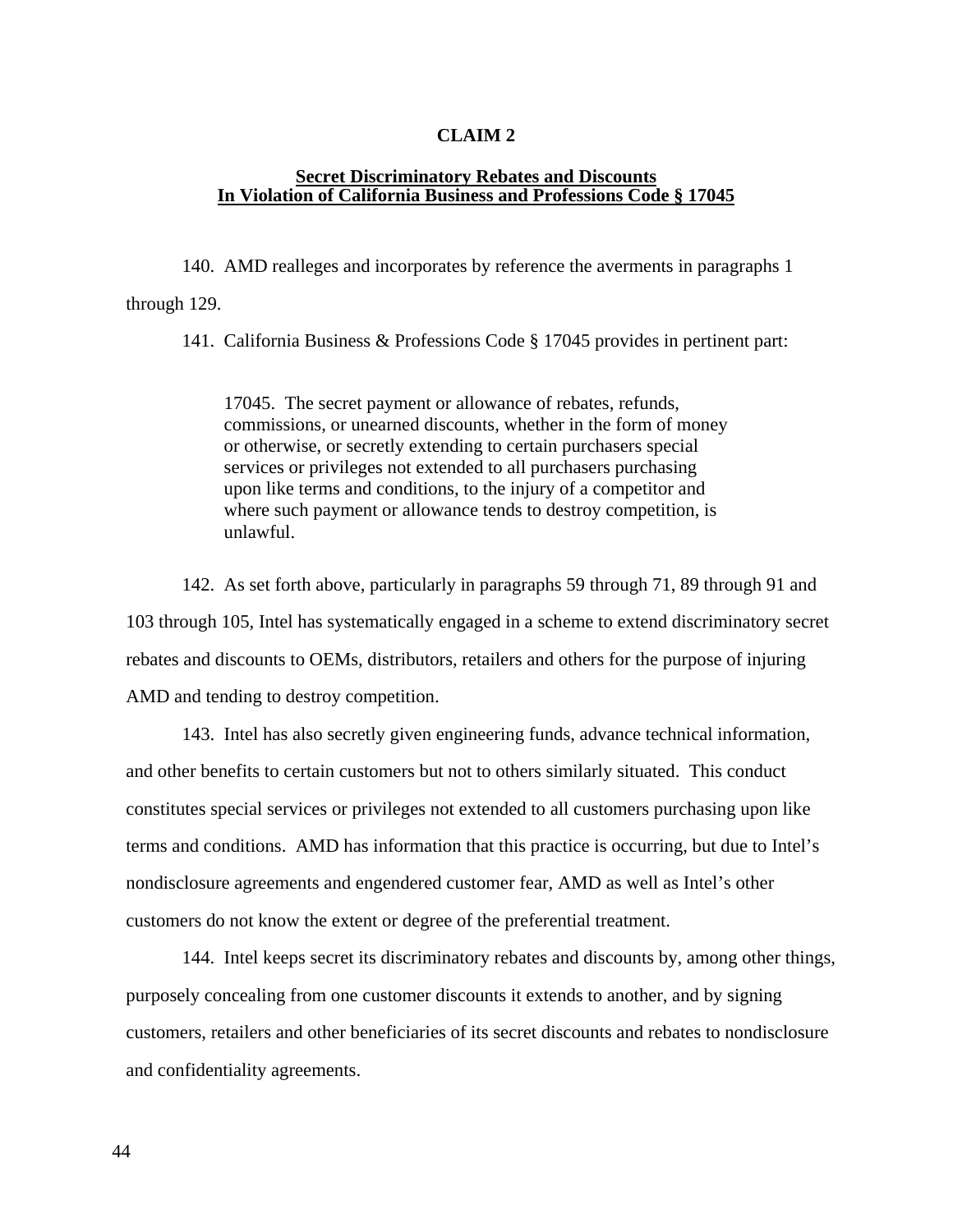145. Intel's conduct emanated from its Santa Clara, California headquarters, and/or was intended to and did harm California residents, including AMD, and is therefore subject to California law.

146. Intel's secret rebates, unearned discounts, and preferential treatment of certain customers are mechanisms to divert sales and customers away from AMD. Intel targets these mechanisms at AMD's actual and potential customers. Intel bestows them to reward those customers who cease or curtail their dealings with AMD, and withholds them to punish customers who do not. As a result, AMD has lost millions of dollars in potential sales.

147. Intel's secret payment of rebates and unearned discounts, and its secret and discriminatory bestowal of special services and privileges, tend to diminish and destroy competition in the relevant product market.

## **CLAIM 3**

# **Interference with Prospective Economic Advantage In Violation of California Business and Professions Code § 17045**

148. AMD realleges and incorporates by reference the averments in paragraphs 1 through 129.

149. Intel intentionally interfered with AMD's prospective economic advantage.

150. AMD has enjoyed economic relationships with OEMs, distributors, retailers, and other actual and potential customers and partners which contained the probability of future economic benefit.

151. With knowledge of these relationships, Intel has engaged in intentional, wrongful conduct designed to interfere with and disrupt AMD's relationships with these third parties. As set forth above, Intel has made direct payments in return for exclusivity and nearexclusivity; offered discriminatory rebates, volume discounts and subsidies conditioned on customer "loyalty"; threatened economic retaliation against those who gave, or contemplated giving, too much of their business to AMD or who refused to limit AMD to Intel-approved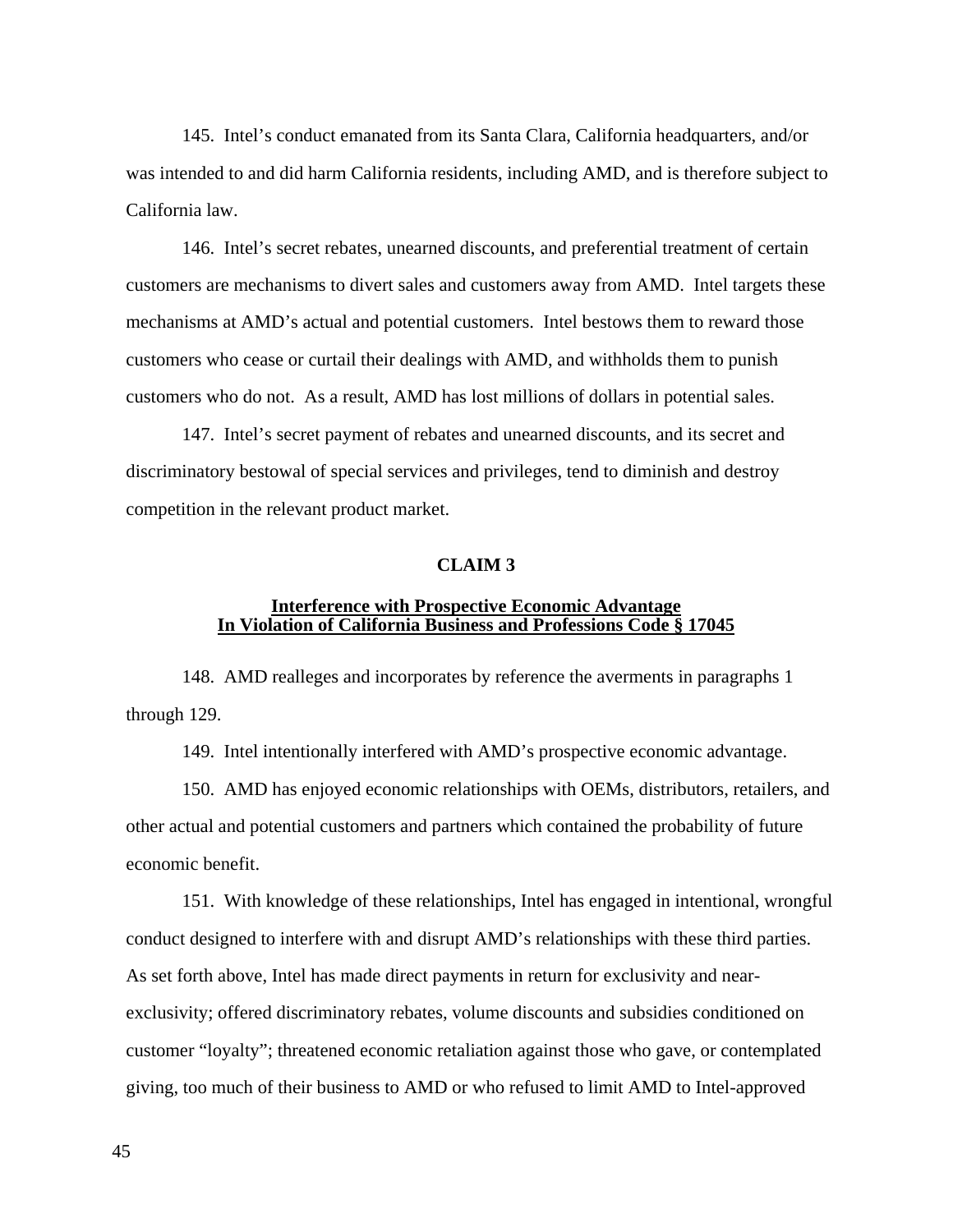models, lines and/or sectors, or who cooperated too closely with AMD's promotion of its competitive processors.

152. Intel's actions were independently wrongful as they violated federal and state law, were in restraint of trade, and were independently tortious.

153. Intel's intentional, wrongful conduct resulted in the actual disruption of AMD's relationships with these third parties. As set forth above, Intel's conduct caused these third parties (i) to cease purchasing microprocessors from AMD, (ii) to limit their purchases of microprocessors from AMD, (iii) to abstain from purchasing microprocessors from AMD in the first instance, (iv) to restrict sales of products containing AMD microprocessors, (v) to abandon planned AMD offerings, (vi) to restrict distribution and marketing of planned AMD offerings, and (vii) to withdraw from participating in AMD product launches and promotions.

154. AMD has suffered economic harm proximately caused by Intel's conduct in the form of artificially constrained market share, increased costs of capital, lost profits and sales, as well as lost publicity and promotion.

155. Intel's conduct emanated from its Santa Clara, California headquarters, and/or was intended to and did harm California residents, including AMD, and is therefore subject to California law.

156. Intel is not entitled to the "competition privilege" because Intel employed improper means and intended to create and/or to continue an illegal restraint of competition.

157. Intel acted both oppressively and maliciously with intent to cause injury to AMD and with conscious disregard for the rights of others. As such, AMD is entitled to punitive damages, in addition to compensatory damages, as permitted by law.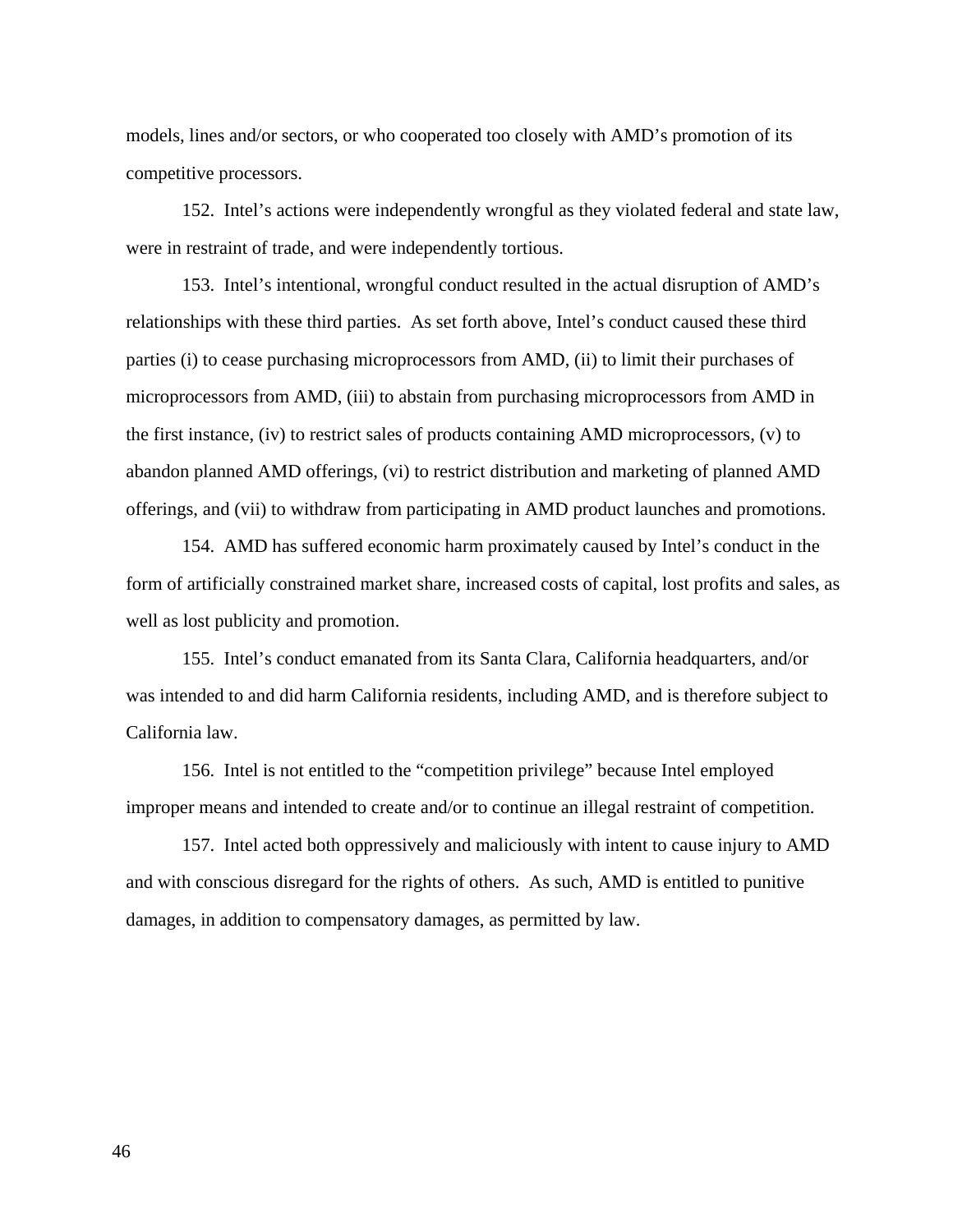#### **DEMAND FOR TRIAL BY JURY**

158. Pursuant to Fed. R. Civ. P. 38(b), AMD demands trial by jury of all issues so triable under the law.

#### **PRAYER FOR RELIEF**

#### WHEREFORE, AMD PRAYS THIS COURT:

A. Find that Intel is wrongfully maintaining its monopoly in the x86 Microprocessor Market in violation of Section 2 of the Sherman Act and award AMD treble damages in an amount to be proven at trial, pursuant to Section 4 of the Clayton Act, 15 U.S.C. § 15(a).

B. Find that Intel has made secret payments and allowance of rebates and discounts, and secretly and discriminatorily extended to certain purchasers special services or privileges, all in violation of California Business & Professions Code § 17045, and pursuant thereto award AMD treble damages for its resulting lost profits in an amount to be proven at trial.

C. Find that Intel has intentionally interfered with valuable business relationships of AMD to its economic detriment and award AMD damages in an amount to be proven at trial for its resulting losses, as well as punitive damages, as permitted by law.

D. Grant injunctive relief prohibiting Intel and all persons, firms and corporations acting on its behalf or under its direction or control from engaging in any further conduct unlawful under Section 2 of the Sherman Act or Section 17045 of the California Business and Professions Code.

E. Award AMD such other, further and different relief as may be necessary or appropriate to restore and maintain competitive conditions in the x86 Microprocessor Market.

47